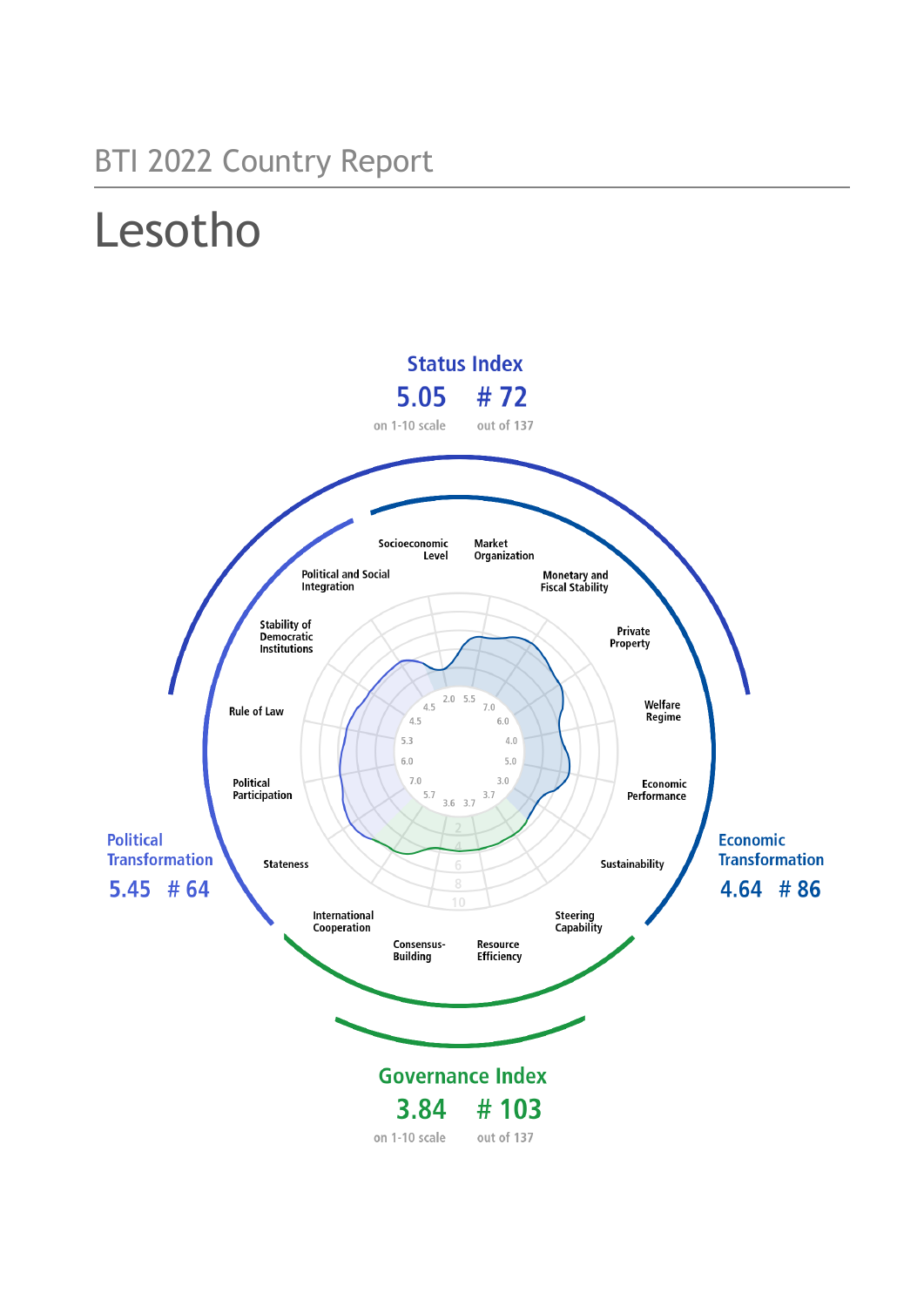This report is part of the **Bertelsmann Stiftung's Transformation Index (BTI) 2022**. It covers the period from February 1, 2019 to January 31, 2021. The BTI assesses the transformation toward democracy and a market economy as well as the quality of governance in 137 countries. More on the BTI at [https://www.bti-project.org.](https://www.bti-project.org/)

Please cite as follows: Bertelsmann Stiftung, BTI 2022 Country Report — Lesotho. Gütersloh: Bertelsmann Stiftung, 2022.

This work is licensed under a **Creative Commons Attribution 4.0 International License**.

### **Contact**

Bertelsmann Stiftung Carl-Bertelsmann-Strasse 256 33111 Gütersloh Germany

**Sabine Donner** Phone +49 5241 81 81501 sabine.donner@bertelsmann-stiftung.de

**Hauke Hartmann** Phone +49 5241 81 81389 hauke.hartmann@bertelsmann-stiftung.de

**Claudia Härterich** Phone +49 5241 81 81263 claudia.haerterich@bertelsmann-stiftung.de

### **Sabine Steinkamp** Phone +49 5241 81 81507 sabine.steinkamp@bertelsmann-stiftung.de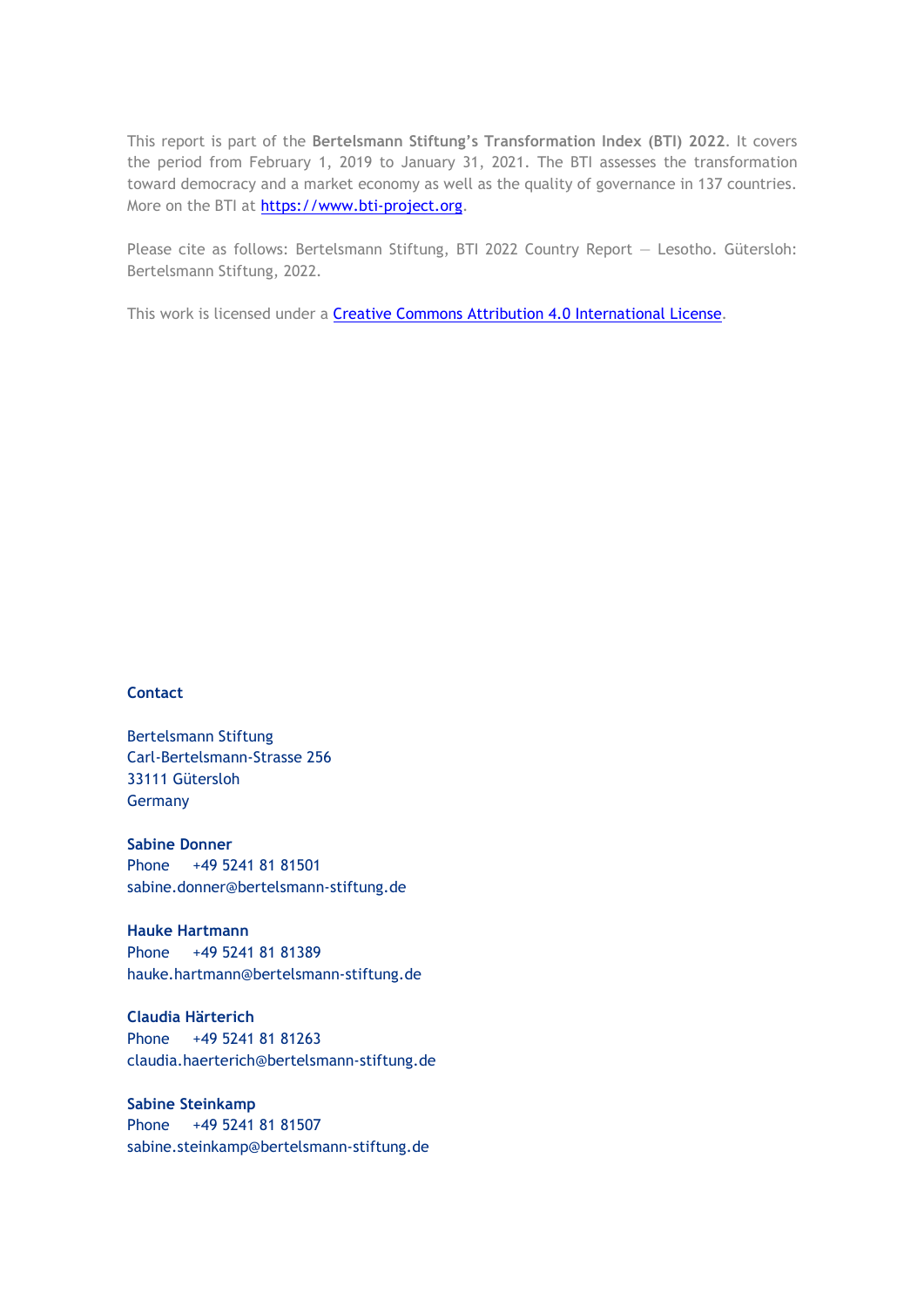#### **Key Indicators**

| Population               | M      | 2.1  | HDI                            | 0.527 | GDP p.c., PPP $\ S$          | 2405 |
|--------------------------|--------|------|--------------------------------|-------|------------------------------|------|
| Pop. growth <sup>1</sup> | % p.a. | 0.8  | HDI rank of 189                | 165   | Gini Index                   | 44.9 |
| Life expectancy          | vears  | 54.3 | UN Education Index             | 0.532 | $\%$<br>Poverty <sup>3</sup> | 49.9 |
| Urban population %       |        | 29.0 | Gender inequality <sup>2</sup> | 0.553 | Aid per capita $\sqrt{5}$    | 68.7 |
|                          |        |      |                                |       |                              |      |

Sources (as of December 2021): The World Bank, World Development Indicators 2021 | UNDP, Human Development Report 2020. Footnotes: (1) Average annual growth rate. (2) Gender Inequality Index (GII). (3) Percentage of population living on less than \$3.20 a day at 2011 international prices.

## Executive Summary

The period between 2019 and 2021 was dominated by national reforms. The government established the multi-stakeholder National Reforms Authority (NRA) to implement reforms of the security services, parliament, judiciary, media, civil service, constitution and economy. The reforms are meant to strengthen institutions, ensure the separation of powers, promote meritocracy in the appointment of public officials, and promote transparency and accountability within public service. On top of this, the country is in the process of implementing the second National Strategic Development Plan, which is a five-year development plan.

Prime Minister Thomas Thabane and his wife 'Maesaiah Thabane were listed as suspects in the murder of his former wife, Lipolelo Thabane, who was shot dead on the eve of Thabane's inauguration in 2017. 'Maesaiah was married to Thomas Thabane immediately after the inauguration. She skipped Lesotho for neighboring South Africa in January 2020 in an attempt to avoid being arrested by the police. She ultimately returned home and was granted bail. The matter created serious instability within the All Basotho Convention, which is the largest party in the ruling coalition. Thabane was ultimately forced to announce his resignation as prime minister, which was scheduled for the end of July 2020.

The parliament gained some independence from the executive when it passed the ninth amendment to the constitution, which eliminated the possibility of a prime minister who has lost a motion of no confidence calling a snap election. This almost guarantees that parliaments will sit for five years rather than the country holding elections roughly every two and a half years, as has been the pattern since 2012. This led to the collapse of Thomas Thabane's coalition government, with Moeketsi Majoro ascending to power in May 2020.

The COVID-19 pandemic has had a devastating effect in Lesotho given the country's weak health care system and weak economy. GDP decreased slightly and stood at \$2,376.3 billion in 2019, while debt to GDP increased to 46.5%. The fiscal account balance experienced a devastating decline from -\$59.9 million in 2018 to -\$146.2 million in 2019. Many livelihoods have been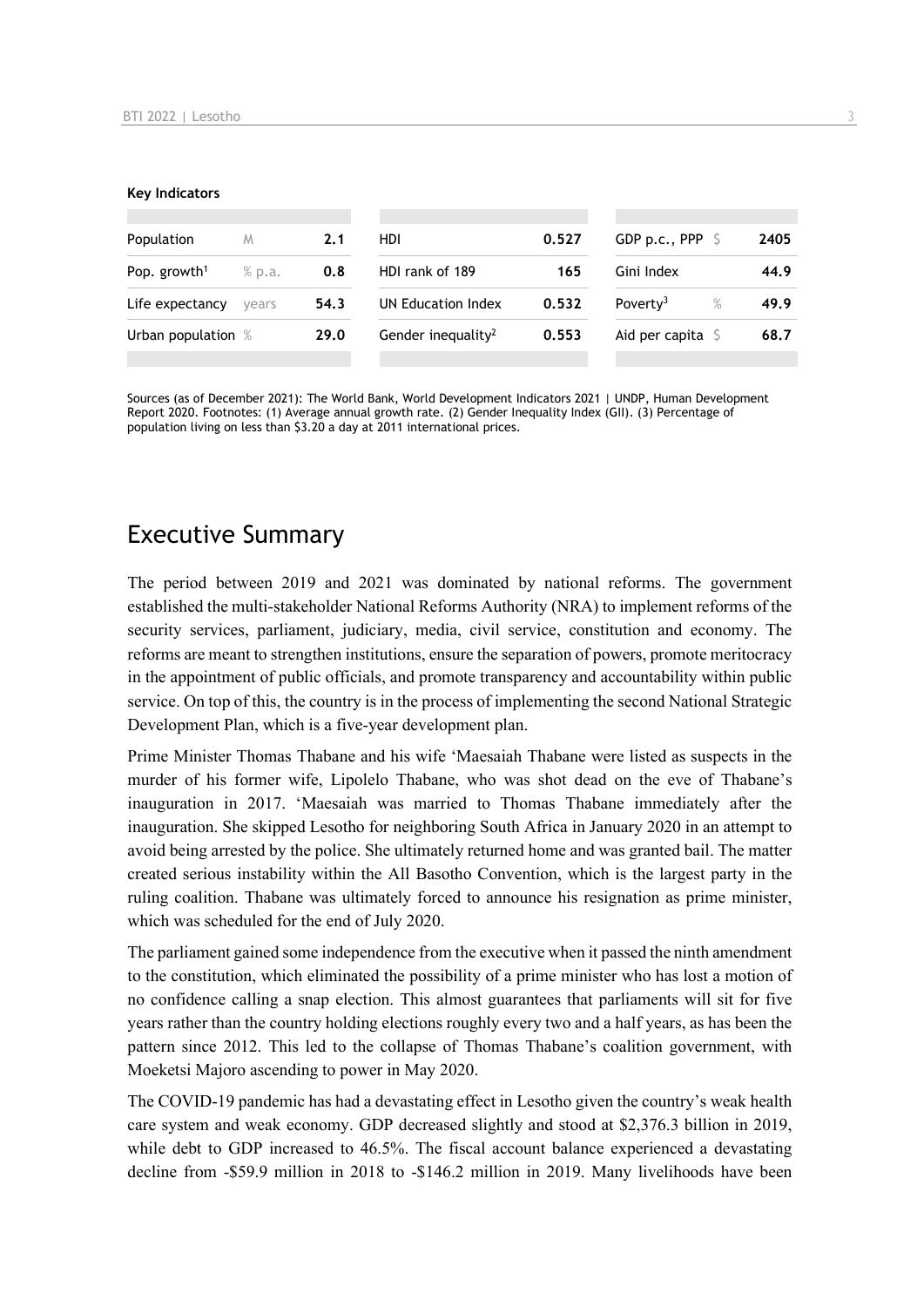destroyed by the prolonged lockdowns, which were introduced to tackle the COVID-19 pandemic. The country was already struggling to feed roughly 30% of its most vulnerable citizens prior to COVID-19. The government introduced temporary relief measures to help businesses and vulnerable members of society. The coronavirus crisis revealed that the government is struggling to provide adequate health care for its citizens. In January 2021, Lesotho experienced a peak in new COVID-19 cases.

## History and Characteristics of Transformation

Lesotho is a beautiful mountainous country engulfed by the Republic of South Africa. It became a British protectorate in 1886 until it gained its independence from the colonial power in 1966. The country has experienced enormous challenges since then as different groups fought for control. The 1965 general elections were won by the Basotho National Party (BNP), which formed the first democratic government that ruled between 1966 and 1970. The 1970 election results were disputed and BNP refused to relinquish power to the Basutoland Congress Party (BCP). Then followed a 16-year rule by BNP, which was marred by conflict between armed forces and the Lesotho Liberation Army (LLA), a military wing of BCP. BNP government was toppled by a military coup in 1986. The Military Council ruled the country from 1986 until 1993, when a third general election was held. BCP won all 65 constituencies and formed the second democratic government. Lesotho has held six other general elections since 1993. BCP split in 1997 and a new parliamentary party – called Lesotho Congress for Democracy (LCD) – was formed by Prime Minister Ntsu Mokhehle, which formed the new government.

In the years that followed, Lesotho experienced several internal challenges to the legitimacy of the democratic state. In 1994, King Letsie III staged a military-backed coup and appointed an interim government, after he unsuccessfully tried to persuade the ruling BCP to reinstate his father, Moshoeshoe II, who was deposed and exiled after a fallout with the military government. Civil society groups mobilized stakeholders inside and outside Lesotho in order to put pressure on the king to revert to the constitution and reinstate a democratically elected government. A negotiated settlement resulted in the reinstatement of the BCP and Letsie III abdicated in favor of his father. However, he returned to the throne soon after following Moshoeshoe II's death in an automobile accident. The second democratic elections since the return to democracy were held in 1998 and were won by LCD. Although international election observers described the poll as free and fair, opposition parties and their followers contested the outcome, with widespread violence and looting experienced across the country. This led to a Southern African Developed Community (SADC) military intervention, which was led by South Africa, and later joined by Botswana and Zimbabwe. The government of Lesotho invited its southern African counterparts to intervene, as the state apparatus was paralyzed by the protests.

Lesotho's democratic status has always been characterized by drama and double standards. On February 28, 2012, Basotho woke up to the news that the then prime minister had formed a new political party. It was highly expected that the prime minister would cross the floor with those that follow him to the new party. The country went for the general elections in May 2012 which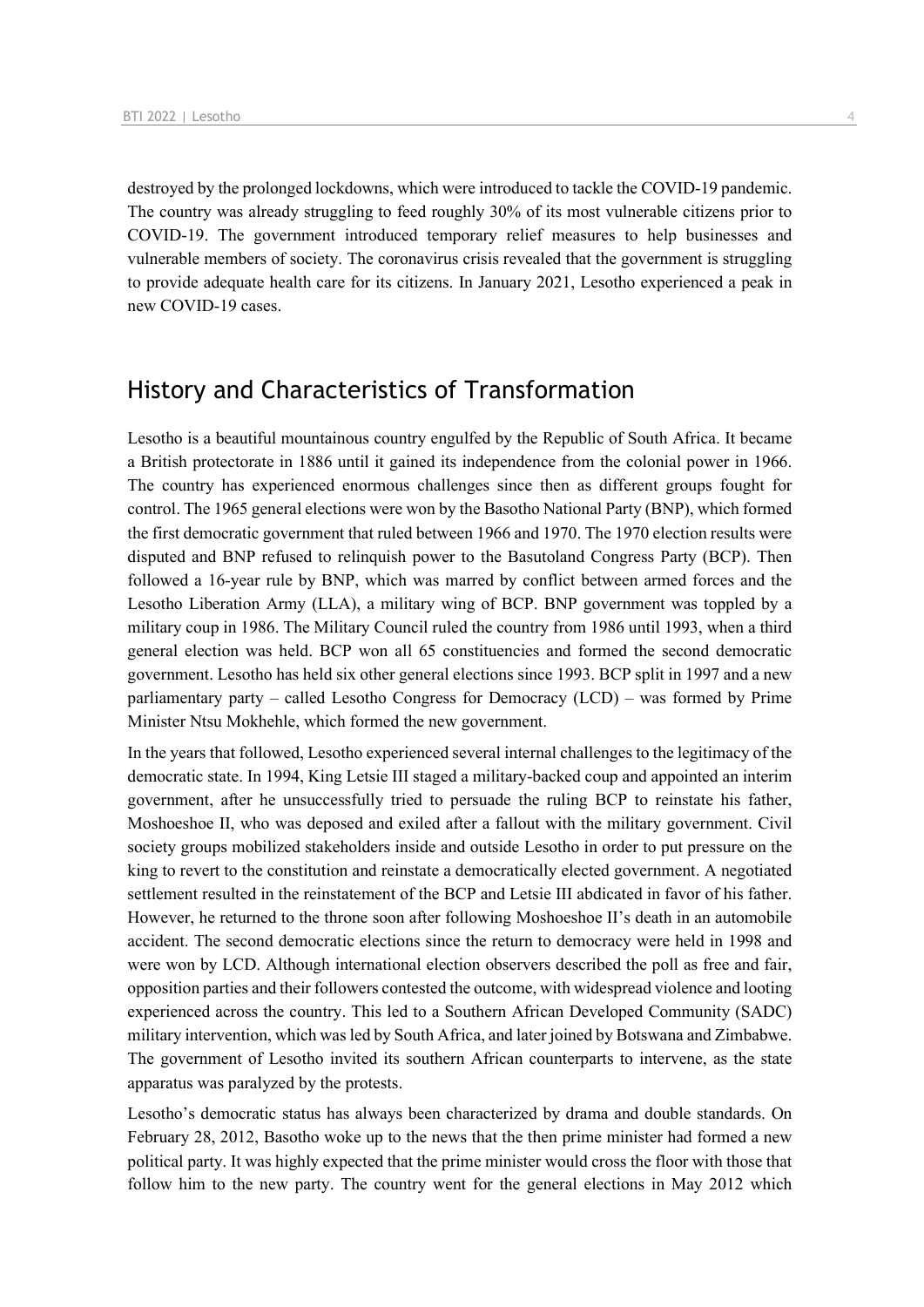resulted in no single party winning a simple majority. The three former opposition parties, namely the All Basotho Convention (ABC), BNP and LCD formed a coalition government. This was the first time in the history of Lesotho that parties had to join forces to form a government. However, the coalition government collapsed due to corruption and a lack of trust among coalition partners. Eventually, the military attempted to overthrow the government in a foiled coup on August 30, 2014. Lesotho headed for early elections on February 28, after the intervention of the Southern African Development Community (SADC). The collapse of Lesotho's first coalition government led the country to snap elections in February 2015.

Since independence, Lesotho has engaged in comprehensive planning exercises, such as the National Development Plans (NDPs), Poverty Reduction Strategy (PRS) and the National Vision 2020. The country has tried many strategies in an attempt to align itself with structural challenges and implemented public sector reform programs in order to improve efficiency. The success of such programs, however, remains hampered by significant financial constraints and skills deficits. The National Strategic Development Plan (NSDP), which was a five-year plan, failed to take off. There is no evidence of what has been achieved in the implementation of NSDP. Lesotho is now implementing NSDP II, which is not very different from the previous plan, as most developmental targets for both documents remain the same.

Lesotho has been classified as a least developed country since the classification was introduced by the United Nations in 1971. Remittances have been the largest revenue earner for Lesotho. This followed the introduction of a household tax by the colonial regime, which forced Basotho men to trade their labor in the mines of the neighboring Republic of South Africa around 1900. An estimated two-thirds of the population live in rural areas with agriculture being their main source of livelihood. Lesotho is one of the largest producers of wool and mohair in the world, but this industry has been in the media spotlight for the wrong reasons recently.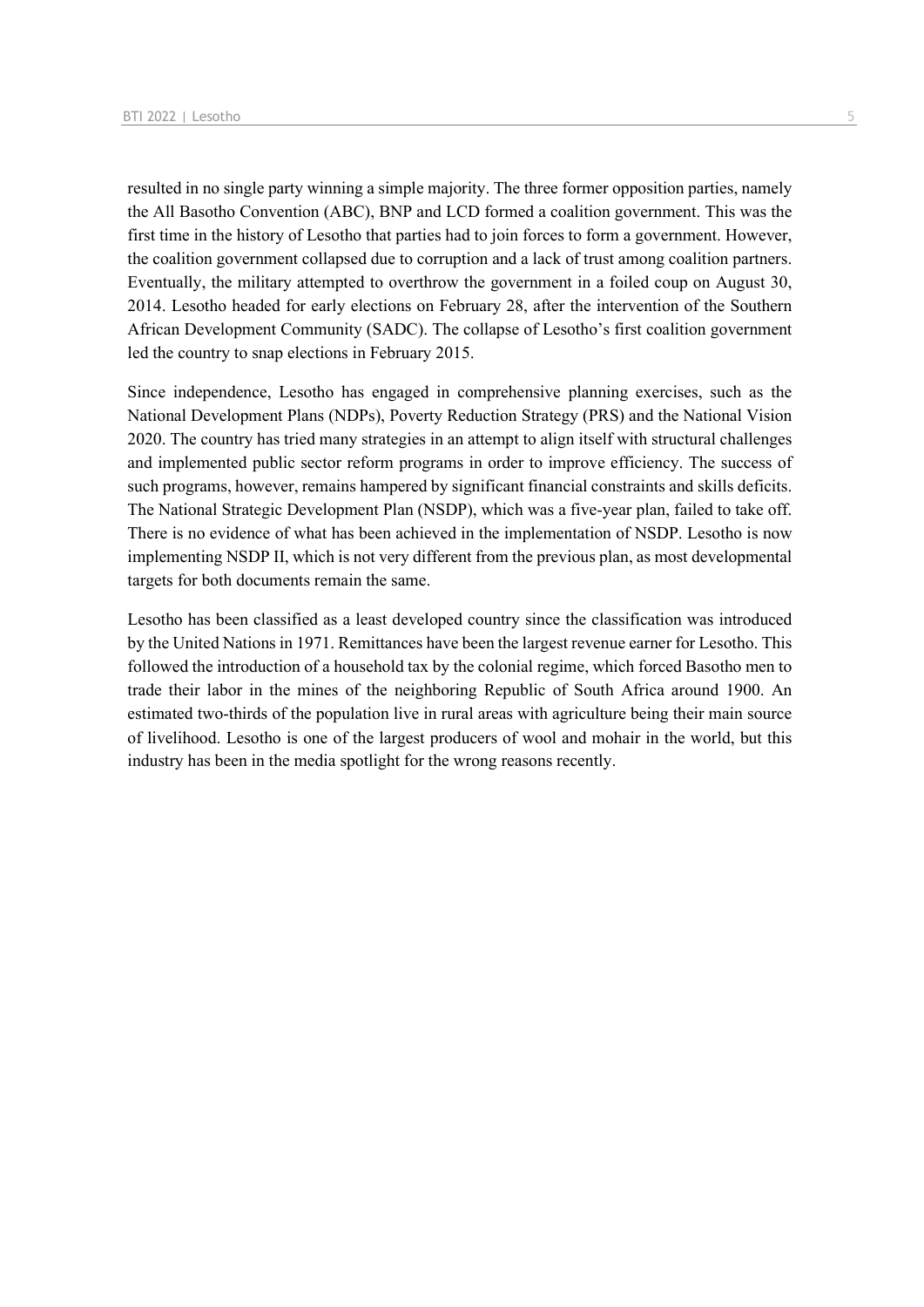The BTI combines text analysis and numerical assessments. The score for each question is provided below its respective title. The scale ranges from 1 (worst) to 10 (best).

## Transformation Status

## I. Political Transformation

### **1 | Stateness**

The government of Lesotho controls the entire geographical territory of the country. There was no armed rebellion in Lesotho and the state enjoyed full monopoly on the use of force. The armed forces include the Lesotho Defence Force (LDF), Lesotho Mounted Police Services (LMPS), Lesotho Correctional Services (LCS) and the National Security Services (NSS). In addition, the government regulates the operations of private security companies that are allowed to provide services to individuals, the government and companies. Individuals willing to own guns have to apply for gun licensing from the government and restrictions are imposed on the caliber of guns that can be owned by individuals.

The period under review saw some stability within the armed forces after three turbulent years between 2015 and 2017 during which two army commanders as well as other senior soldiers were killed by their colleagues. Security forces have been able to maintain order, except for one day in April 2020 when soldiers were deployed by Prime Minister Thomas Thabane on the streets of Maseru in armored vehicles. They later assembled outside the police headquarters, but eventually returned to their barracks without incidence.

It is alleged that the then prime minister had ordered the army to arrest the commissioner of police, because his attempts to fire the commissioner of police had failed. The standoff followed the claim by investigators that the then prime minister had been involved in the murder of his late wife. Following this standoff, the army chief engaged in talks with the police commissioner under guard.

Regarding the killing of an army chief (Khoantle Motsomotso) by his subordinates, the army chief had agreed with the authorities to hand over several soldiers – who were alleged to have been involved in criminal activities – to the police for further investigation. It is alleged that those who killed him felt betrayed by him and believed that the army would not protect them against arrest as they were also alleged to have been involved in the killing of Mahao.

### Question Score

Monopoly on the use of force 7 $-06$  $\frac{22}{10}$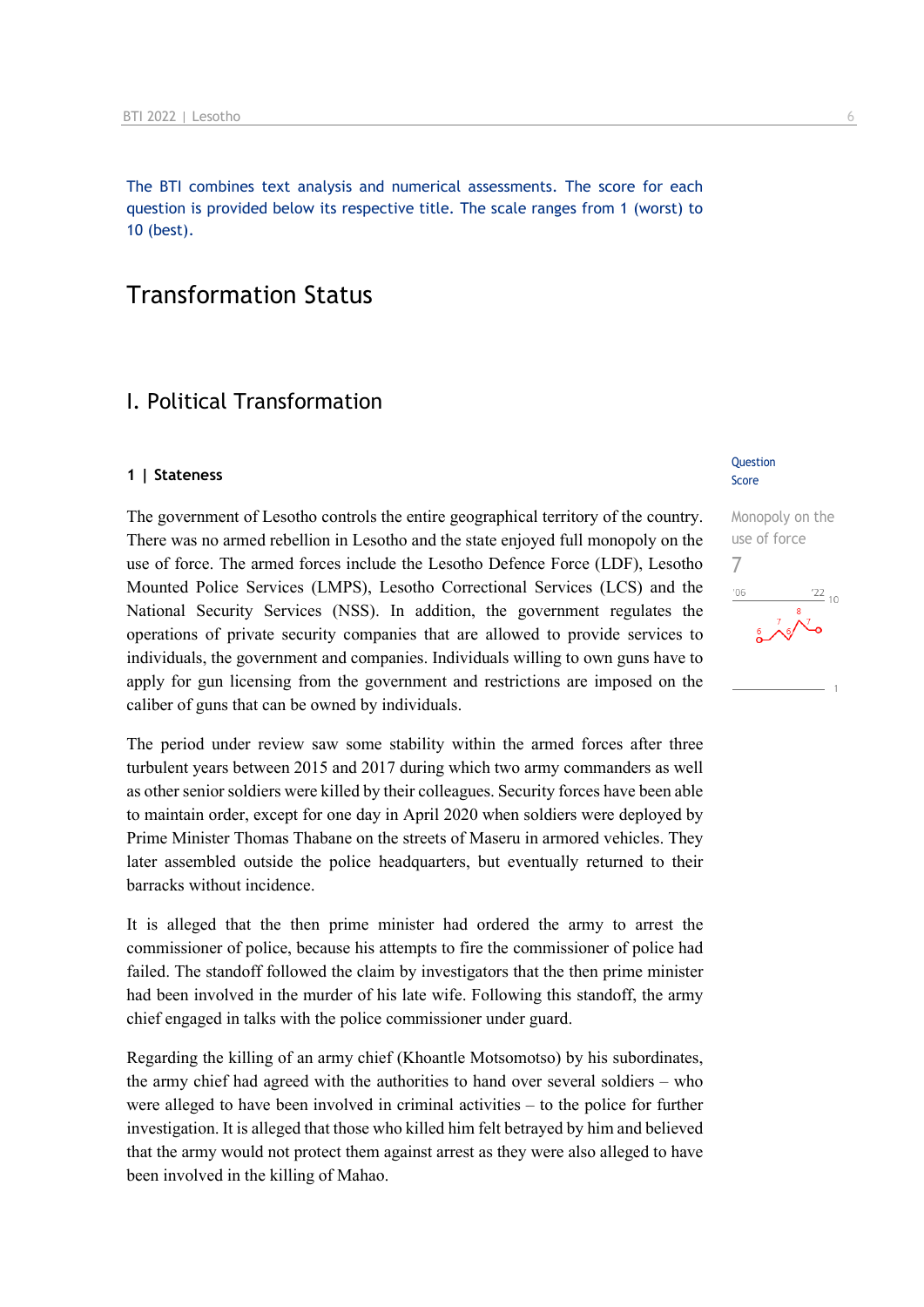The process of handing over the soldiers against whom criminal allegations have been brought was completed. However, the cases are not progressing through the courts. Furthermore, tensions between the commissioner of police and the government remain, as efforts to fire him continue.

State legitimacy has been under constant attack by various players in society due to the state's failure to provide for its citizens during the coronavirus induced state of emergency. Lesotho has a huge diaspora community mainly based in neighboring South Africa. When the government of South Africa declared its own state of emergency and restricted movement it left many Basotho stranded on farms and industrial estates. They were in dire need of food and personal protective equipment, which were not provided by South Africa to non-South African citizens. Some even died of hunger and the government was forced to act, providing a one-off food hamper worth LSL 350 per person in South Africa.

Lesotho allows citizenship by naturalization. People who are willing to apply for citizenship in Lesotho through this route have to wait five years while living in Lesotho before being eligible. The state has been under constant pressure to clean up corruption in its naturalization process in order to ensure that only deserving people are naturalized. Deserving people are defined as those who are willing to wait five years before the process of naturalization can commence. Some applicants try to bride officials and it is this form of corruption that needs to be cleaned from the system. There are no known discrimination tendencies.

Although Sesotho and English are official languages in Lesotho, there are smaller groups that have their own languages, including Sephuthi, Xhosa and Zulu. The biggest challenge facing these groups concerns accessing services such as health care and education. Nurses and doctors expect patients to speak the majority languages. In some extreme cases, doctors do not even speak the official languages, as they are expatriates. As far as education is concerned, some students encounter official languages for the first time when they enroll in school. However, they have to learn these languages, as other subjects are taught using the official languages.

Lesotho is largely a secular state, but there are very strong practices entrenched in the manner in which the state operates. People are free to practice any religion of their choice. However, Christianity is the most dominant religion and its influence is so strong that prayers are said at the beginning of official government events and meetings. Christianity is so entrenched in Lesotho that other rights, which are deemed to be against Christianity, are not protected. Abortion is one of the things that is illegal, as its illegality ensures that the state operates in a manner that is deemed to be in line with Christian values. Any person who causes or induces the termination of a pregnancy may face up to three years imprisonment if found guilty by a court of law. However, this does not prevent women from attempting an abortion, which tends to result in many being treated in government hospitals. There are often no legal actions instigated against the victims or survivors of illegal abortions in Lesotho. There is an increasing number of people advocating for the legalization of abortion in order to save lives and reduce the costs of illegal abortions.

 $\frac{22}{10}$ 

State identity

8

 $106$ 



 $\frac{22}{10}$ 

8

 $'06$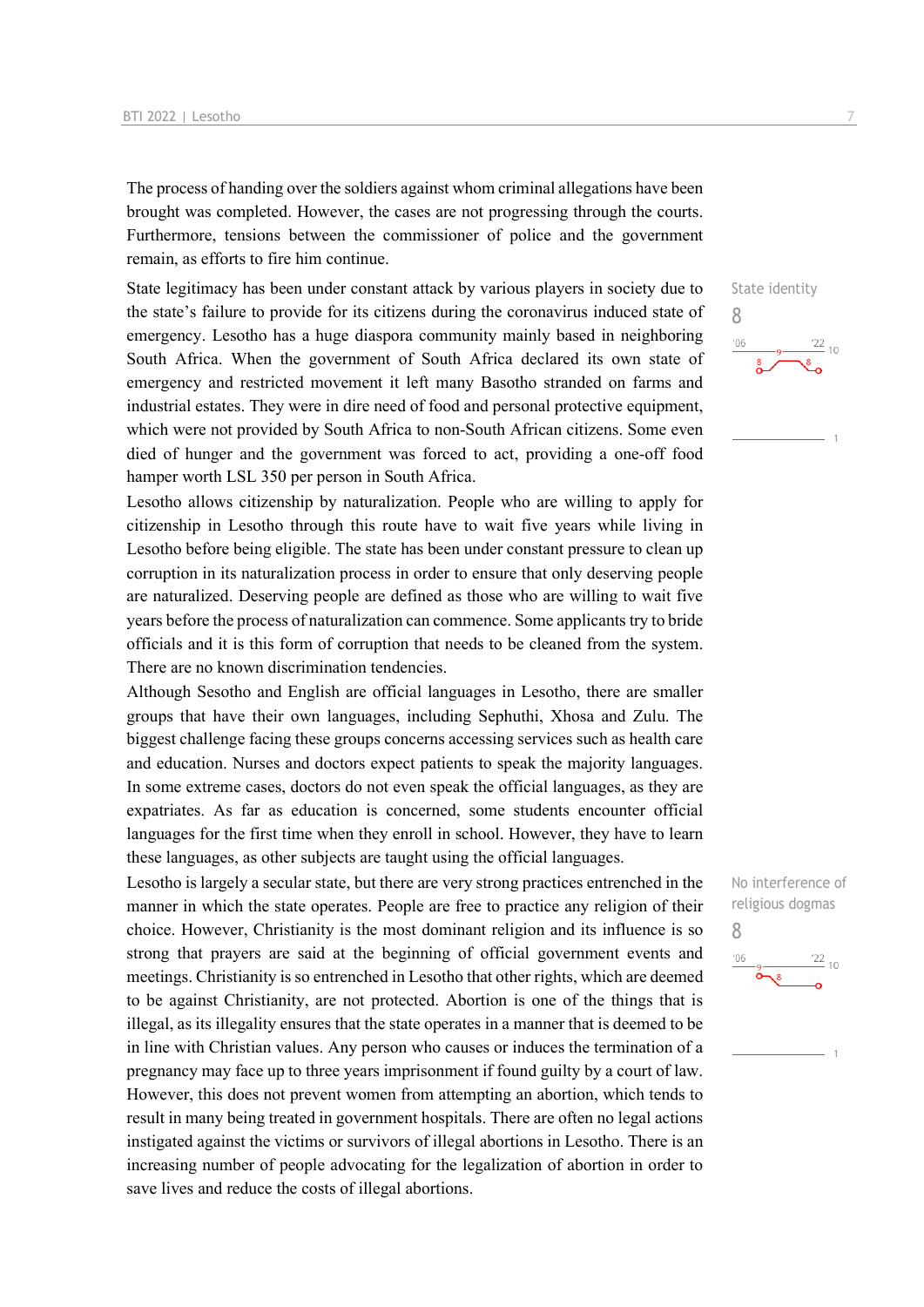The other challenge religion presents to the running of government is that LGBT rights are not recognized or protected by the state, because these rights are also seen to contradict Christian values. Other religious groups exist in Lesotho and are free to practice their religion without interference from the government. There are Muslims, Baha'i and various indigenous religions.

The government of Lesotho includes the Department of Rural Water Supply whose responsibility is to ensure the development, protection and regular maintenance of water sources for people in rural areas. A wholly government-owned company called Water and Sewage Company (WASCO) is responsible for the provision of water and sanitation services in urban and semi-urban areas.

According to the World Development Indicators (WDI), in 2017, only 42.75% of Lesotho's population used at least basic sanitation services. This represented a twopercentage point improvement from 40.77% in 2016. On the other hand, a staggering 28.3% and 27.27% of the population practiced open defecation in 2016 and 2017 respectively. The problem of open defecation is far worse in rural areas where 35.4% of the population practiced it in 2017 compared to only 6.13% in urban areas in the same year. The indicators further show that, in 2017, 68.65% of the population used at least basic drinking water services, which is a slight improvement from 68.63% in 2016.

The government struggled immensely to provide health care to citizens during their hour of need. The coronavirus pandemic exposed the inability of the government to tackle the health crisis. The government took months testing coronavirus samples in neighboring South Africa. The 2019 public school teachers' strike and the coronavirus-induced lockdowns meant that students lost the better part of two academic years. There was no immediate solution at the beginning of 2021 given the increasing rate of coronavirus infections and the continued application of the national lockdown.

The judiciary is independent, although there is a vast backlog of cases that remain unresolved. On the issue of tax, the tax authority enjoys the support and compliance of the general public. For those who were not compliant in the past, there is a voluntary disclosure program that has seen the tax net increase. Transportation is largely in private hands, although there is some form of regulation on pricing. Communication services are also in private hands, with the government's only role to regulate services.

Basic administration 5 $\frac{1}{22}$  10  $'06$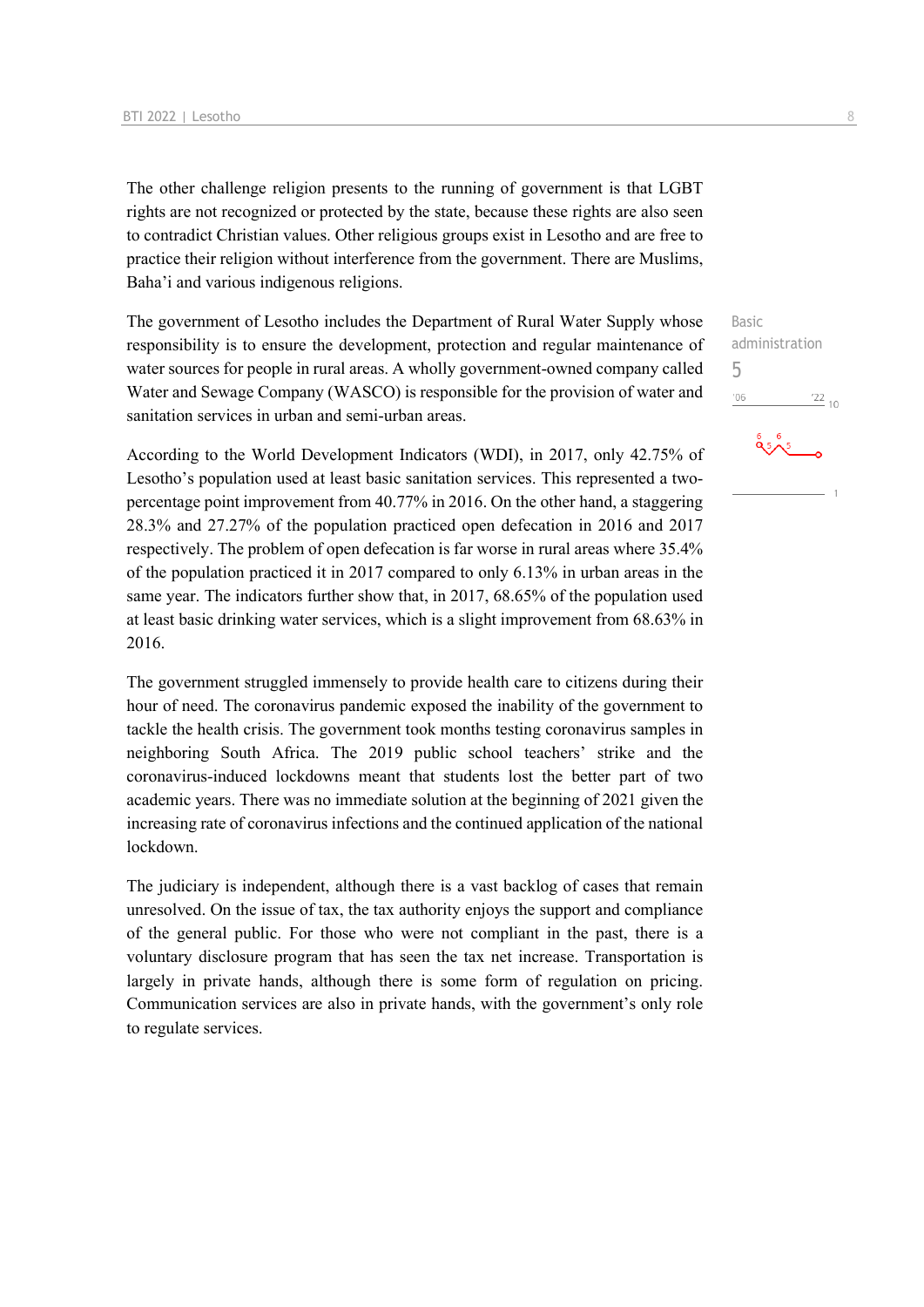### **2 | Political Participation**

There were no elections in Lesotho during the period under review. The Independent Electoral Commission has faced serious challenges, including the expiry of the tenures of the three commissioners. The process of replacing them was also marked by accusations from civil society organizations of a lack of transparency. The process was finally given the green light by the Court of Appeal and new commissioners have been installed. The three new commissioners include the chairperson of the commission, Mphasa Mokhochane, and two commissioners, Karabo Mohlakoana-Mokobocho and Tšoeu Petlane.

The last elections were held in 2017, with no party winning enough parliamentary seats to form a government. ABC won 235,729 votes and 51 seats, followed by DC with 150,172 votes and 30 seats, then LCD with 52,052 votes and 11 seats. Meanwhile, AD won nine seats; Movement for Economic Change (MEC) and BNP each won six seats; Popular Front for Democracy won three seats; and RCL, BCP, MFP and Democratic Party of Lesotho (DPL) won one seat each. Thomas Thabane of ABC joined forces with Monyane Moleleki of AD, Thesele Maseribane of BNP and Keketso Rantšo of RCL to form a coalition government.

However, there was a change of government when the two biggest political parties in parliament joined forces to form a new coalition. This resulted in Thomas Thabane being ousted through a motion of no confidence, which brought an end to his regime in May 2020. Moeketsi Majoro, a member of ABC, took over the reign and was deputized by Mathibeli Mokhothu of DC. All political parties in parliament, excluding AD and LCD, declared their support for the new coalition.

Lesotho is not scheduled to hold another general election until 2022 and no elections were postponed as a result of COVID-19. General elections are normally held every five years, but the period from 2012 was punctuated by snap elections. The first snap election was held in 2015 following the collapse of the three-party coalition. The other snap election was held in 2017 following the motion of no confidence in the government of the then prime minister Pakalitha Mosisili. The secret ballot is ensured, as there is always a provision of cubicles for voters and ballots are normally counted at the end of the voting process. During the count, all the parties are represented, and complaints and disputes are handled there and then. All parties should have equal access to media. However, the ruling parties normally dominate state media, although other parties are also allotted space to use state media. The registration for voters, candidates and parties is done in a transparent and fair manner.

Free and fair elections 8 $\frac{22}{10}$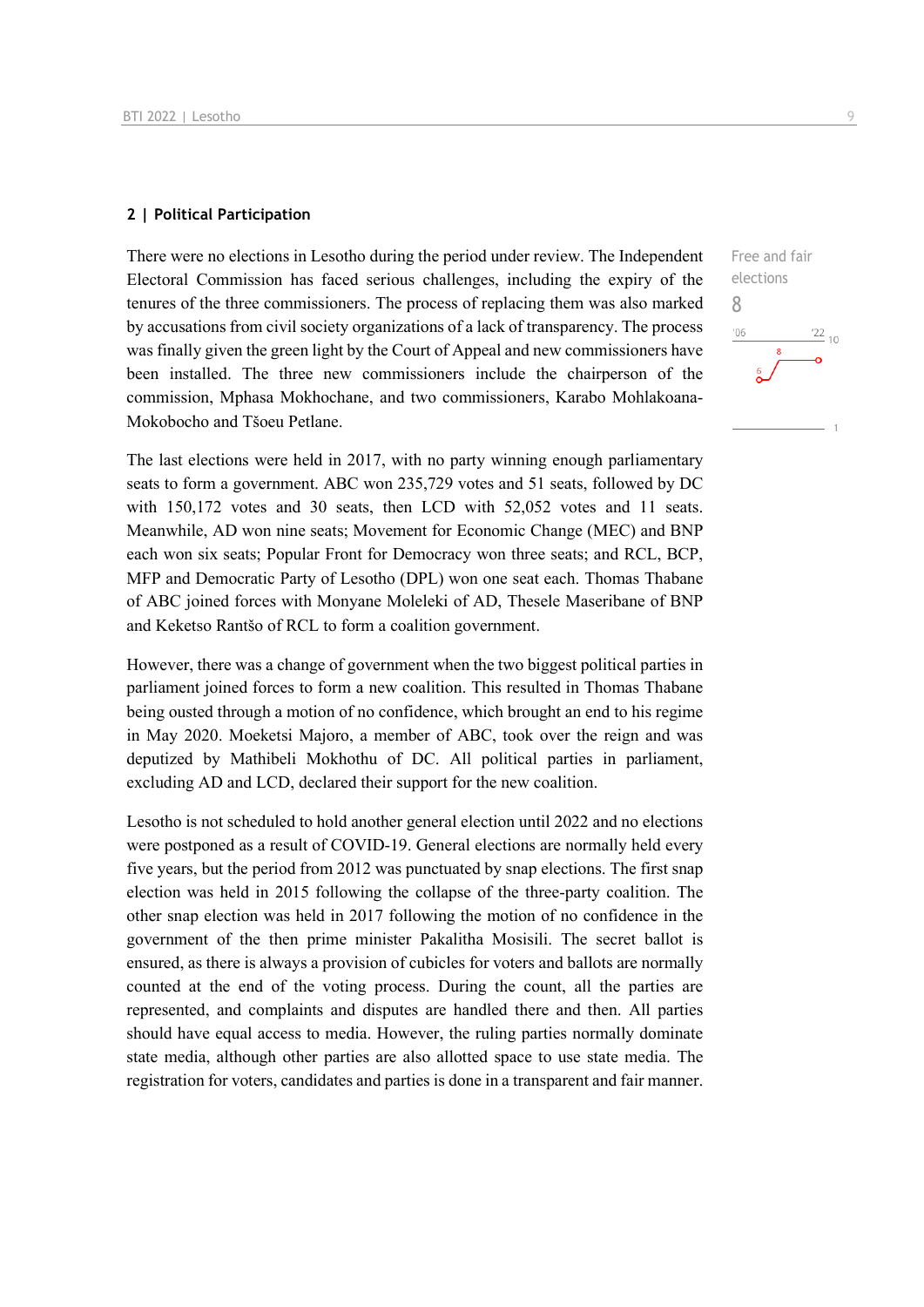There were individuals that wielded veto power over the political leadership during the period under review. In the period between the 2017 general elections and May 2020, Prime Minister Thabane employed a powerful Chinese businessman, Yan Xie, as his economic adviser. In return, Xie's businesses benefited from government procurement, including lucrative contracts to tackle the coronavirus pandemic in Lesotho. Xie's businesses continued to benefit from government contracts even after Thabane's regime collapsed in May 2020.

Public transport operators are another group that have exercised excessive power over the country's political leadership during the period under review. COVID-19 induced lockdowns adversely affected almost all businesses. However, transport operators refused to operate at less than full capacity irrespective of the potential of becoming a platform for spreading the virus. The government of Lesotho compromised and ended up changing regulations to accommodate this group.

The freedom of association and assembly is guaranteed against government interference and restrictions in Lesotho. However, during the period under review, the government banned peaceful protests due to the coronavirus pandemic. This caused many people who were adversely impacted by the lockdown to organize unauthorized protests. One of the protests, which was organized by young people on November 6, 2020, demanded that the government declare youth unemployment a national emergency. The protestors were met with teargas and rubber bullets from the police. In total, 11 young people were arrested and appeared before the Magistrate Court in Maseru.

Lesotho's public-school teachers were on intermittent strike for most of the 2019 academic year, working just one week per month. The teachers embarked on a protracted protest to demand better salaries and working conditions, payment of salary arrears, and a restructuring of the teaching service. The 2019 and 2020 academic years were lost to teacher strikes and the coronavirus pandemic. The government threatened that it would implement a no-work-no-pay policy if teachers did not cease their strike. The principals of schools were forced to keep registers of who was reporting for work, which were used to withhold the salaries of teachers that were on strike. However, after the collapse of Thabane's regime, the new government announced that it would pay all the money that had been withheld from teachers that had gone on strike.

COVID-19-related restrictions were necessary and proportional, as gatherings are alleged to be super-spreader events for the virus. However, on the non-discrimination test, the restrictions failed, as government officials attended the state funeral of a former army chief, Major General Metsing Lekhanya, in numbers that were higher than the 50-person limit prescribed by the regulations. This indicated selective application of the regulations, with the population but not officials expected to abide by the restrictions.

On the issuance of permits, civil society has enjoyed the freedom to operate without unwarranted intrusion or interference.

Effective power to govern 4  $^{\prime}06$  $\frac{22}{10}$ 

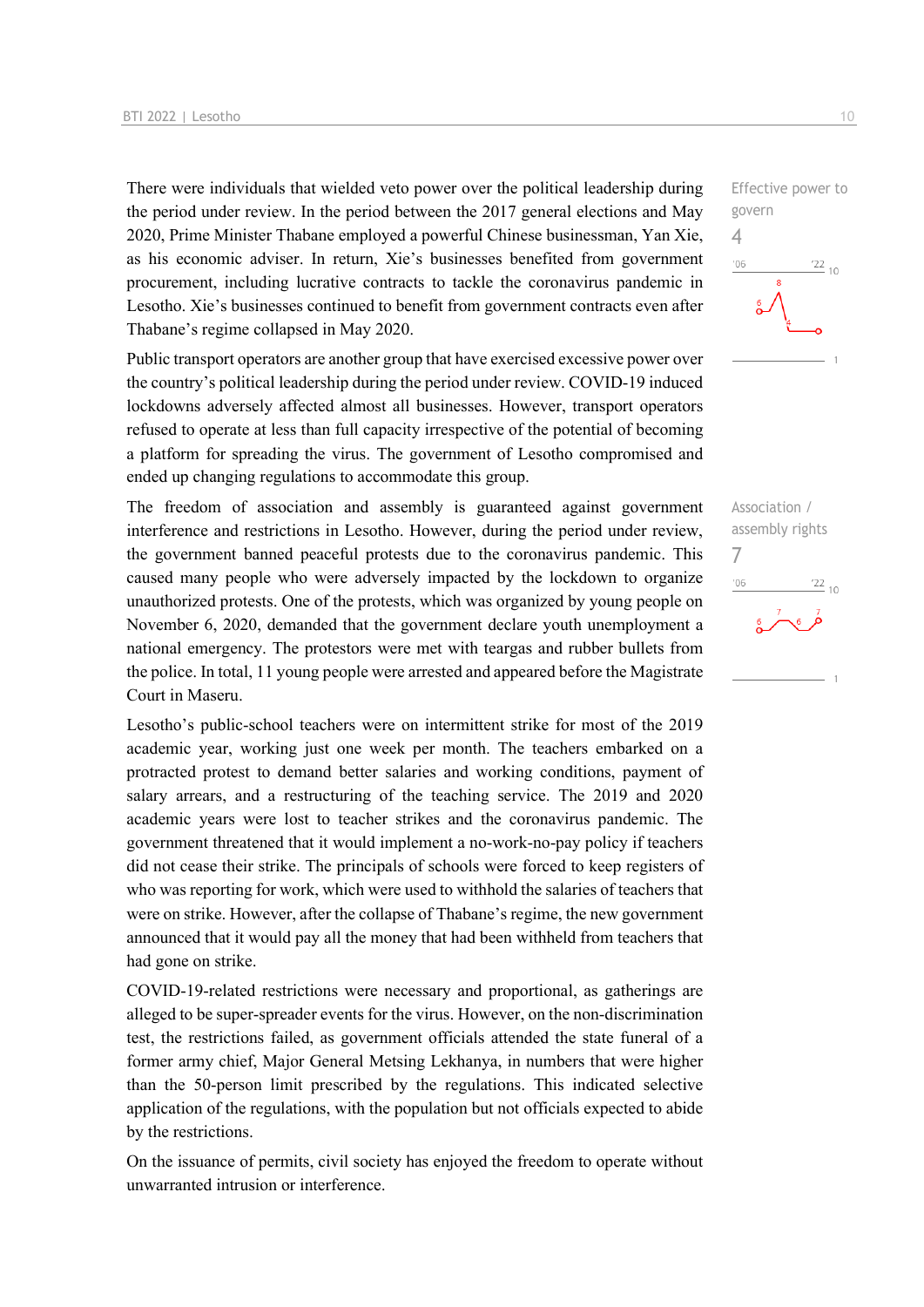The constitution of Lesotho guarantees freedom of expression to individuals. However, during the period under review, there were several instances where individuals were harassed and arrested for exercising their freedom of expression.

Relebohile Moyeye, a radio presenter, and Thuso Litjobo, an opposition member of parliament, were arrested by the police for allegedly failing to wear a face mask. However, the police were not arresting scores of people who were not wearing masks in Lesotho at the time. Moyeye was covering a youth protest against high unemployment, which had not been issued a police clearance due to COVID-19 restrictions. Litjobo met with some young protestors at the entrance of the National Assembly. During the same protest, Newsday newspaper journalist Ntsoaki Motaung was shot with rubber bullets by the police while covering the protest.

There is no freedom of information law in Lesotho. Majoro's regime even threatened to take individuals to task for leaking government documents after a series of leaks of internal memos. On September 14, 2020, the prime minister announced that the government was working on classifying some of its documents/information and that any media organization which publishes confidential government information would be liable to prosecution. The government was responding to leaks regarding the employment of the head of a coronavirus response team. Thabo Khasipe who is head of the Lesotho Revenue Authority, was seconded to head the National COVID-19 Secretariat (NACOSEC) on full pay. However, the government offered to pay him a full salary of LSL 428,016 per year, as the CEO of Disaster Management Authority (DMA), which hosts NACOSEC. This offer ended up being leaked to the public.

During the period under review, journalists practiced self-censorship in response to government threats regarding the publication of certain information that was deemed confidential.

### **3 | Rule of Law**

The control of the executive over the judiciary was feasible during the period under review. The judiciary continues to operate under extremely challenging conditions due to limited resources. The government paid LSL 9 million to former Chief Justice Nthomeng Majara to step down after she was suspended pending an impeachment proceeding. The settlement called into question why the government would prefer to pay the head of the judiciary rather than impeach her if she had a case to answer.

The government of Lesotho published regulations declaring a state of emergency due to the coronavirus pandemic. While the legal instruments are normally valid for only 14 days as provided by the constitution, they have been continuously extended since first being published in March 2020. However, Prime Minister Thabane attempted to paralyze parliament's oversight powers when he published a legal notice to prorogue parliament. Thabane's reasoning that members of parliament needed to follow Freedom of expression 5  $-06$  $\frac{22}{10}$ 

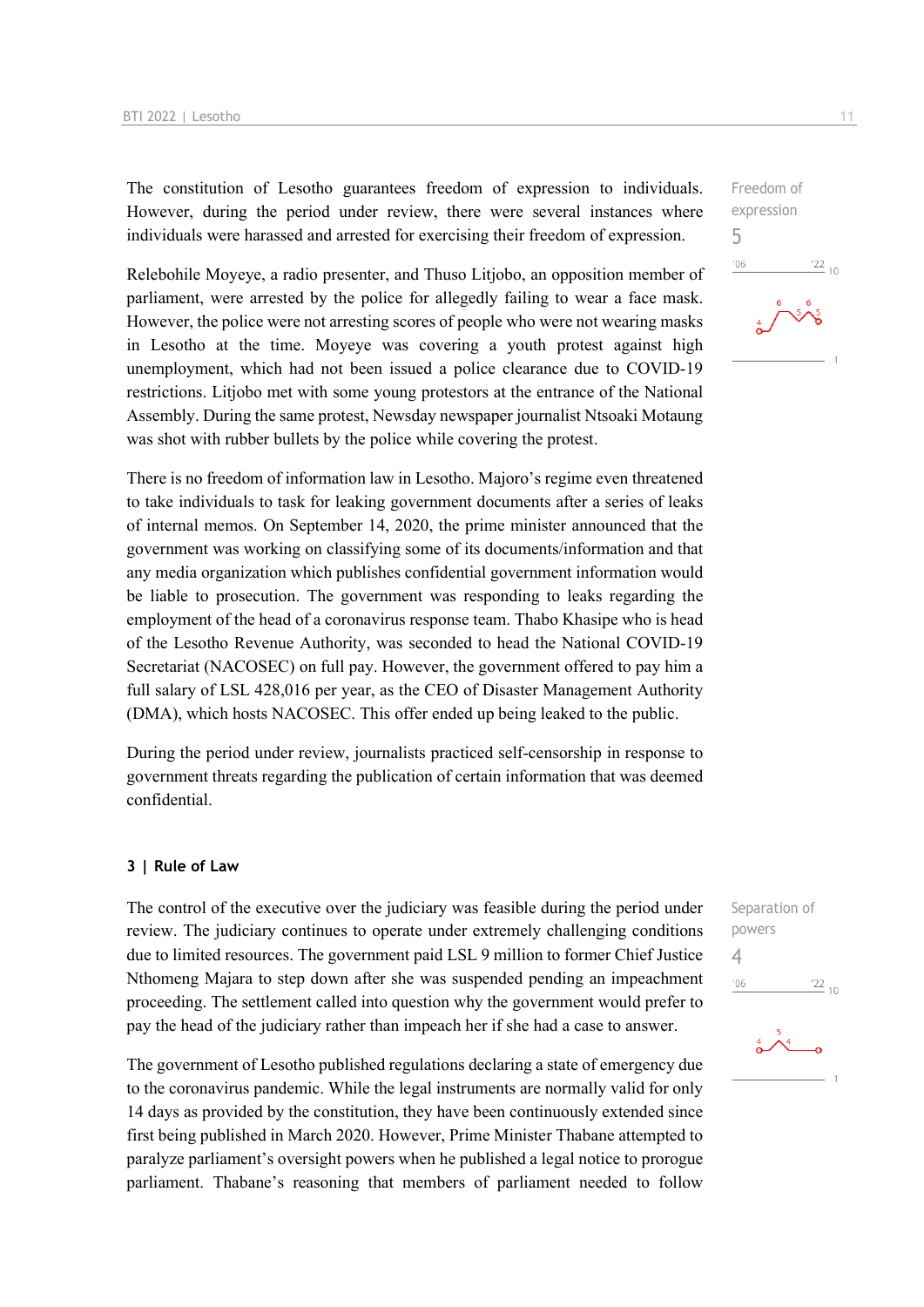lockdown restrictions like the rest of the population was simply influenced by a fear of losing votes in a proposed amendment to the constitution and an ensuing motion of no confidence. Thabane lost both the votes in parliament and a court case challenging the prorogation of parliament. The constitution was amended and in the process, parliament gained the ability to change regimes without the prime minister calling a snap election.

The executive is chosen from among the members of parliament, which introduces a dualism, namely that selected members of parliament are ministers in waiting. The executive proposes bills, which are then argued on in parliament and enacted or not. Due to the shortened life of parliament and the executive due to the recent motions of no confidence and successive snap elections, responsibilities have been mixed up. There are, however, active checks and balances, which are exercised by the portfolio committees of the parliament, that strengthen accountability.

In April 2020, the Constitutional Court of Lesotho declared the move by Prime Minister Thabane to prorogue parliament irrational and unlawful. This was an abuse of his powers and a move by Thabane to avert a motion of no confidence, which was looming at the time of the declaration of a state of emergency. The court's decision opened the door for parliament to amend the constitution preventing the prime minister from calling snap elections in the event of losing a motion of no confidence. Thabane was eventually ousted in May 2020, which would not have happened if the judiciary had not demonstrated their independence from the executive.

During the period under review, the king rejected a recommendation to appoint five new High Court judges. The then acting chief justice, Maseforo Mahase, and the attorney general met on August 20, 2020, to appoint five new judges: Deputy Attorney General Tšebang Putsoane, and lawyers Tšabo Matooane, Mokhele Matsau, Moneuoa Kopo and Maliepollo Makhetha. The chief justice, the attorney general, a High Court judge and a public service commissioner are members of the Judicial Service Commission. However, in this case, only two members of the commission met and made a staggering number of new appointments without the involvement of the other half of the members of the commission. The minister of law and justice accused Justice Mahase and Adv Phoofolo of not following an open and transparent process in the appointment of judges.

Apart from the mishaps alluded to above, the judiciary is able to pursue its own reasoning in decisions even in cases that involve the state. They are able to review and interpret existing laws. There was only one limitation whereby the then acting chief justice would pass judgments in favor of the then prime minister, while the Court of Appeal would pass judgments in favor of the ABC faction that ousted Thabane.

Independent judiciary 6 $^{\prime}06$  $\frac{22}{10}$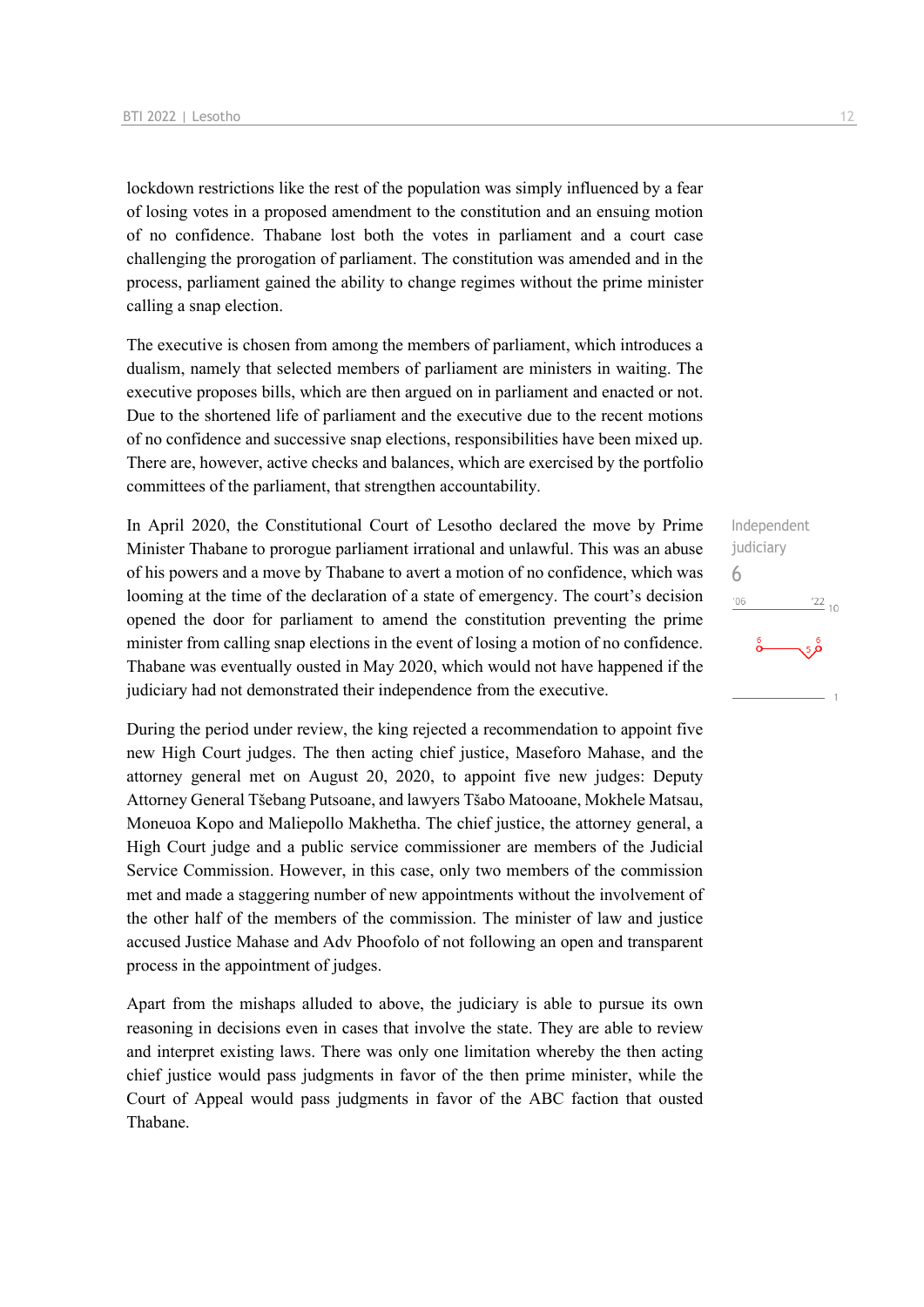During the period under review, the minister of law and justice, Professor Nqosa Mahao, accused Mahlomola Manyokole, director general of the Directorate on Corruption and Economic Offenses (DCEO), of shielding corruption suspects. This triggered the appointment of an impeachment tribunal consisting of Justice Polo Banyane and two retired judges, Justice Teboho Moiloa and Justice Semapo Peete. Adv Manyokole filed an urgent application in the High Court of Lesotho in an attempt to prevent the government from instigating an impeachment. He accused Minister Mahao and Prime Minister Majoro of initiating impeachment proceedings to prevent him from investigating the prime minister. Manyokole's problems with his supervisors began in July 2020, when he defied the DCEO's board of directors after he was instructed to reinstate suspended Chief Investigations Officer Thabiso Thibeli.

The former Lesotho Communication Authority CEO, Tšeliso Mokela, was charged with corruption after he was accused of failing to disclose a conflict of interest related to a meeting in which his bonus was discussed by the board. The then board members were also accused, as they were said to have erred in approving the bonus without conducting a performance assessment. They were further accused of approving an 8% salary increment for the CEO without consulting the minister of communications during the 2017/18 financial year. However, the accused were acquitted after the prosecution failed to produce the docket for the trial to proceed.

Deputy Commissioner of Police (DCP) Tumelo Moseme was acquitted in 2020 by the High Court of Lesotho after he was charged with corruption, fraud and bribery relating to the procurement of police uniforms. Moseme spent close to 10 years suspended from service while waiting for a court resolution on the matter. He was co-accused with Assistant Commissioner Dlamini Mphatšoane, Thakane Theko, Rebecca Makhalemele and her company, New Vision Suppliers.

Two government officials, Nthatisi Thabane and 'Mathabo Matsoso, together with Ensenjor Akinagun were charged with corruption in 2020. It is alleged that the three connived and defrauded government money while processing naturalization applications. The three are accused of scamming four applicants of a total of LSL 280,000 or LSL 70,000 per person. The applicants ended up not receiving the naturalization certificates as promised, which led them to notify the DCEO.

The DCEO obtained a court order to freeze the Lesotho Stone Enterprise's bank accounts and seize its assets while investigating it for money-laundering, corruption, fraud and tax evasion. Stone Enterprise is a company of Xie Yan who served as trade adviser to former Prime Minister Thabane. Yan has skipped the country for Australia since the collapse of Thabane's regime.

The High Court granted an order allowing the DCEO to seize Sobita International's property and freeze its accounts. The DCEO allege that procurement regulations were twisted or avoided in order to grant the lease to Sobita. It further accuses Sobita of having operated the government-owned Victoria Hotel for two decades without

 $\frac{22}{10}$ 

Prosecution of office abuse

5 $^{\prime}06$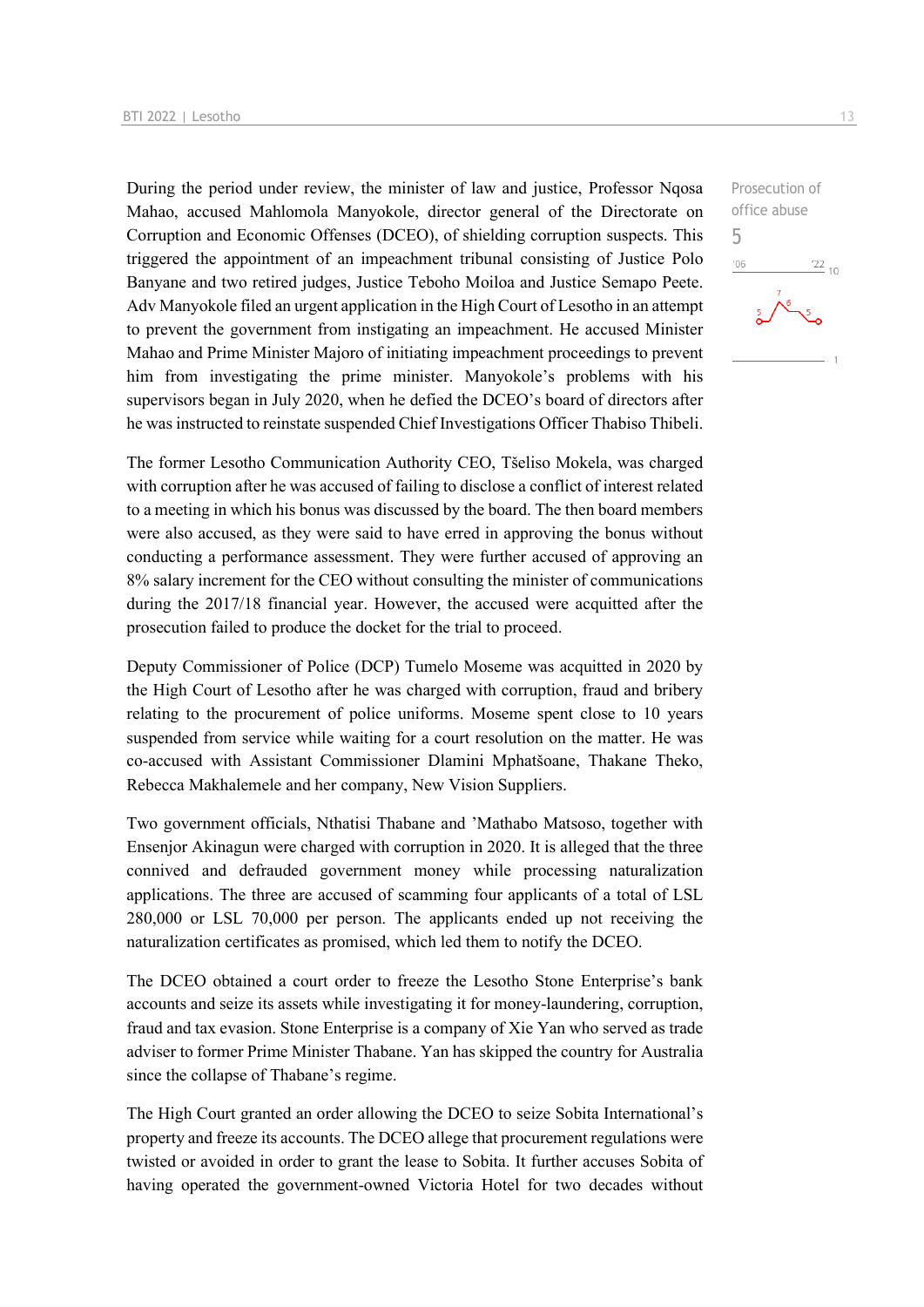paying rent. Sobita is said to have then transferred nearly \$40 million to several companies in South Africa in an alleged money-laundering scheme. The DCEO claim that the company was also operating the hotel without a license and continued to mislead the government by stating that it had renovated and upgraded the hotel. However, it is still very common for public officials who are suspected of being involved in corruption to be transferred to another ministry or fired without due process.

Civil liberties are codified by law in Lesotho. However, during the period under review, scores of suspects died in the hands of the police. The government has not taken action against even one police officer. The situation was exacerbated by the declaration of a state of emergency due to the coronavirus pandemic. The pandemic gave soldiers and police a license to assault people who were believed to have violated movement restrictions. The worst affected were people who were found walking, while those in cars were spared from these assaults by armed forces.

The principle of equality before the law was challenged when then Prime Minister Thomas Thabane and his wife were charged with the murder of Thabane's former wife. The crown counsel did not oppose a bail application in the murder case, while the investigators felt that Thabane's wife's bail application ought to have been challenged. To add salt to the wound, she was released from detention prior to paying the bail amount, as the matter was concluded after the accounts office had closed. She was released and payment was only made the following day. There is no way that regular citizens would have been given such treatment. Thabane's wife's bail was canceled after a successful appeal by the family of the deceased. The Court of Appeal instructed the High Court to give the family of the deceased an opportunity to oppose a new bail application.

As far as equality before the law is concerned, all are equal save in an environment where prominent politicians (particularly those in power) are involved. Access to justice is open to everyone without limitation, but in some instances some judges seem to align closely to political elites.

Civil rights 6 $\frac{22}{10}$  $'06$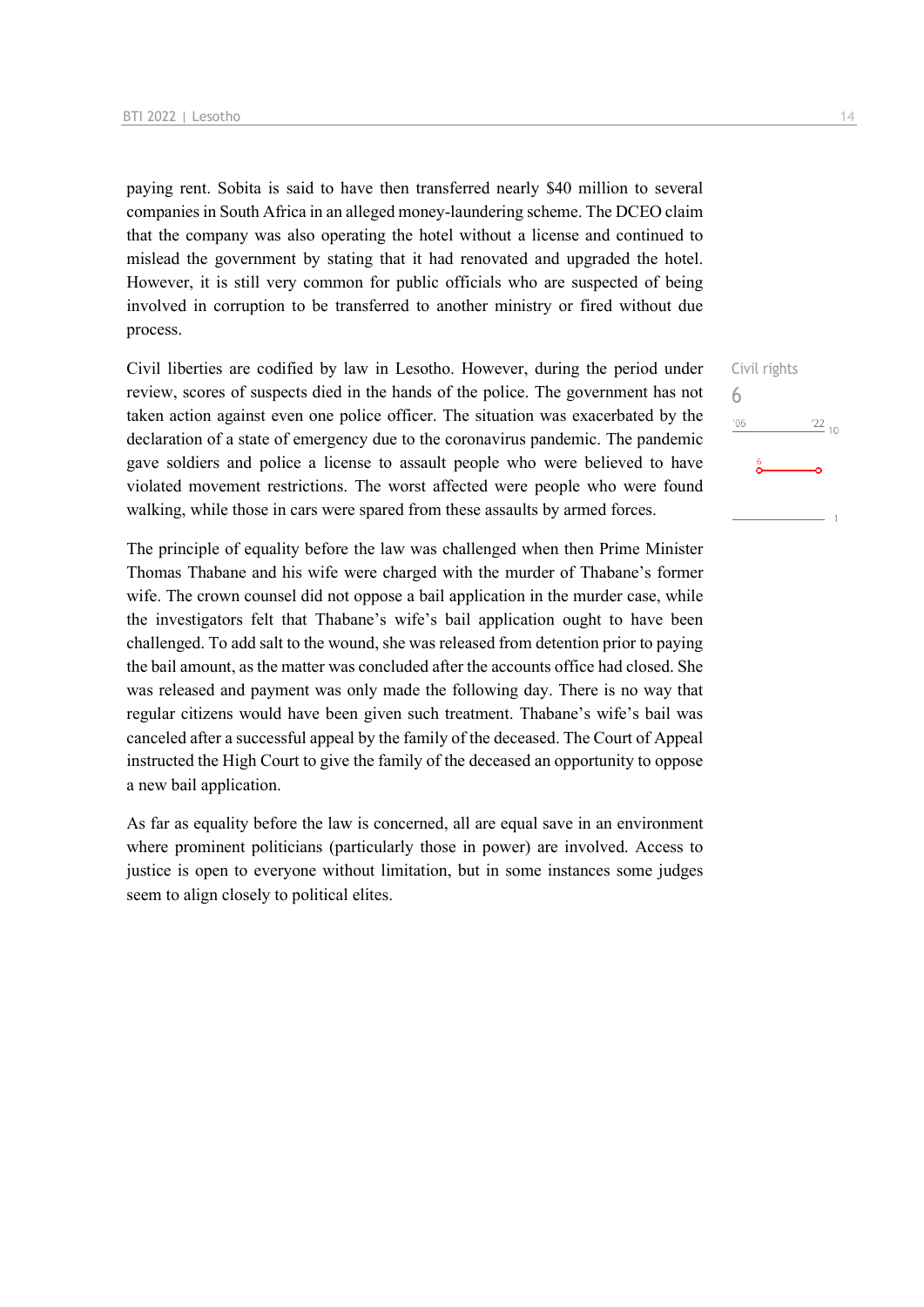### **4 | Stability of Democratic Institutions**

Democratic institutions exist in Lesotho, but they are unstable and ineffective. Stakeholders were working on national reforms during the period under review in order to strengthen democratic institutions. The National Reforms Authority was established and began working on seven thematic areas in order to make democratic institutions functional again. The thematic areas are the security sector, constitution, public service, media, economy, parliament and judiciary.

COVID-19 has had a devastating effect on the effectiveness of democratic institutions. Courts had to suspend hearings due to the coronavirus outbreak. The Commercial Court lost both Justice Lisebo Chaka-Makhooane and Justice Lebohang Molete to COVID-19. This effectively paralyzed the court, as they were the only two justices on its bench.

The Independent Electoral Commission has been paralyzed by court cases due to the process of appointing new commissioners. The commission has not been functional during the period under review, which presents a huge challenge with elections expected in less than 18 months.

Over the last two years, stakeholders in Lesotho demonstrated a higher commitment to democratic institutions. It was reported that the process of implementing national reforms was open and participatory. Basotho across all 10 districts and in diaspora were consulted in the consultation stage. All political parties, representatives of traditional leaders, civil society organizations, faith-based organizations, media organizations, professional bodies and labor movements were included in the National Reforms Authority.

However, the majority still say that a commitment to democratic institutions is lacking in Lesotho has experienced years of politically motivated personnel appointments in democratic institutions. The executive used the state of emergency induced by the coronavirus to undermine democratic institutions. Under the pretext of fighting the coronavirus, Prime Minister Thomas Thabane prorogued parliament in order to avoid being toppled. The armed forces embarked on a mission to assault individuals believed to have violated the state of emergency rather than present them to courts of law. Minister of Police Lehlohonolo Moramotse was arrested and appeared in court after CCTV footage showing him buying alcohol, which was prohibited during the state of emergency, was leaked on social media.

Performance of democratic institutions 4  $\frac{22}{10}$  $106$ 

Commitment to democratic institutions 5 $\frac{22}{10}$  $^{\prime}06$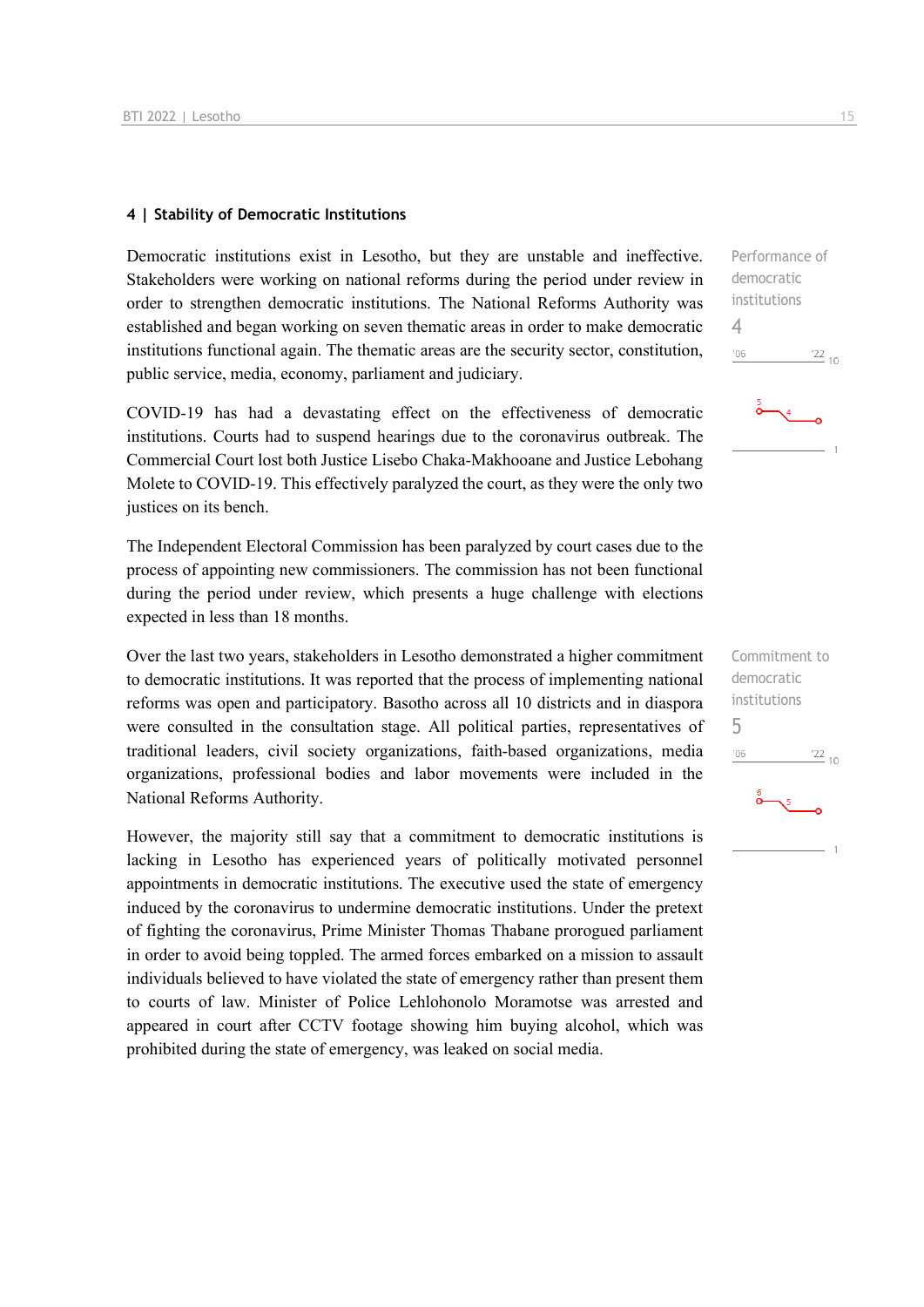### **5 | Political and Social Integration**

Political parties in Lesotho serve the interests of their leaders and those who make financial donations. Political parties are often seen as the personal property of their leaders. There is very little effort to solve societal challenges without politicizing the solutions. Political parties are some of the most unaccountable institutions in Lesotho and this tends to result in a series of splits.

The period under review saw the largest political party in Lesotho hold elections for its National Executive Committee. Thomas Thabane, who was elected unopposed, declared that he would not work with his new deputy. Professor Ngosa Mahao. Thabane and Mahao contested the elections from different slates, but Thabane's slate just decided that it would not accept the will of the party members. Prior to the elections, they had refused to confirm Mahao as a candidate. Mahao was only allowed to contest the elections following a court order on the eve of the elections. Thabane's slate refused to work with five members of Mahao's slate, which resulted in a protracted dispute that was only resolved by courts of law. The courts appeared to have been split between the two slates. All cases between Thabane and Mahao were certain to be won by Thabane's slate in the High Court and Mahao's slate on appeal. In some instances, Acting Chief Justice Maseforo Mahase was ordered to recuse herself by the Court of Appeal.

There is a degree of polarization in government. Principal secretaries who are chief accounting officers of government ministries are appointed on the basis of their political affiliations. This also applies to other government appointments, such as the heads of SOEs, ambassadors and members of the armed forces. This is the major cause of instability in Lesotho, as security forces tend to pursue a political agenda rather than protecting people or property.

There are strong political lines rooted in the politics of Lesotho's independence. Parties are not differentiated by their policies but rather by their strong allegiances. It is only in recent times that volatility has emerged, with no one party able to win an election out right.

Special interest groups continue to play a crucial role in Lesotho. However, during the period under review, some organizations have felt that government institutions were side-lining them. For instance, the Transformation Resource Center (TRC) unsuccessfully sued the government, demanding that it be allowed to participate in the appointment of commissioners to the Independent Electoral Commission (IEC).

The national reforms program has brought many special interest groups together. The professional bodies, human rights organizations, business associations, faith-based organizations, media organizations, farmers' organizations and many others had to work together for purposes of electing representatives to the National Reforms Authority. This created an environment of greater cooperation between special interest groups.



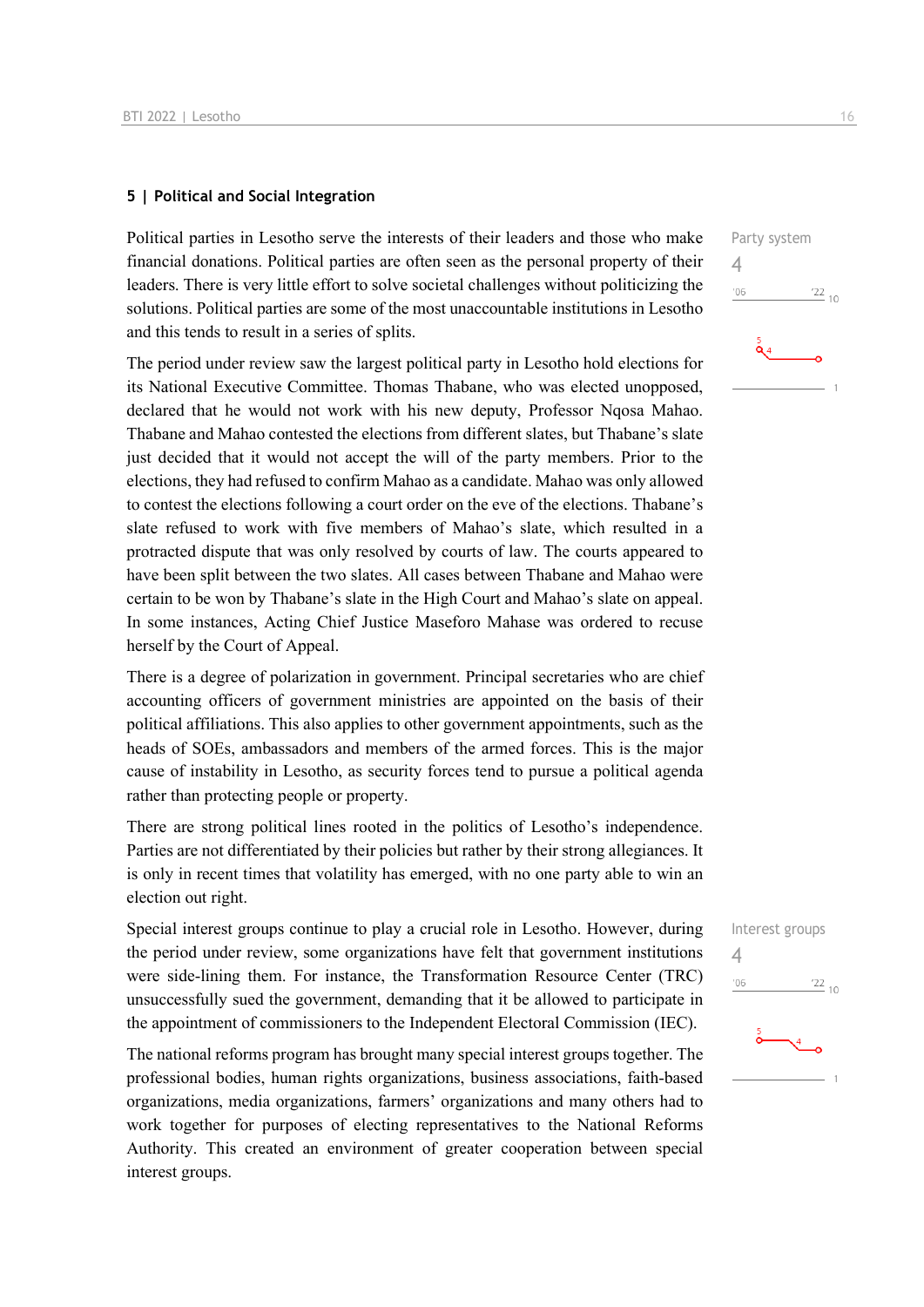Lesotho Council of NGOs remains the largest coordination platform for special interest groups. It is also trusted by many, including political parties, to conduct internal structural elections.

Civil society organizations are usually the ones playing an important role in ensuring the interests of citizens are put first, as they are the most dominant special interest group.

According to an Afrobarometer publication, citizens endorse traditional leaders. Almost two-thirds (64%) of Basotho approve of the job their traditional leaders are doing, a far better performance rating than they give their community councilors, members of parliament or then Prime Minister Thomas Thabane. The survey further found that traditional leaders are considerably more trusted (57%) and less likely to be seen as corrupt (16%) than elected officials.

The attitude of the populace toward democratic rule is at a low point following the government's failure to coordinate a national response to the coronavirus pandemic. Basotho are disgruntled due to the perpetual failure of democratic governments to lift the country up. Unemployment, corruption, nepotism, pollution, insecurity, crime, indebtedness and hunger continue to worsen irrespective of continuous democratic governments since 1993. Young people organized an unauthorized protest on November 6, 2020, in which they demanded that the government declare a state of emergency due to youth unemployment.

Voluntary and autonomous organizations play a very important role in protecting and promoting the rights of citizens. The Lesotho Council of NGOs, which is an umbrella body for these associations, is recognized as the voice of NGOs in Lesotho. In response to the coronavirus pandemic, organizations like the Red Cross Society of Lesotho played a critical role in providing essential personal protective equipment to the most crowded places like bus terminals and hard to reach rural areas. The Lesotho Chamber of Commerce and Industry also led efforts to mobilize donations from private businesses, which were then distributed to the National Coronavirus Secretariat and others.

The level of solidarity is growing rapidly. For example, Basotho now deliberate procuring inputs from fellow Basotho to grow their businesses. Recognition that social fabric is the key factor that can change lives is growing as the political system fails to lift the country up and out of poverty.

Overall, the level of trust is low among the population. 96% of people stated that one should be very careful when dealing with other people (Afrobarometer 2019).



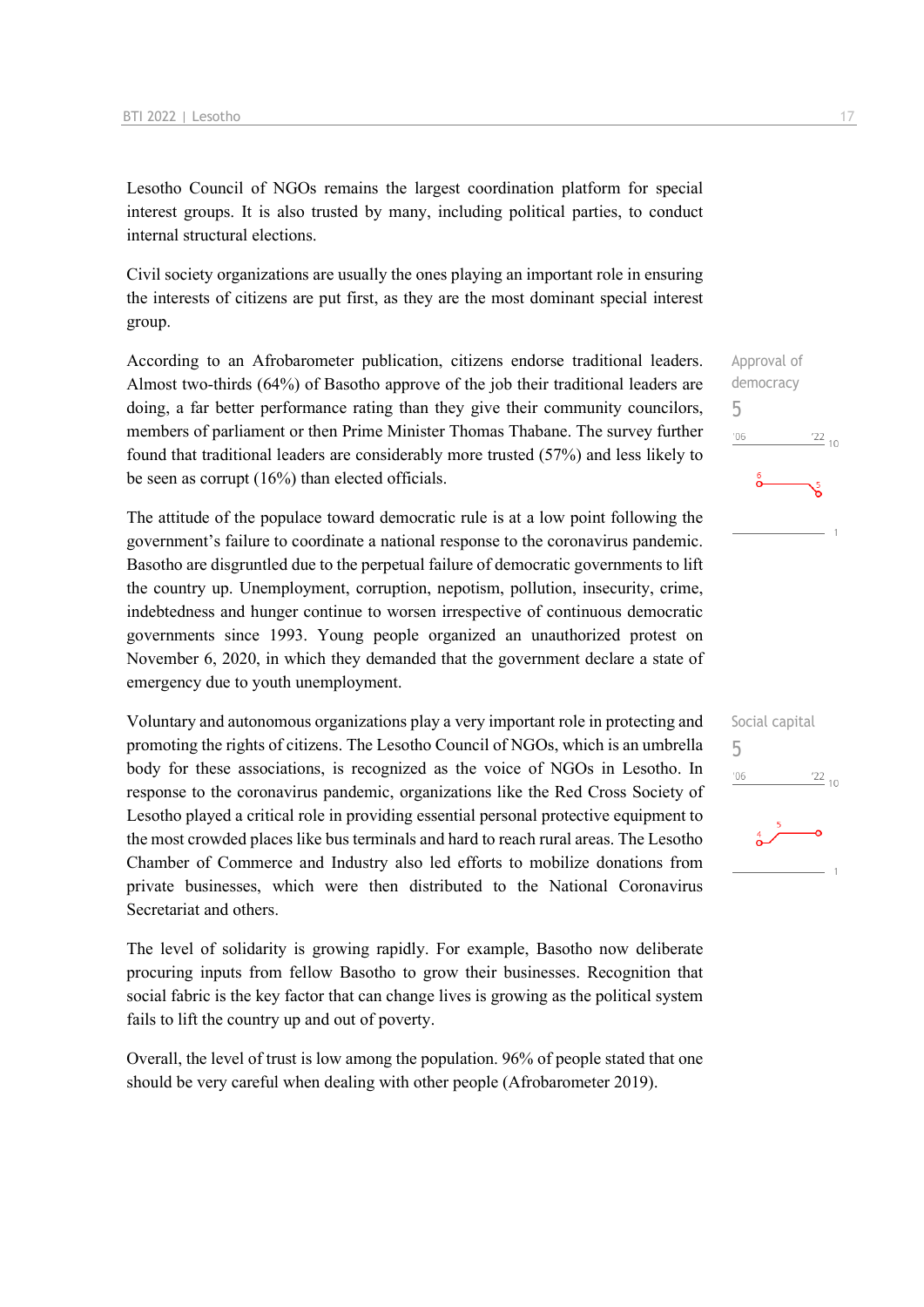### II. Economic Transformation

### **6 | Level of Socioeconomic Development**

Lesotho's Human Development Index (HDI) improved from 0.522 in 2018 to 0.527 in 2019. However, the overall rank of Lesotho remained constant at 165 for the years 2018 and 2019. In the Gender Inequality Index, Lesotho obtained a constant score of 0.553 in 2018 and 2019.

Lesotho is one of the most unequal countries in the world with a Gini index of 44.9% according to data for 2017. The data also show that 50.3% of the population of Lesotho live on less than \$3.20 a day at 2011 international prices adjusted for purchasing power parity (PPP). The overall loss to HDI due to inequality stood at 27.5% in 2018.

According to the Afrobarometer Survey of 2020, about three-quarters (74%) of Basotho rated the country's economic condition as "fairly bad" or "very bad," up from 60% in 2014. Almost as many (70%) described their personal living conditions as bad. The survey also found that nearly nine out of 10 respondents said the government is doing a "fairly bad" or "very bad" job of managing the economy (87%) and improving the living standards of the poor (86%). Even more (95%) disapproved of the government's performance in creating jobs.

The inequality index depiction of Lesotho as an unequal society is true because women in positions of power are in the minority. Most leadership positions are held by men. This also translates to both income and wealth. Women are disproportionately represented in care work and factories, which is less well rewarded and reduces their incomes.

| <b>Economic indicators</b> |               | 2017   | 2018   | 2019   | 2020    |
|----------------------------|---------------|--------|--------|--------|---------|
| <b>GDP</b>                 | S M           | 2306.8 | 2514.1 | 2366.2 | 1844.5  |
| GDP growth                 | $\frac{9}{6}$ | $-3.1$ | $-1.2$ | $-0.4$ | $-11.1$ |
| Inflation (CPI)            | %             | 4.4    | 4.8    | 5.2    | 5.0     |
| Unemployment               | $\%$          | 24.1   | 24.0   | 23.9   | 24.7    |
|                            |               |        |        |        |         |

### **Ouestion** Score

| Socioeconomic  |               |
|----------------|---------------|
| barriers       |               |
|                |               |
| $^{\prime}$ 06 | $^{22}_{-10}$ |
|                |               |

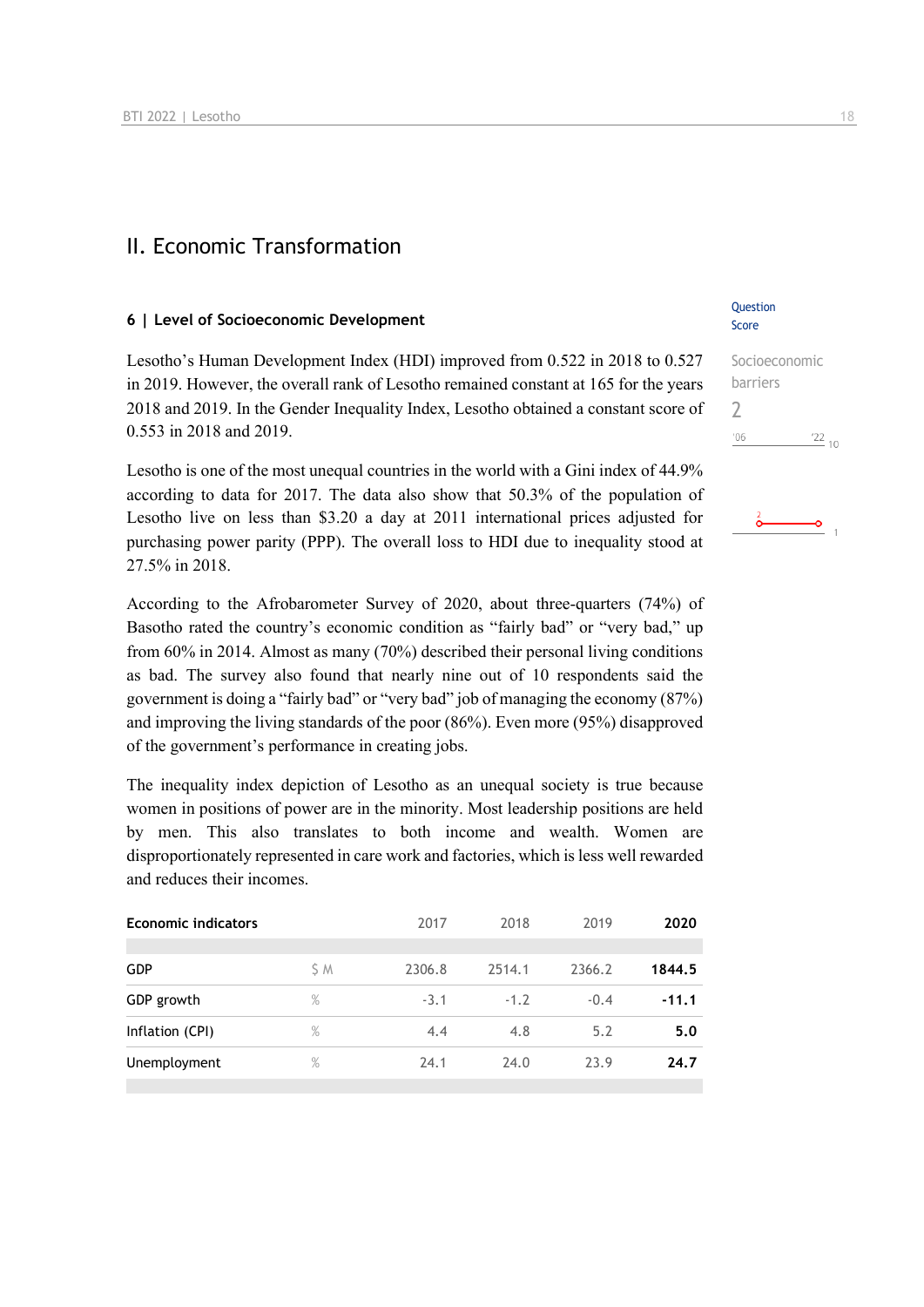| <b>Economic indicators</b> |               | 2017     | 2018    | 2019                     | 2020    |
|----------------------------|---------------|----------|---------|--------------------------|---------|
|                            |               |          |         |                          |         |
| Foreign direct investment  | % of GDP      | 1.8      | 1.6     | 1.5                      |         |
| Export growth              | $\frac{9}{6}$ | 2.0      | 5.9     | $-16.2$                  |         |
| Import growth              | $\%$          | 0.2      | 0.7     | $-1.5$                   |         |
| Current account balance    | S M           | $-144.9$ | $-59.9$ | $-99.9$                  | $-51.9$ |
|                            |               |          |         |                          |         |
| Public debt                | % of GDP      | 39.9     | 49.6    | 50.6                     | 50.4    |
| <b>External debt</b>       | \$ M          | 936.0    | 903.6   | 935.9                    | 1052.2  |
| Total debt service         | S M           | 55.9     | 70.9    | 75.5                     | 73.1    |
|                            |               |          |         |                          |         |
| Net lending/borrowing      | % of GDP      | $-1.9$   | $-4.3$  | $-5.1$                   |         |
| Tax revenue                | % of GDP      | 33.0     | 32.3    | 32.9                     |         |
| Government consumption     | % of GDP      | 39.7     | 38.7    | 38.8                     |         |
| Public education spending  | % of GDP      | 8.2      | 7.3     | 7.8                      | 7.4     |
| Public health spending     | % of GDP      | 5.6      | 5.4     |                          |         |
| R&D expenditure            | % of GDP      |          |         | $\overline{\phantom{a}}$ |         |
| Military expenditure       | % of GDP      | 2.0      | 1.8     | 1.6                      | 1.6     |

Sources (as of December 2021): The World Bank, World Development Indicators | International Monetary Fund (IMF), World Economic Outlook | Stockholm International Peace Research Institute (SIPRI), Military Expenditure Database.

#### **7 | Organization of the Market and Competition**

According to the World Bank's Ease of Doing Business Report of 2020, Lesotho had six procedures for starting a business during the period under review. The report indicates that it takes an average of 15 days to start a business in Lesotho at the cost of 6.1% of gross national income (GNI). Business registration is done remotely as applications can be filed online. However, foreign-based companies are required to have an agent based in Lesotho to lodge an application on their behalf. The country's overall ranking in 2020 was 122 out of 190 countries. Some of the biggest hurdles highlighted in the report include construction permits, protection of minority investors and sourcing electricity.

Market organization 5 $\frac{22}{10}$  $'06$  $\frac{6}{95}$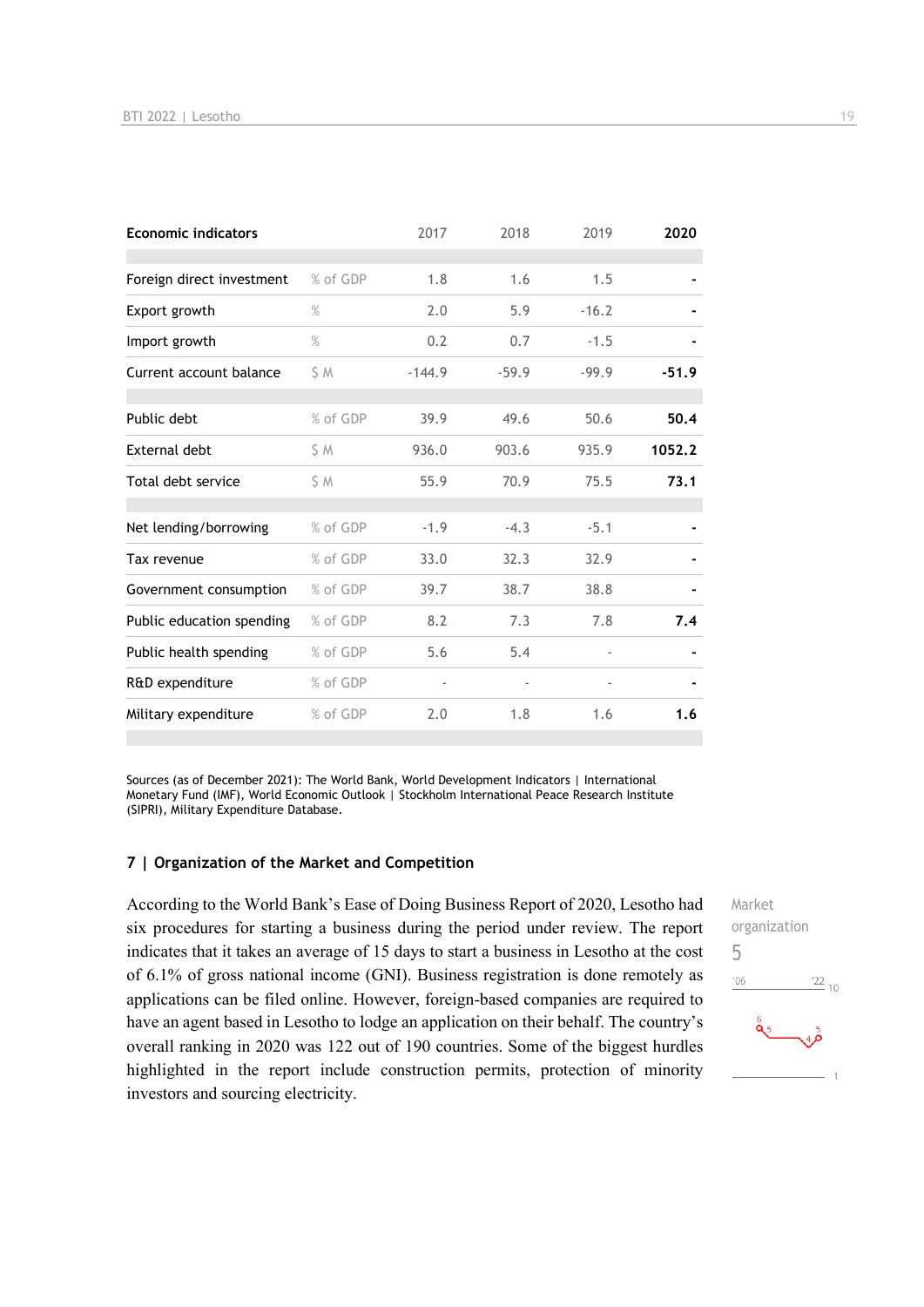Lesotho does not control or limit investment or disinvestment into the country. Investors were free to move their resources in and out of the economy. The government of Lesotho remains the biggest player in the economy as the private sector is relatively small. There are, however, big multinational corporations that have invested in the extractives industry, financial industry, textile industry and retail, among other sectors. These companies face no restrictions when they have to repatriate profits to their home countries.

Due to high levels of unemployment, the informal sector is quite large and requires no licensing except for rents, which are paid to city councils for allotted spaces to operate from. This is also the group that was heavily affected by the lockdown, as their products are often perishable.

Lesotho formulated a competition policy back in 2007 with the aim of regulating competition in the economy in order to minimize market failures. However, the government has not established a competition body in order to ensure that antitrust behavior is challenged. The government failed to table a competition bill before parliament, which led stakeholders to prioritize the establishment of a competition regulator as one of the key deliverables of the ongoing national reforms. The National Reforms Authority (NRA) was expected to facilitate the drafting of a law and submit the draft to parliament within 18 months of its inception in February 2020.

On the other hand, business continues as usual, and competition continues to be ignored by both state and non-state actors. In some instances, this amounts to a violation of Lesotho's procurement regulations. The Lesotho Electricity Company canceled a controversial contract worth LSL 2 billion with China Railway International Group for the construction of a 132kV power line from Mazenod in the Maseru district to Qacha's Nek district. The contract was signed without the project being appraised by the Public Sector Investment Committee (PSIC). In another case, Professional Logistics International (PTY) LTD, which is a South Africa company, has monopolized the transportation of textile cargo from industrial estates in Lesotho to a Durban port for shipment to U.S. markets. This led the Ministry of Trade and Industry to restrict logistics operations to locally owned companies only.

Lesotho is one of the most liberalized least developed countries. The country's trade in services schedule of commitment under the World Trade Organization (WTO) is one of the most liberal. However, there are no benefits on the ground associated with that level of liberalization. The country has failed to take full advantage of this due to a lack of investment and its small population size. Most companies prefer to be located in neighboring South Africa, which has 30 times the population of Lesotho. Lesotho's schedule of commitment on trade in services is a negative list, whereby anything that is not listed happened to be open to international trade. However, Lesotho's services industry remains in a nascent stage of development.

## Competition policy  $\overline{\phantom{0}}$  $\frac{22}{10}$  $'06$



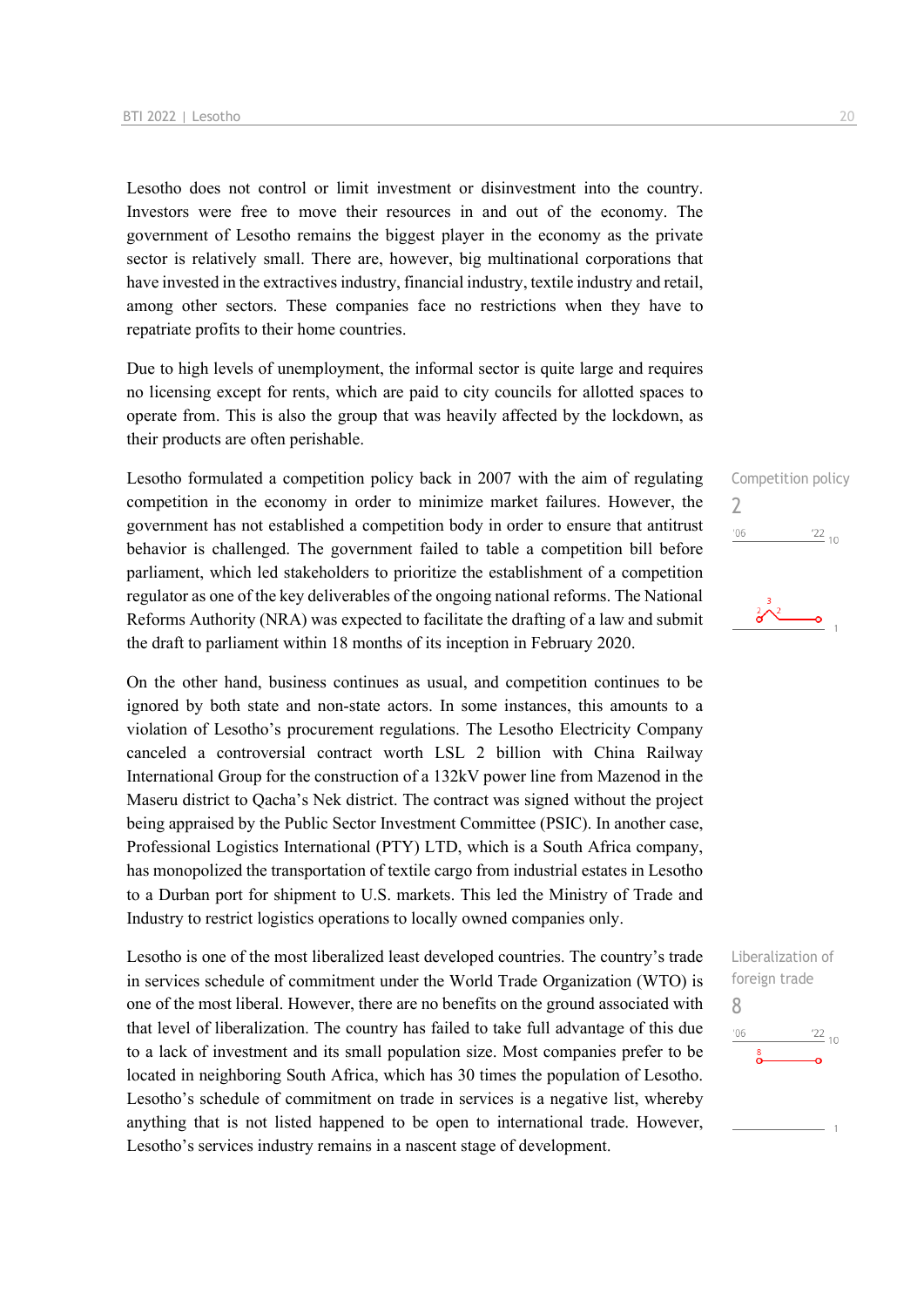During the period under review, Lesotho ratified the African Continental Free Trade Agreement (AfCFTA), which entered into force in January 2021. Lesotho continued to work with the SADC EPA configuration and the European Union on the implementation of the Economic Partnership Agreement (EPA). These configurations also agreed on a trade agreement with the United Kingdom following Brexit. The agreement is a carbon copy of the EPA agreement and took effect in January 2021. Lesotho is also a member of the world's oldest customs union, the Southern African Customs Union (SACU), and the Southern African Development Community. The country is known to be one of the largest beneficiaries of the U.S. Africa Growth and Opportunity Act through which it has been able to attract investment into its textile industry and create over 30,000 employment opportunities. Lesotho's average MFN rate was 7.7 in 2019.

The COVID-19 pandemic exposed the country's vulnerability to turbulence in international trade. The hoarding of personal protective equipment (PPE) and other necessities left Lesotho struggling to buy these goods in its darkest hour. Lesotho has provisions in domestic regulations and international trade agreements to impose import quotas when necessary.

The Lesotho banking system, which is dominated by well-regulated South African banks, is under the supervision of the autonomous Central Bank of Lesotho (CBL). Three out of four commercial banks are South African with only the 100% government-owned Lesotho PostBank being a local bank. The three other banks operating in Lesotho – namely the First National Bank Lesotho, Standard Lesotho Bank and Nedbank Lesotho – are all subsidiaries of South African banks. The country belongs to the Common Monetary Area (CMA), which includes South Africa, Namibia and Eswatini. The CMA provides for parallel circulation of the South African rand in Lesotho and pegging of the loti at par to the rand. Although this means that the Central Bank of Lesotho does not have influence over the determination of interest rates or exchange rate margins, the country benefits from the policy credibility of the South African Reserve Bank.

According to the World Development Indicators, Lesotho's bank capital to asset ratio, which is the ratio of bank capital and reserves to total assets, stood at 12.6% in 2019. On the other hand, non-performing bank loans, which are the value of nonperforming loans divided by the total value of the loan portfolio (including nonperforming loans before the deduction of specific loan-loss provisions), stood at 3.3% in 2019. The country has a very weak capital market and there are still no companies listed in the Maseru Securities Market, five years after its inception in 2016.

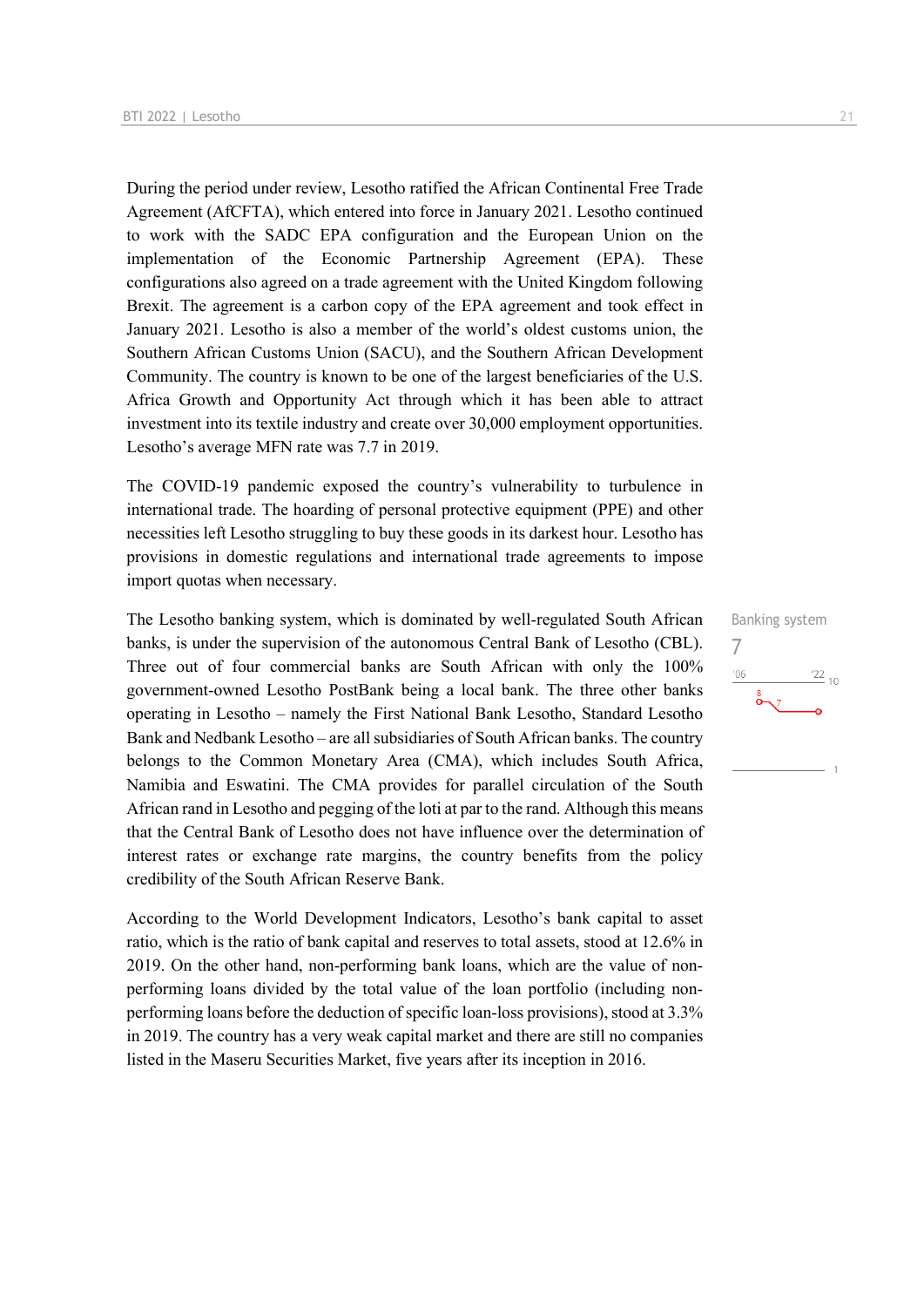### **8 | Monetary and fiscal stability**

According to the World Development Indicators, inflation in Lesotho stood at 5.2% in 2019. Lesotho enjoyed stability in the general price level during the period under review. This stability is largely due to the fact that Lesotho's economy is insulated by South Africa's economy. On the other hand, the real effective exchange rate, which is the nominal effective exchange rate divided by the price deflator was 78.2 in 2019 relative to the exchange rate in 2010 (where 2010 is 100).

The Central Bank of Lesotho (CBL) enjoyed independence from government interference during the period under review. The major facilitator is the fact that Lesotho is a member of the Common Monetary Area (CMA). The other CMA members are Eswatini, Namibia and South Africa. This means that monetary policy is governed in accordance with the agreement of the Reserve Bank of South Africa rather than domestic partisan political agendas.

COVID-19 has had an adverse effect on the ability of consumers to service their loans. The government of Lesotho then asked banks and insurance companies to suspend loan repayments for three months, and insurance companies were asked to suspend installment payments between April and July 2020. To encourage the use of non-cash payments, the Central Bank of Lesotho negotiated with mobile network operators to remove fees for transactions below LSL 50 and temporarily raise mobile money transaction limits. This was necessary as the lockdown compelled people to use non-cash payments.

According to the World Development Indicators, in 2019, Lesotho's current account balance was –\$146.2 million in 2019, which is worse than -\$59.9 million in 2018. The government of Lesotho is facing enormous foreign exchange supply challenges due to poor fiscal policy management. The biggest threat to foreign exchange controls is the fact that Lesotho is a net importer of goods and services.

Lesotho continues to struggle to manage its foreign reserves. The period under review saw a slight increase in foreign reserves from \$728.5 million in 2018 to \$774.1 million in 2019. This is a very important matter not only in ensuring that the country is able to meet its obligations when they are due but also in maintaining parity between the loti and South African rand.

The government of Lesotho has been able to service its debts during the period under review. A total of \$79.8 million was paid to service debt in 2019. Lesotho has struggled to contain net borrowing in recent years. Within a 10-year period, net lending of 4% in 2008 turned into a net borrowing of -4.2% in 2018. On the other hand, public debt as a percentage of GDP in 2019 stood at 46.5%, while the external debt for the same year was \$938.8 million. On July 29, 2020, Lesotho received \$32.6 million from the IMF's Rapid Financing Instrument (RFI) to deal with the impact of  $\frac{22}{10}$ 

8

 $'06$ 

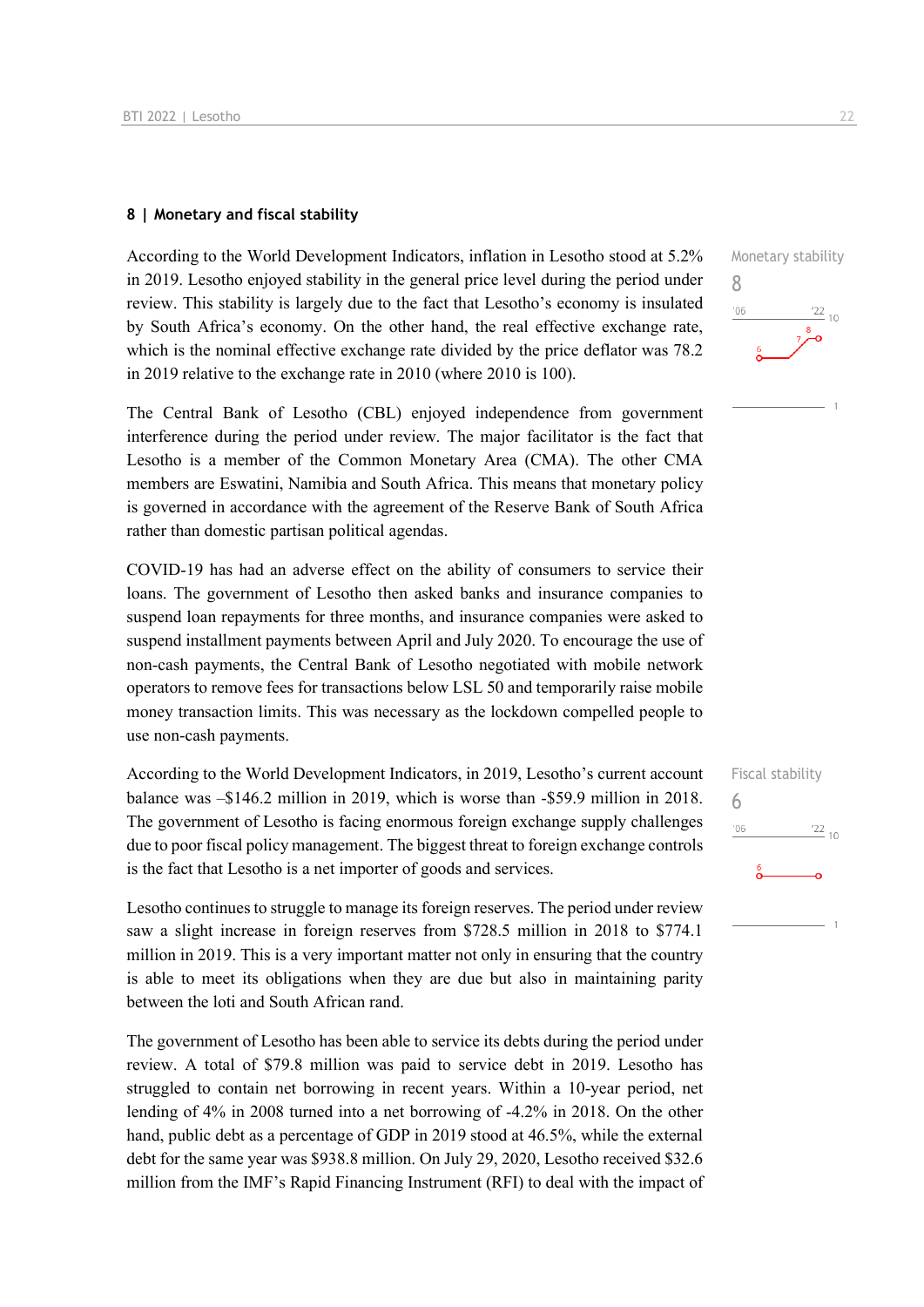the COVID-19 pandemic. According to the World Bank's Debt Suspension Service Initiative (DSSI), the country potentially saved \$9.8 million between May and December 2020. The government of Lesotho is the largest economic player in Lesotho and government expenditure as a percentage of GDP stood at 38.3% in 2019.

### **9 | Private Property**

During the period under review, Lesotho did not impose any restrictions on people's ability to acquire, use or sell property. Lesotho's Industrial Property Act of 1989 and Copyrights Act of 1989 ensure well-defined private property rights, and regulate the acquisition, benefits, use and sale of property. These acts were further strengthened through the land act of 2010, which was introduced to improve the land tenure system in Lesotho. The land act introduced foreign ownership of land in Lesotho, which did not exist prior to 2010.

However, enforcement of property rights remains one of the biggest challenges facing Lesotho even in the presence of these laws. Both the Industrial Property Act of 1989 and the Copyrights Act of 1989 are outdated, and do not respond to contemporary infringements facilitated by the advent of information technology. The government of Lesotho has also not invested in developing a deeper understanding of property rights in order to ensure that it is able to respond to the challenges of the 21st century.

Lesotho has rolled out a land registration system under the Lesotho Administration Authority (LAA) to help individuals to use their land as security in accessing financing for development. The institution codifies and consolidates private land and land use rights.

According to the World Bank's Ease of Doing Business Report of 2020, starting a business in Lesotho requires six procedures, takes an average of 15 days, and costs an average of 6.1% of gross national income (GNI) for both men and women.

Privatization of state companies is not done in accordance with the Privatization Act of 1995, which was meant to safeguard free market principles. The government abandoned the Privatization Unit, which was established by an act of parliament and the process of privatizing state companies is now done by the executive.

The government of Lesotho pays lip service to the idea that private companies are the engines of economic growth. However, the government remains the largest player in the economy, and tends to take forever to pay private companies for goods and services rendered. This has paralyzed many private companies and the minister of finance has declared that the government will be unable to meet its obligation to private companies for amounts over LSL 1.6 billion in September 2020. Some of these companies provided services to the government during the COVID-19-induced lockdown. However, the government attempted to mitigate the impact of COVID-19 pandemic through delays in tax payments, and a LSL 50 million rent relief initiative for commercial property companies between April 2020 and January 2021.



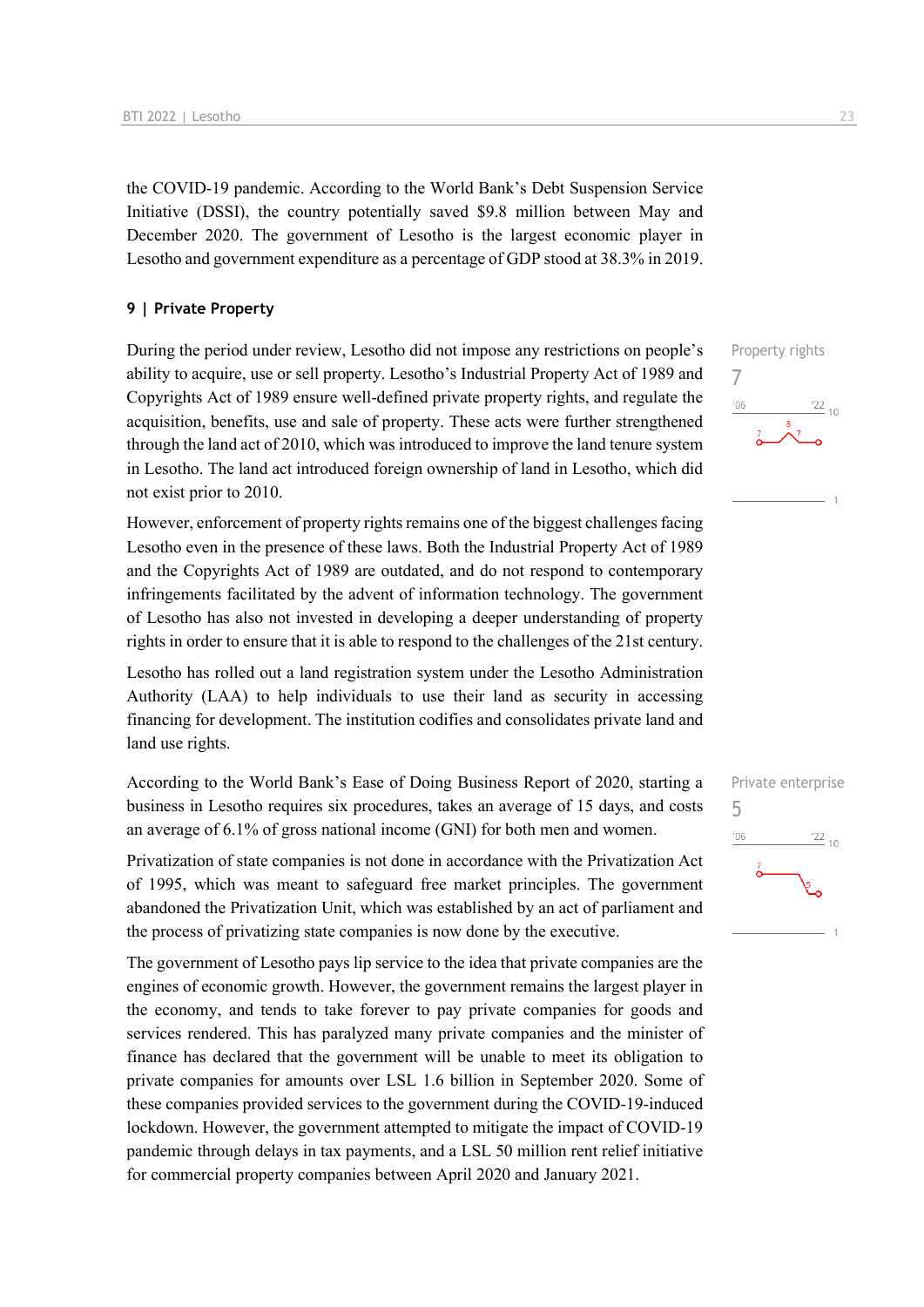### **10 | Welfare Regime**

Lesotho has one of the lowest levels of life expectancy at birth at 53.7 years. The largest contributing factor to this is the high prevalence rate of HIV/AIDS. The country has one of the highest rates of health expenditure as a percentage of GDP in the world at a staggering 9.3% in 2018. The largest part of this expenditure goes to the referral hospital in Maseru, which operates under a public-private partnership. There is also a lot of wastage in making referrals to hospitals outside of the country. The government of Lesotho ordered the referral hospital to cease referring patients to neighboring South Africa in an attempt to reduce the high cost of these referrals.

Furthermore, Lesotho operates an old-age pension, which is offered to citizens on reaching 70 years of age. Non-citizens above the age of 70 do not qualify for this benefit. However, the government extended the benefit to all citizens above the age of 60 for three months during the COVID-19-induced lockdown. The government committed LSL 28 million a month for 34,500 beneficiaries aged between 60 and 69, with each receiving LSL 831 per month. Education at the primary level is free, although some parents take their children to private schools due to fears that government schools offer a lower quality of education. Tertiary education is financed through the National Manpower Development Secretariat (NMDS) under the Ministry of Development and Planning, which provides part loan/part grant financing of which a certain portion is required to be paid back.

The government runs the Public Assistance in Cash and Public Assistance programs for disabled people, orphans and vulnerable children. The government continued to rollout the National Information System for Social Assistance (NISSA), which started in 2010 and has now covered over 138,000 households. NISSA assists other social safety net programs with data on vulnerable households in Lesotho. Every income earning person in Lesotho enjoys a tax credit for income below LSL 4,200 per month. This means that the first LSL 50,400 per annum is not subjected to tax.

Lesotho does not have an unemployment benefit scheme and as a result those without jobs are destined to fall into abject poverty.

Social safety nets 3 $'06$  $^{22}$  10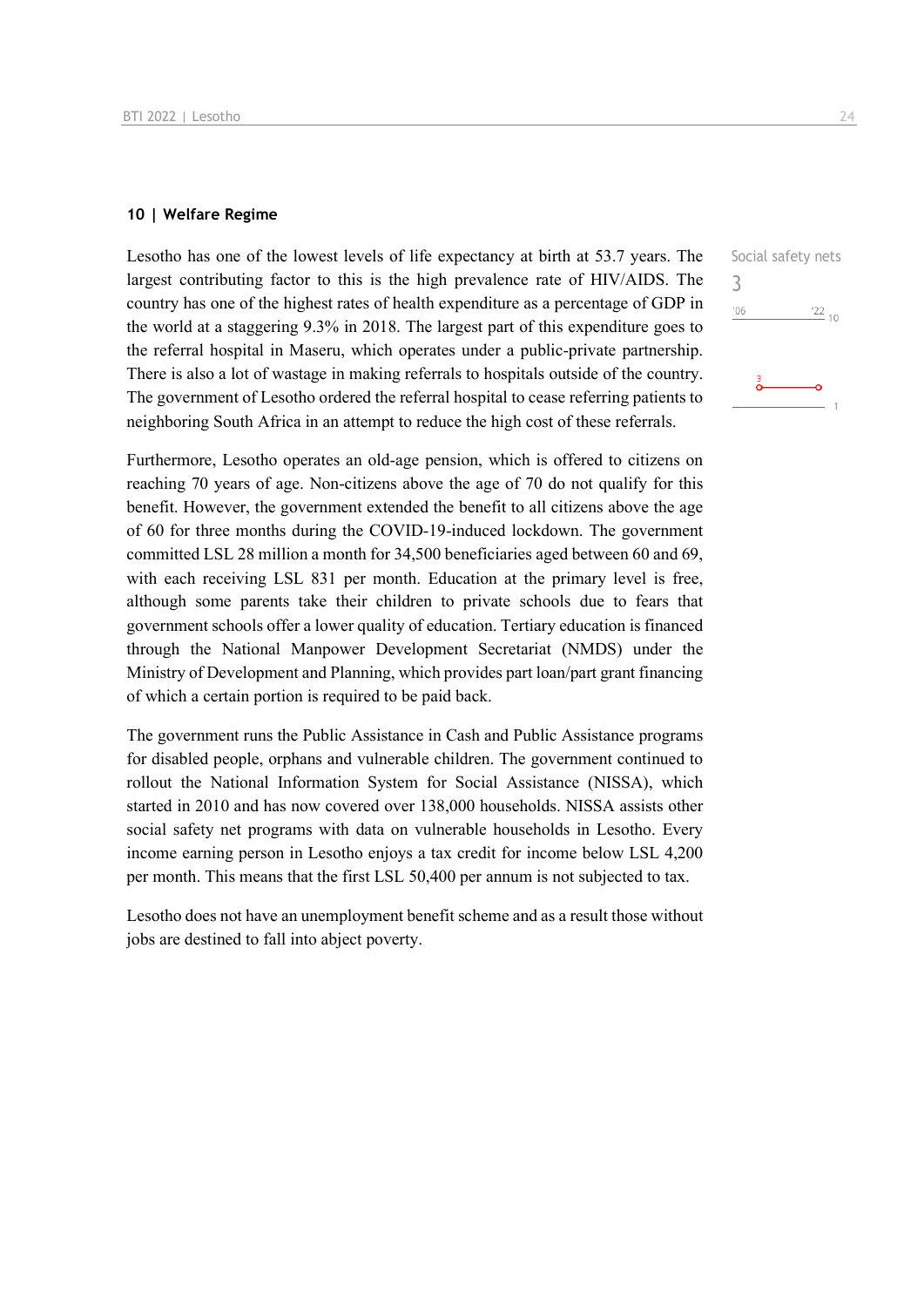According to the WDI 2020, the female to male enrollment ratio is 0.9, 1.3 and 1.4 for primary school, secondary school and tertiary schools respectively. Lesotho also has a huge problem of gross enrollment ratio with 120.9%, 62.0% and 10.2% for primary, secondary and tertiary education respectively. Lesotho has one of the most impressive literacy rates with an overall rate of 76.6%, with 67.7% for men and a high 84.9% for women. More women than men tend to enroll in education, as boys often become herders rather than going to school. Education is accessible to both citizens and non-citizens. The report also indicates that women made 45.1% of the total labor force in 2020. Over a period of 10 years, there has been a decline of 1.2 percentage points from 46.3% in 2010 to 45.1% in 2020.

Access to public office and parliamentary positions has over time been male dominated. The introduction of a mixed member proportional model increased female participation to 45% of the 40 seats that were redistributed. However, men still dominate the political landscape, with key offices held by men. For example, when the acting chief justice (a woman) was removed, she was replaced by a man.

#### **11 | Economic Performance**

According to the World Development Indicators, Lesotho's GDP per capita PPP was \$2,882 in current international dollars in 2019. GDP was \$2376.3 billion in 2019 compared to \$2.575.9 billion in 2018. Meanwhile, the inflation rate was 5.2% in 2019.

Lesotho's unemployment rate was 22.8% in 2020 down from 23.4% in 2019. This is the biggest challenge to the economy as more and more young people join the labor force. The government of Lesotho has even passed a moratorium on the employment of new civil servants in an attempt to arrest the ever-increasing share of civil servant wages on the budget.

FDI as a percentage of GDP declined from 5.0% in 2018 to 4.8% in 2019. Lesotho's biggest challenge has been political instability, with the country ruled by a series of unstable coalition governments since 2012. This has made it extremely challenging for the country to attract FDI as most investors deferred their investment decisions or even decided on alternative destinations. However, the ongoing national reforms are meant to address this weakness and create a stable democracy.

Tax revenue as a percentage of GDP continues to decline in Lesotho. It declined from 38.4% in 2008 to a mere 31.6% in 2018. The current account balance was -\$146.2 million in 2019 compared to -\$59.9 million in 2018.

Over the last 10 years, the debt-to-GDP ratio has increased from 36% to 46.5%, which indicates a worsening situation. The coronavirus crisis has added salt to the wound,



|     | Output strength |
|-----|-----------------|
| 5   |                 |
| '06 | $122_{10}$      |
|     |                 |

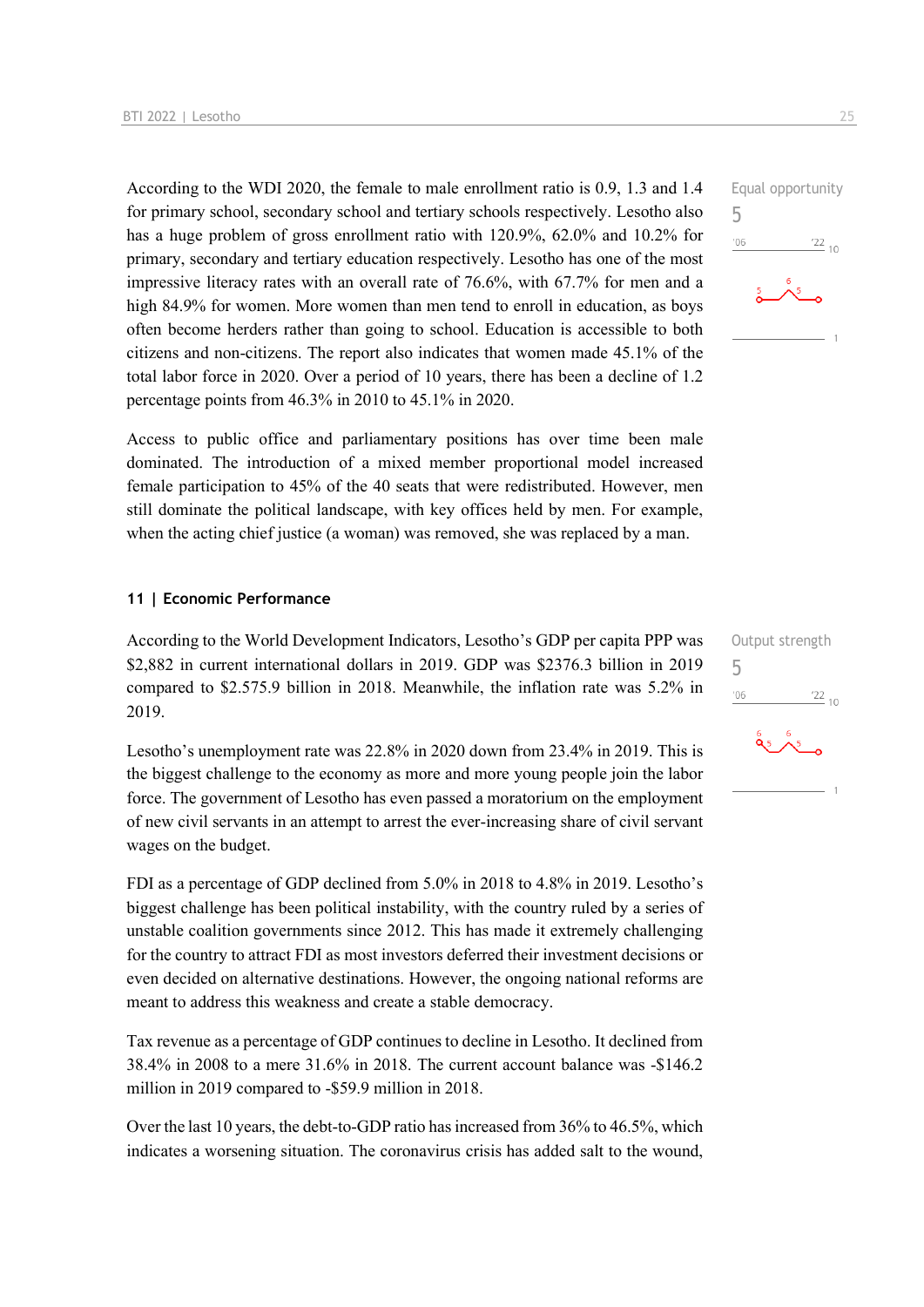with the ailing economy contracting as government revenue declined, while debt increased due to increased public spending to cope with the COVID-19 restrictions.

Although GDP per capita showed some signs of improvement in 2019 with a 0.7% growth, the coronavirus crisis reversed those gains and led to a contraction.

### **12 | Sustainability**

The Department of Environment is one of the most under-resourced regulators in Lesotho. Environmental Impact Assessments (EIA) for big projects have not been conducted as the law prescribes. This happens for both private and government projects.

The government of Lesotho introduced plans to exploit coal and shale gas reserves. The major challenge with this move was that there were no environmental impact assessments conducted as per the Environmental Act of 2008 prior to the signing of agreements between the government and the private companies involved. The biggest challenge for the government of Lesotho is the lack of coordination between the line ministries for mining and the environment. Sandstone mining companies continue to operate throughout the country without having conducted any EIAs.

There is utter disregard for the law. The commissioner of mines' lack of action is in violation of section 7 (1) (c) of the Mines and Minerals Act of 2005, which states that the commissioner's responsibility is to investigate breaches of environmental obligations in mining areas. Mining companies are not properly regulated and – even in instances where they have been found to have violated environmental laws – nothing is done by the government of Lesotho.

A photovoltaic solar power plant was installed at Ha-Ramarothole in Mafeteng District, which covers an area of 220 hectares. Upon completion, the project is expected to generate 70 megawatts, which will reduce the country's reliance on coalgenerated electricity imported from neighboring South Africa. Lesotho receives an average of 13 hours a day and 300 days a year of sunshine, which means that it is in a good position to harness solar power.

Regulations seem to be ineffective where government ministries and departments are involved. For example, the Department of Environment does little or nothing to enforce the law for electricity-generation mega projects that are externally financed. Civil society is the one player that is actively involved in demanding that environmental concerns are heard.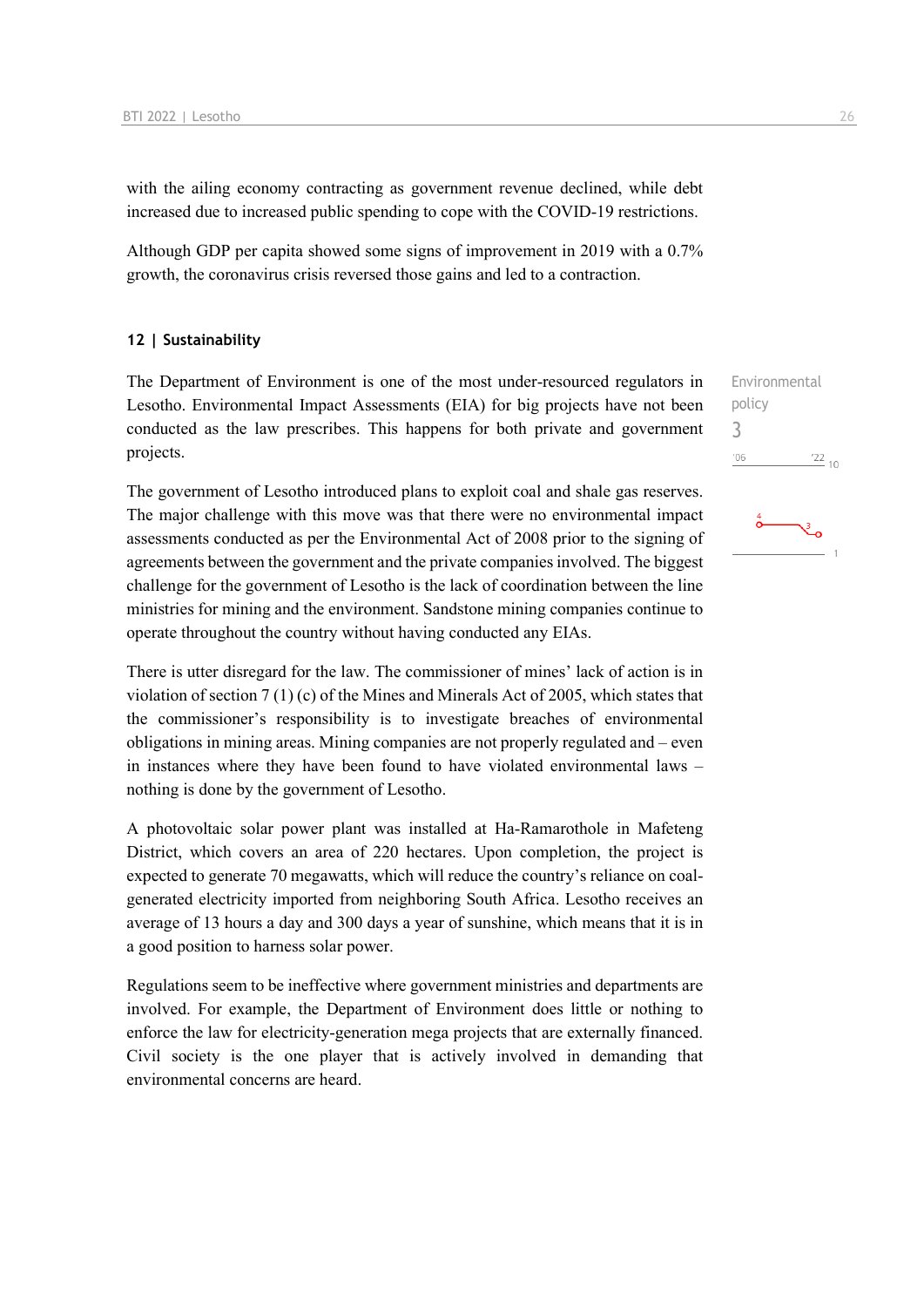According to the World Development Indicators, R&D expenditure as a percentage of GDP comprised a mere 0.05% in 2015. The implication is that R&D is deficient in Lesotho. The UN Education Index on the other hand, which captures the level of education by measuring average years of schooling for adults 25 years old and expected years of schooling for children of school age, stood at 0.532 in 2019. This implies that Basotho are averagely educated as they are neither close to zero nor close to one.

The latest available data indicates that public expenditure on education was 7% of GDP in 2018. The literacy rate in 2014 was 76.6%. During the period under review, teachers have been at loggerheads with the government. Teachers have complained about the lack of available educational materials necessary to support the newly introduced syllabus as well as teachers' salary, the teaching structure and the appointment of school principals on a contract basis. The teachers' strike, which has dragged on from 2018, resulted in the expulsion of some of the leadership of the teachers' unions. The strike and the absence of teaching materials has adversely affected the quality of education.

Primary education is solely funded by the government, as the country has introduced free primary education. Parents are to assume the costs for secondary education. Primary education has a school meals program that received assistance from UNICEF. However, UNICEF has indicated that it will withdraw its funding and that the government must assume responsibility for the program.

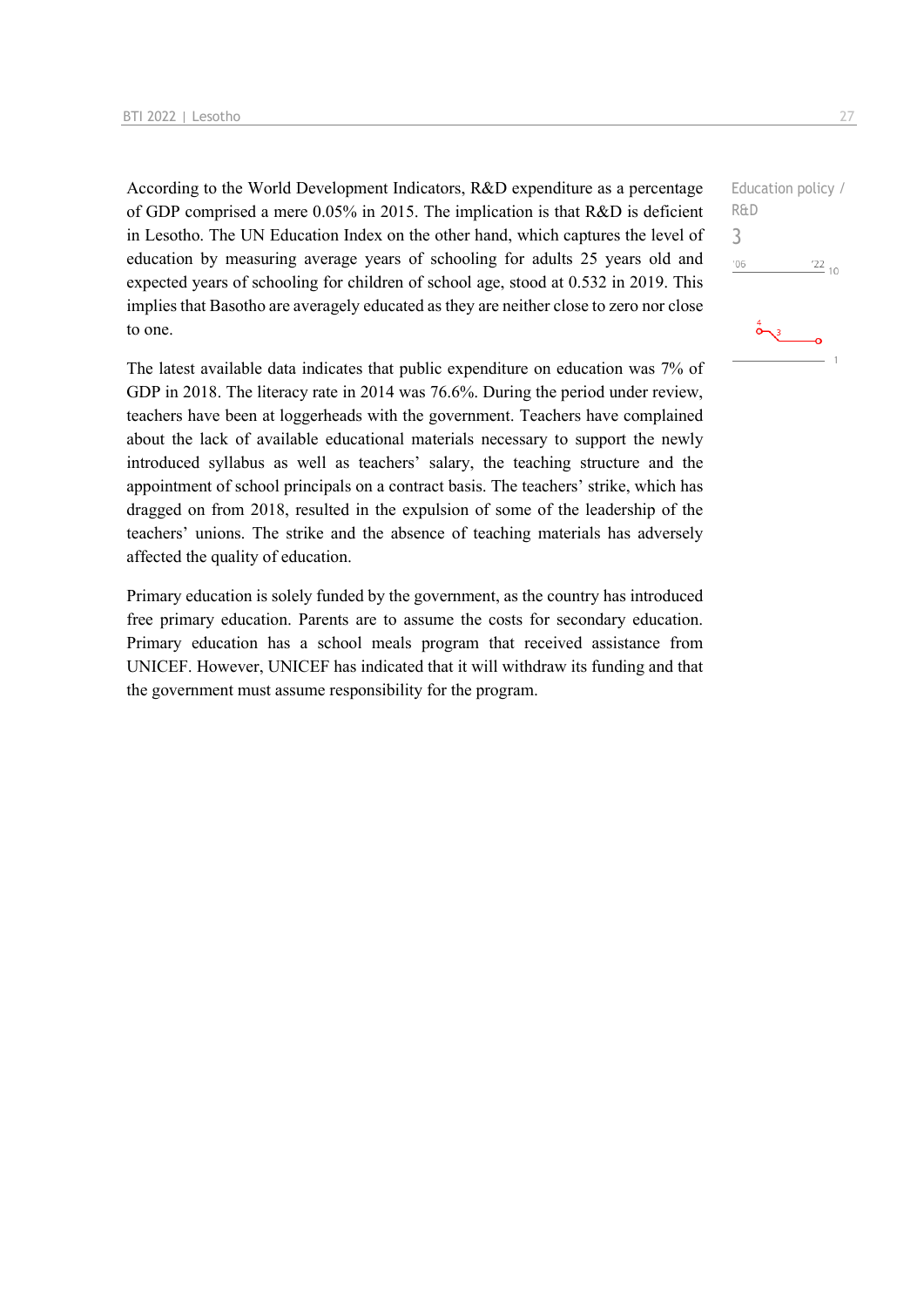### Governance

### I. Level of Difficulty

Lesotho is a mountainous, landlocked and least developed country, where resource deficits both human and physical have a debilitating effect on the country's governance record. The majority of the labor force is unemployed with a relatively small formal economy dominated by civil service. This has led to an estimated 75% of the population either being poor or vulnerable. Such poverty is particularly acute in the mountainous areas, and other hard to reach areas. Given the condition of the country's rudimentary road network, the state's reach in these areas remains limited. Inhabitants of these areas have traditionally sustained their livelihoods through subsistence farming, but as a result of increasing regularity of protracted droughts and soil erosion, the scope for such farming continues to diminish. In addition to the country's unacceptably high poverty levels, HIV/AIDS has had a devastating effect on family units and the social cohesion of the society.

The government of Lesotho was not prepared to deal with a national emergency of the magnitude of the coronavirus pandemic. The country declared a state of emergency in an attempt to tackle the pandemic. However, the government was unable to mobilize sufficient resources to fight either the pandemic or the subsequent hunger and economic crises, which resulted from the prolonged restrictions on people's movement.

According to a 2020 survey by the Lesotho Population-based HIV Impact Assessment (LePHIA), HIV prevalence stood at 23%, which corresponds to approximately 324,000 adults living with HIV in the country. The report states that, among adults (aged  $15+$ ) who tested HIV-positive in 2020, 90% reported that they were already aware of their HIV status. Regarding, treatment the report found that, among the adults (aged 15+) who tested HIV-positive in the survey, 97% selfreported current use of antiretroviral treatment (ART). On viral load suppression it indicates that, among HIV+ adults who self-reported current use of ART, 92% had viral load suppression. High HIV prevalence in Lesotho has a huge bearing on other issues, such as absenteeism, productivity and allocation of economic resources, as more resources have to be committed to HIV-related programs. The country is heavily dependent on donor funding to meet its HIV obligations.

These realities have placed a tremendous burden upon the state, which has neither the financial means nor the human capacity to properly address the needs of the most marginalized in society. To address these challenges in a meaningful way, the country Structural constraints 8 $\frac{22}{10}$  $106$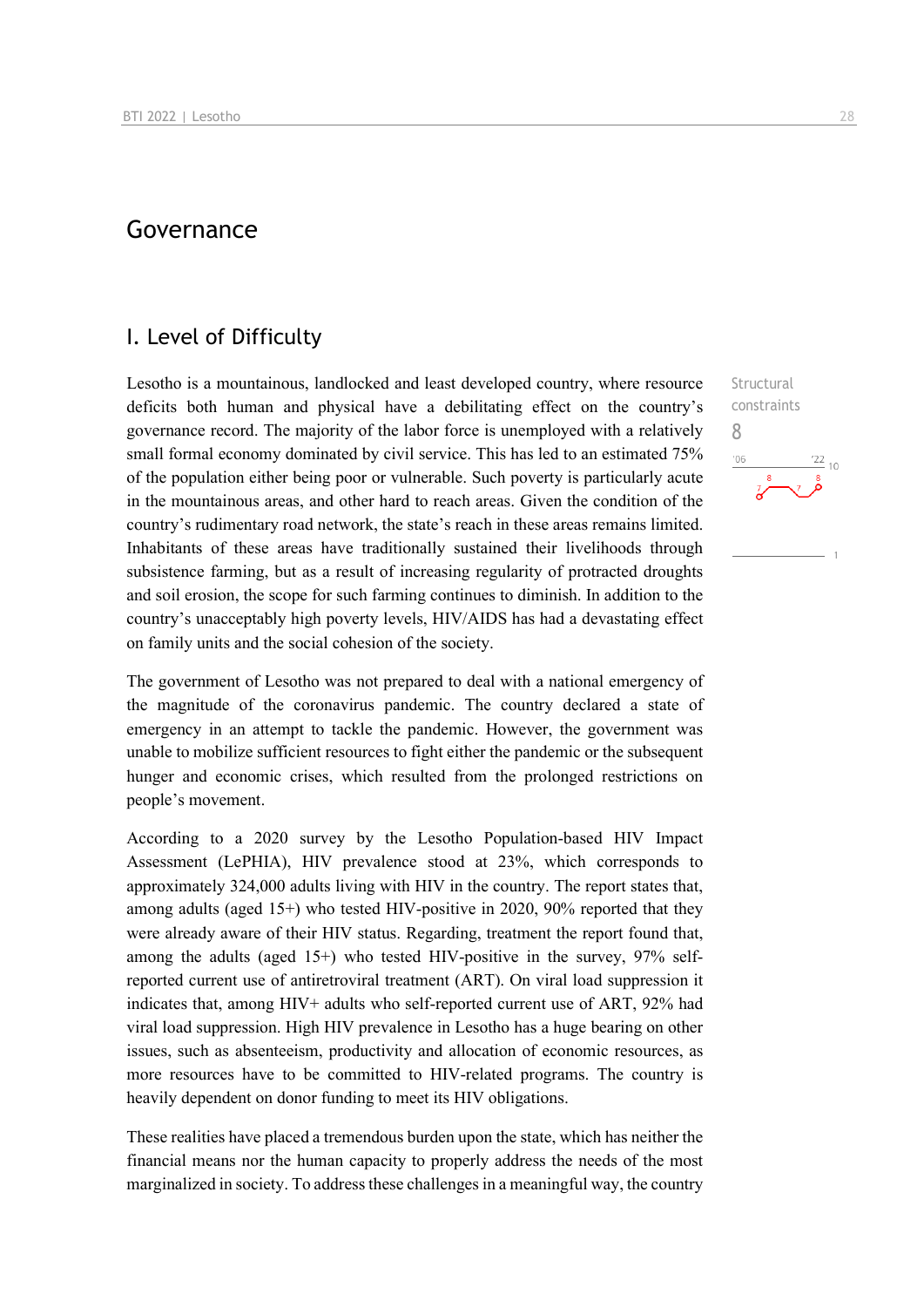needs economic growth that is robust and equitable. Such economic growth is, however, very dependent upon Southern African Customs Union (SACU) revenues. The country's dependency upon the South African economy is a structural weakness that makes it particularly vulnerable to the exchange rate fluctuations of the rand, although this can also be a strength as Lesotho is insulated from such fluctuations by South Africa's stronger economy.

The size and character of civil society in Lesotho is largely reflective of the country's historical and socioeconomic realities since independence. The biggest component of civil society in Lesotho remains informal by nature and assists ordinary people in coping with the effects of poverty and HIV/AIDS. Given the country's relatively short democratic history, formal civil society, particularly within the governance sphere, is small and often lacks the necessary resources and capacity to fully occupy its space in the democratic dispensation in Lesotho. Its relationship with the government also continues to be constrained by a governance legacy characterized by limited interest in public participation and consultation by those in power. In instances where formal civil society organizations adopt a supportive function, such as voter education and human rights training, it has proved to be very efficient.

The biggest challenge remains the issue of security forces torturing and killing people with impunity. An opposition member of parliament for the Movement for Economic Change (MEC), legislator Thabo Ramatla, is suing for LSL 2 million in damages for torture that he was allegedly subjected to by the police in May 2019. A man from the Quthing district, Seabata Mohlabula, was left bedridden in hospital after he was tortured by police officers in order to force him to confess to stealing money. The Democratic Congress campaigned against police brutality while in opposition during Thabane's regime. However, there has been no change even after it joined the government, except that the government established an interministerial committee to investigate the causes of instability within the police in August 2020. The committee produced a report, which was criticized by many actors (including the Lesotho Police Staff Association) who argued that it simply sugar-coated existing challenges within the police force. They called for a fully fleshed commission of inquiry to investigate the torture and deaths of suspects in police custody.

Lesotho's social fabric and capital has been adversely affected by the COVID-19 pandemic. Due to COVID-19-induced restrictions, most of the things that were available in society have been curtailed, which has resulted in families being left on their own without support from their neighbors or wider communities.

Civil society traditions 7 $-06$  $^{22}$  10  $\overline{1}$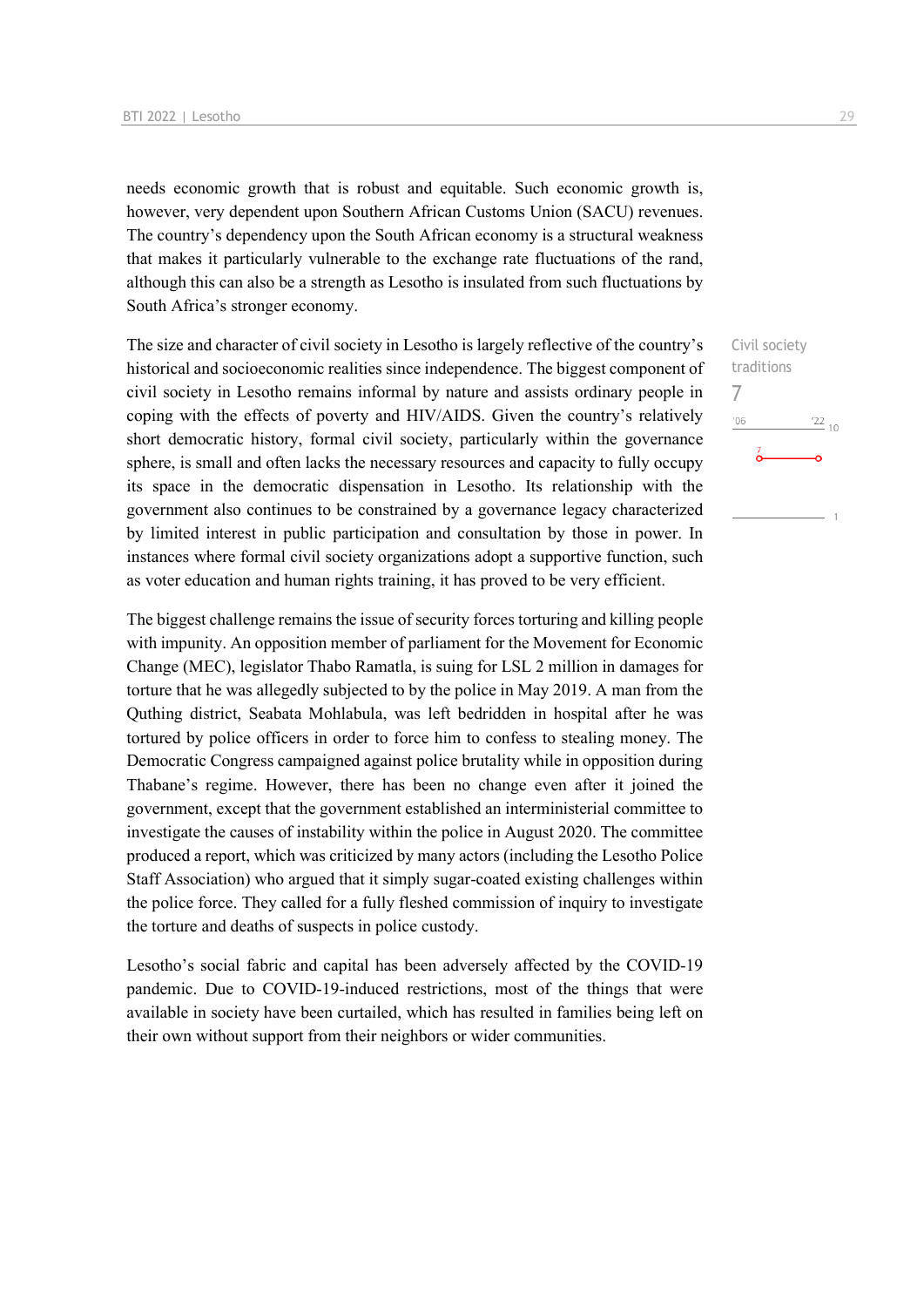The period under review was marked by a reduction in conflict intensity between political parties. The largest contributing factor to this was that all stakeholders were engaged in the implementation of the national reforms. This even saw members of opposition parties, including Mothetjoa Metsing of the LCD, returning home from South Africa. Metsing had fled Lesotho with others, accusing the security forces of plotting to assassinate them. However, after the intervention of the SADC, Metsing and others returned home to work on the reforms process.

There were no social, ethnic or religious conflicts during the period under review. However, there were violent protests by street vendors and textile workers after the government failed to pay them the promised COVID-19 relief package. The government only fulfilled its promise of providing a one-off relief package after vendors and workers engaged in the protests that included blocking streets, throwing rocks and causing minor damage to properties in the capital Maseru.

### II. Governance Performance

### **14 | Steering Capability**

Lesotho is implementing a second five-year National Strategic Development Plan (NSDP II) 2018–2023. The biggest challenge to the implementation of development plans in Lesotho is poor coordination and a lack of financial support to ensure that the targets are met. NSDP II identified manufacturing, tourism, technology and innovation, and the creative industries as key development sectors. The target is to generate at least 10,000 new jobs per annum in order to tackle high unemployment. The government has established the Prime Minister's Delivery Unit in order to coordinate the implementation of the plan.

Lesotho has also been working on a proposal to develop a second Millennium Compact for onward submission to the Millennium Challenge Corporation of the U.S. government. The compact is expected to provide one of the biggest injections into the economy over the next five years, provided Lesotho maintains eligibility and passes very tough criteria when its proposal is assessed. However, the country was on the verge of being classified as ineligible for the project due to its failure to bolster its laws on the trafficking of persons. The necessary amendments were duly passed in November 2020. Donors play a critical role in the development of Lesotho as the European Union, the People's Republic of China, Japan and others continue to provide enormous amounts of development aid to finance government programs.

Furthermore, the country began implementing the second phase of the Lesotho Highlands Water Project to build a mega dam that will increase the volume of water being sold to South Africa. This \$2 billion project is also expected to augment the country's electricity generation capacity.

Question Score

## Prioritization 5 $\frac{22}{10}$  $'06$

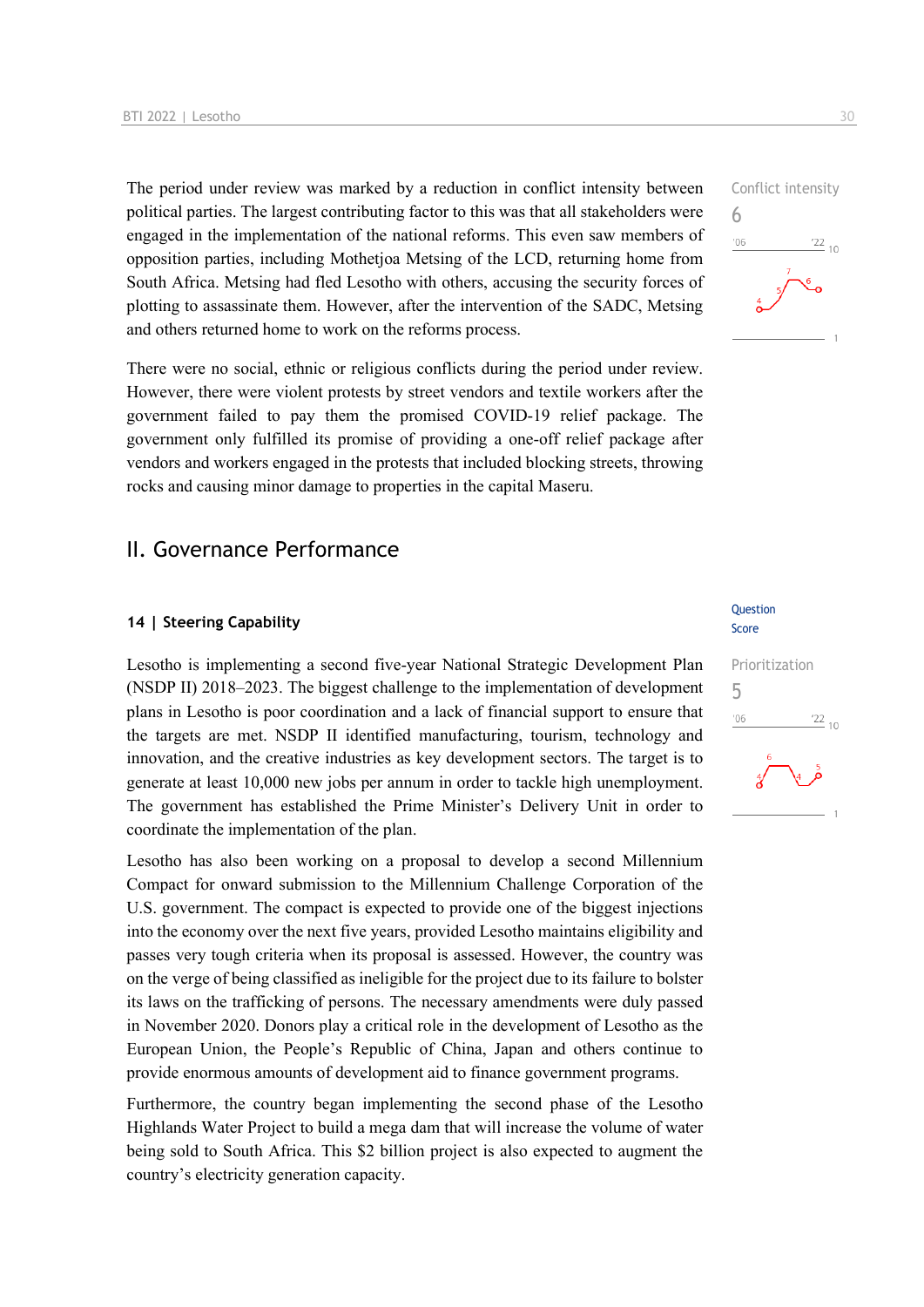Of all the priorities alluded to here, health was top of the list as regards to the pandemic. All the political parties sang from the same hymnbook when it came to addressing the effects of the pandemic.

Prime Minister Thomas Thabane's regime started with the huge promise of being a reformist government addressing fundamental issues of development in the Kingdom of Lesotho. The coalition agreement between the four ruling parties had set very ambitious targets of changing fortunes for Lesotho and promised to make the country an investment destination as well as creating employment opportunities for the unemployed. It had pledged to restore national peace and political stability, deepen democracy and respect for human rights, make transparency and good governance a hallmark of the government, place a greater focus on consultation and citizen participation, eliminate corruption at all levels of society and government as well as other very promising objectives. However, all these proved to be illusive and all government programs were in direct contradiction of these noble objectives of formation of only the third coalition government. The greatest achievement of the government was the commencement of the national reform process. A new regime led by Moeketsi Majoro took over in May 2020 and it is yet to achieve anything tangible.

The two regimes had to deal with the coronavirus pandemic, which adversely affected the economy and livelihoods. Lesotho was one of the last countries in the world to record a positive case of coronavirus. However, given the close linkages between the economy of Lesotho and those of the United States and South Africa, which are some of the worst affected countries in the world, the lockdowns both at home and in those two trading partners brought the economy to its knees. The U.S. textile market is the largest buyer of textiles cut and trimmed in Lesotho.

The country does not seem to be learning anything from its failure to achieve policy objectives. It heavily relies on the support of intergovernmental organizations and international financial institutions to dictate its policy direction. Policy formulation is not based on scientific research which makes it a mere subjective exercise. However, the period under review demonstrated further regression as far as policy learning is concerned. The government failed to continue implementing policies that earned Lesotho a lot of respect from international players and resulted in development aid being pledged to support government programs.

The government has also failed to ensure that it creates a platform for local experts and public servants to learn from international consultants. The country is known by many international consultants for lack of pay structure on international consultancies. This makes it easy for these consultants to be paid whatever they charge without benchmarking regional rates. The government has failed to include skills transfer provisions in major government contracts so that public servants can learn from contracted companies and consultants. This leaves the country dependent on consultancies for the continuity of the projects implemented through consultancies.



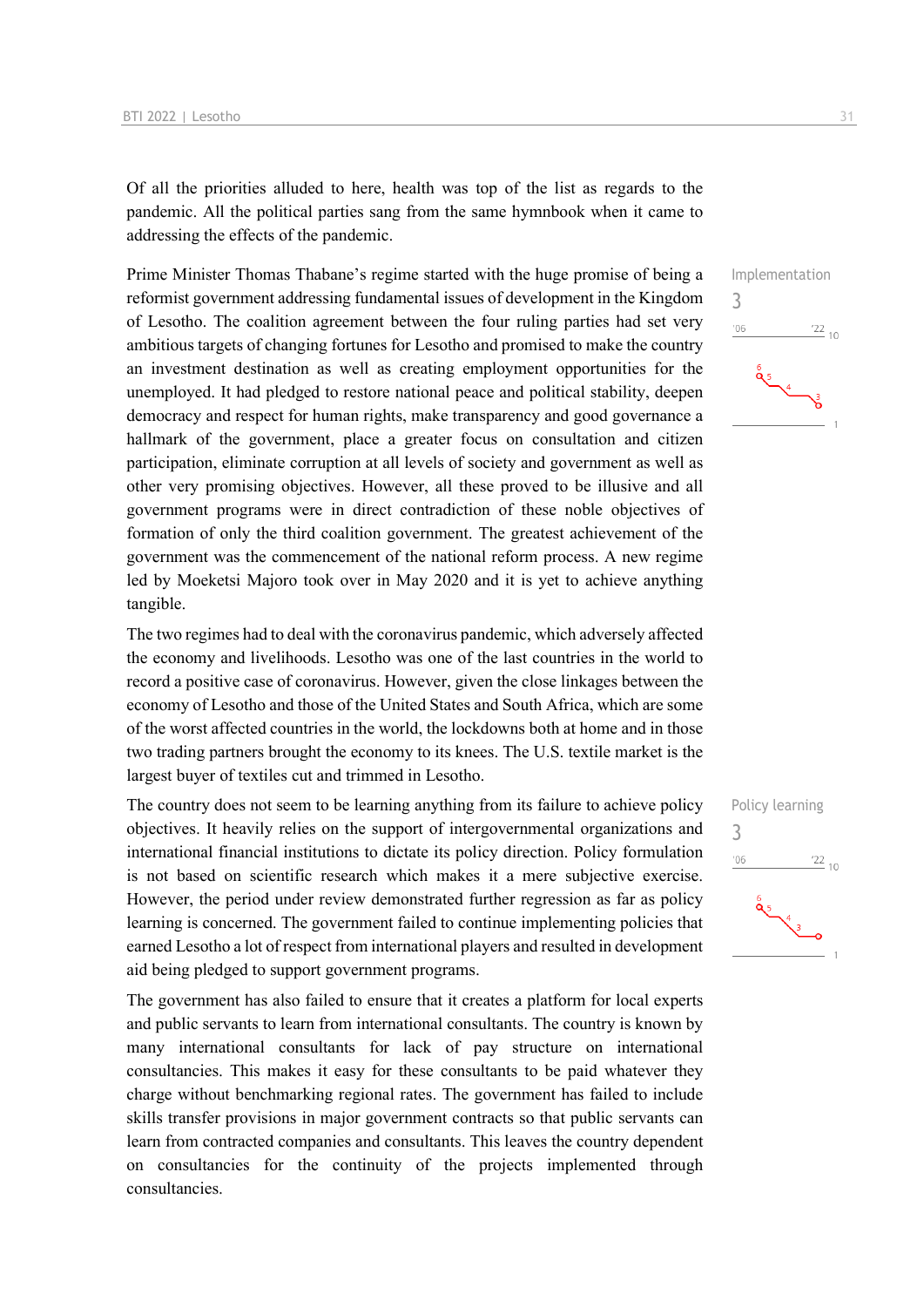The period under review huge progress in policy learning was made when the government commissioned the development of policy formulation guidelines. The handbook has not yet been approved but will provide logical guidance for developing government policies going forward.

The handbook will ensure that policies are standardized and implementable as the action points will be easily recognizable to the implementing officers. It will also reduce over-reliance on consultants and ensures that civil servants can follow a scientific approach to developing policies.

### **15 | Resource Efficiency**

Appointments and dismissals in the civil service are influenced by political affiliations. Some principal secretaries appointed during Thabane's regime had to vacate their offices following the change in government. The only difference with previous changes in government was that this one coincided with the end of the contract for those who left. However, the fact that new partners joined the ABC in a coalition government meant that their supporters were appointed as principal secretaries, especially to government portfolios held by those partners. There was a case in which Thabane appointed Ms. Nonkululeko Zaly as the principal secretary to the Ministry of Home Affairs just before the collapse of his regime. However, following the change in regime, the home affairs portfolio was given to the Democratic Congress, which wanted to appoint Tumelo Raboletsi. Consequently, Majoro revoked Ms. Zaly's appointment, which led her to petition the court for reinstatement. An out-of-court settlement paved her way to be reassigned to yet another position, principal secretary to the Ministry of Local Government and Chieftainship, which is a portfolio currently held by the ABC. Recruitment to senior government positions is guided by political inclination rather than merit. Where the recruitment process is followed, those in power ensure that (irrespective of the skills and experience of candidates) candidates with the appropriate political ties are appointed.

The government of Lesotho struggled to use state resources properly during the period under review. Public procurement regulations were often not followed and the executive over-stepped its mandate on several occasions, making decisions that contradicted the work of bureaucrats who had followed the procurement regulations.

Regarding procurement, sometimes assets are procured without a proper management team to utilize the assets. The Roads Directorate rushed to procure the asset without a proper implementation plan in place. Furthermore, two successive coalition governments have used virement to bypass normal procurement procedures in order to misappropriate public finances. The COVID-19 pandemic presented yet another challenge, with the issue of allocating resources and deciding who should spend the Efficient use of assets 4 $'06$  $\frac{22}{10}$  $\overset{4}{\circ}$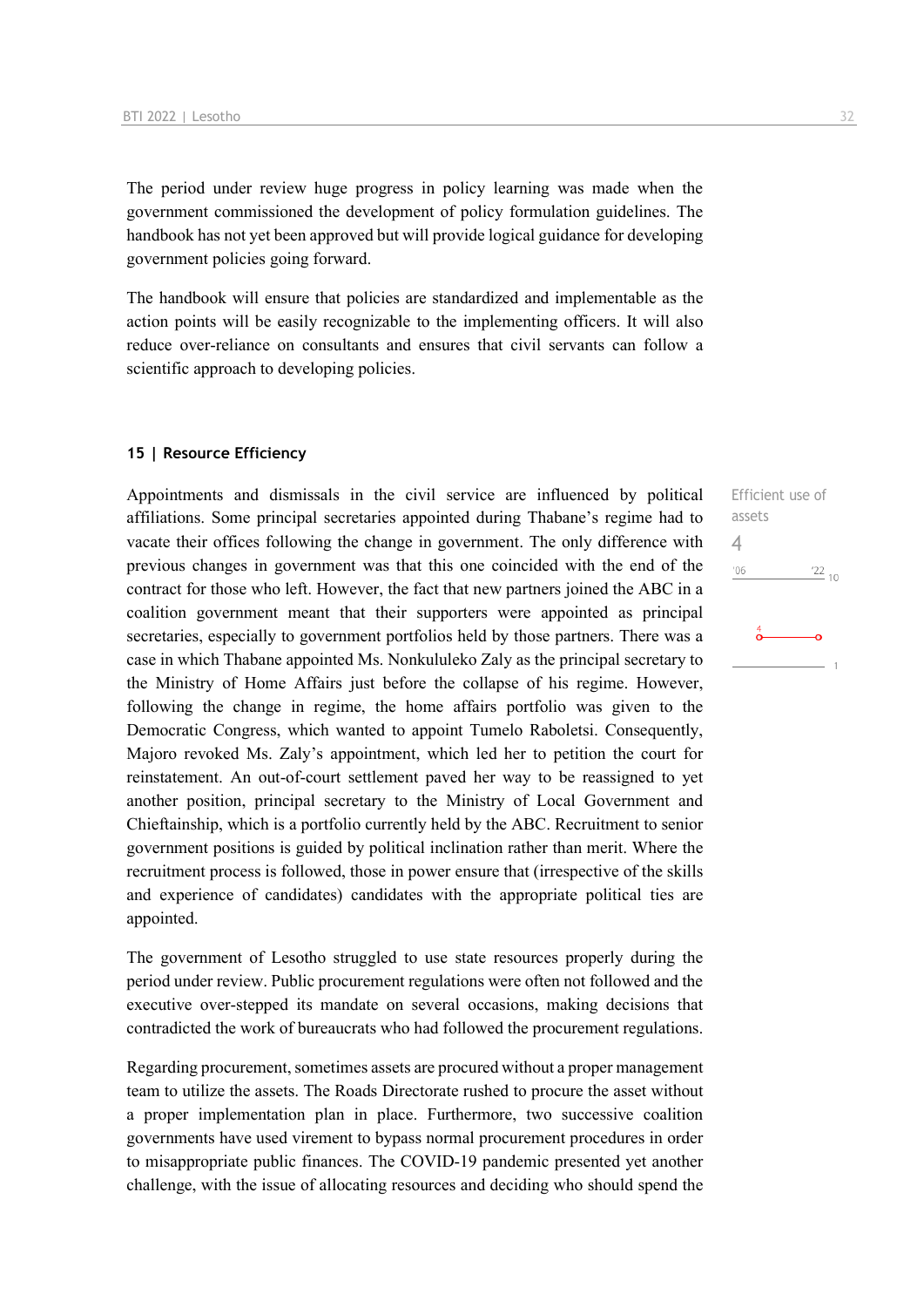resources becoming a serious issue. The anti-corruption agency had to intervene. The agency advised the government not to use a temporary structure, which had not been established through an act of parliament, to spend COVID-19 funds.

Lesotho regularly holds local government elections, which establish community councils that ideally manage the development agenda of the respective communities. However, power remains with the central government, and project resources and implementation authority are used to score political goals for central government political elites. Community council projects, therefore, cannot be divorced from the central government's agenda. The government has failed to implement the decentralization policy which was developed with the aim of devolving power to local government structures. The process of devolving power is one of the deliverables of the National Reforms Authority.

The government of Lesotho is implementing a series of national reforms, which aim to improve the efficiency of public services, make public servants more accountable and strengthen meritocracy in the recruitment of civil servants. The National Reforms Authority (NRA) began this process in February 2020, with the process estimated to take a maximum of 18 months. However, the COVID-19 pandemic and other administrative challenges introduced significant obstacles. The process began in earnest in January 2021 after the government relaxed movement restrictions and NRA members were given special permits allowing them to operate like essential service providers. This was critical as the process is predominantly funded by development partners and facilitated by the SADC.

Policy coordination has remained poor during the period under review. In order to advance development in Lesotho, policy should be given higher priority. Government ministries' competing interests for resources to implement policy programs get in the way of establishing a coherent overall policy coordination program. In particular, the office of the prime minister seems to be incompetent in terms of coordinating policies. The mentioned lack of coordination could be attributed to corruption and a lack of leadership on the side of both bureaucrats and politicians.

The Ministry of Finance remained the custodian of all funds established to collect revenue and finance specific projects. However, the major challenge is that the implementation of projects lies with the line ministries. Since funds are not disbursed through the parliament of Lesotho, these funds tend to be used sparingly. There has been serious public disagreement between government officials about whether the Ministry of Finance did the right thing by implementing austerity measures, while line ministries have sought to increase spending in order to finance their programs.

## Policy coordination 3 $'06$  $\frac{22}{10}$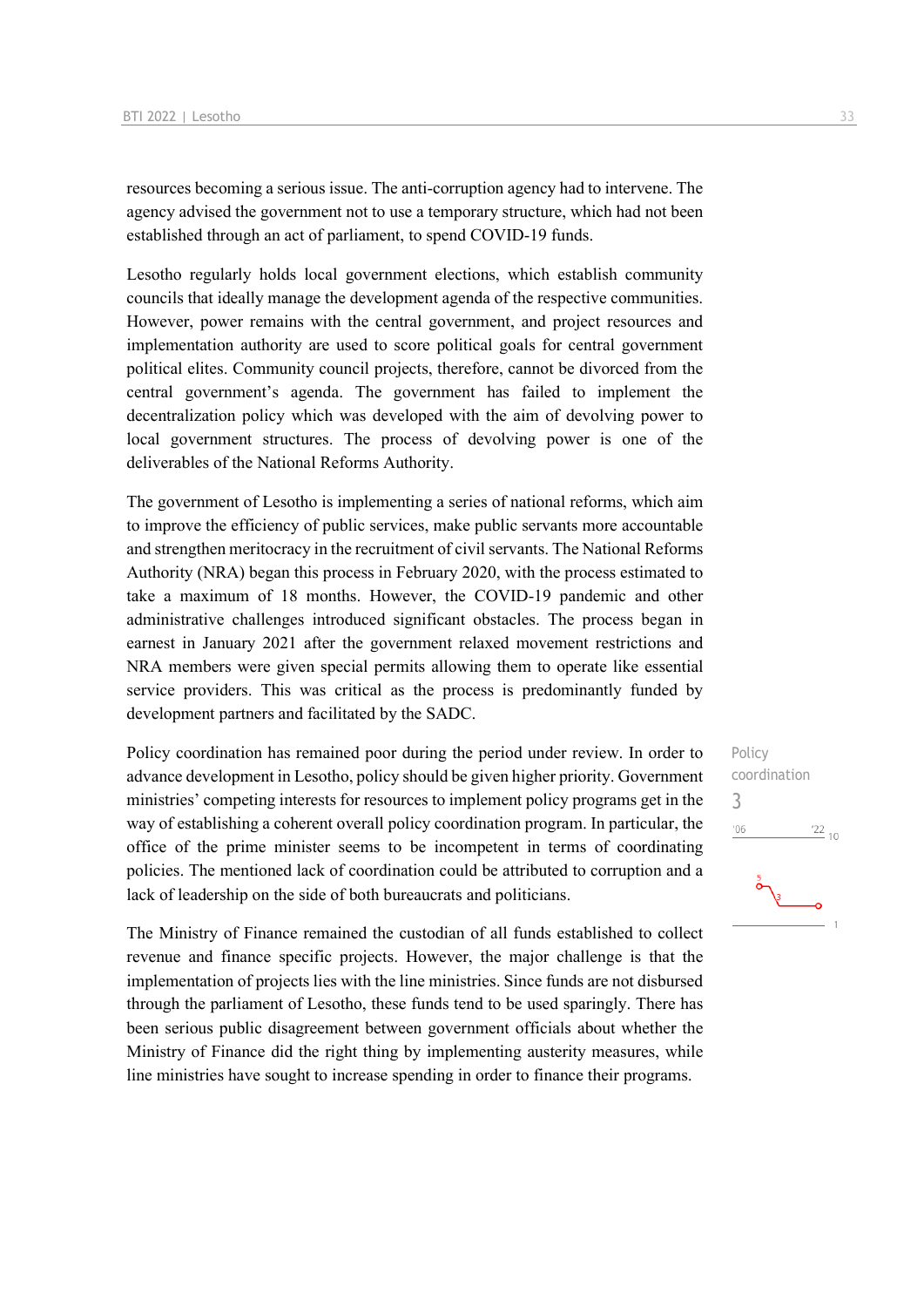Public procurement regulations, and the Public Financial Management and Accountability Act were not fully followed on a regular basis during the period under review. During the period under review, the Office of the Auditor General published an audit of the financial year ending on March 31, 2018. The report highlighted that there was no certainty in the actual number of government bank accounts and the funds held, and an estimated LSL 101 million could not be accounted for. The report further indicated that the Integrated Financial Management Information System (IFMIS) produced information whose quality, validity, accuracy and completeness remained doubtful for the 2017/18 financial year. The government even promised to upgrade IFMIS in order to address this problem.

The Directorate on Corruption and Economic Offenses (DCEO) faces enormous challenges in dealing with corruption. The director general of DCEO, Adv Borotho Matsoso, was unceremoniously dismissed from the position, despite having months to run on his contract. He was succeeded by Mahlomola Manyokole, whose appointment was not open or competitive, nor was the vacancy advertised.

Lesotho Sandstone Enterprise, which is the largest sandstone mining company in southern Africa, faced charges of fraud, money-laundering, tax evasion and the illegal acquisition of an operating license. The DCEO accused the company of defrauding the government of LSL 40 million and alleged that the South African Reserve Bank had frozen about LSL 3 million following suspicious transfers to China.

Thabane's regime established the National Emergency Command Center (NECC) in response to the COVID-19 emergency. The NECC awarded supply contracts on inflated prices, which included the purchase of a non-contact thermometer budgeted at a staggering LSL 500,000, and four 9kg gas cylinders and four heaters for a combined LSL 184,550. These prices are far in excess of what is charged on the market, yet the government spends scarce resources to pay for inflated prices at a time when people are starving.

The declaration of assets and party funding remained one of the biggest challenges during the period under review. Majoro's regime made a public gesture in July 2020 when ministers signed asset declaration forms. However, this information is not available to the public and the DCEO stated that there is stiff resistance among public officials to declaring assets. Access to information remains a mirage in Lesotho. The country does not even have access to information law. Political parties are not required to disclose their funding and most political parties do not even hold annual general meetings or publish audited financial statements.

The NECC was disbanded in June 2020 after the change in regime and replaced by the National COVID-19 Secretariat (NACOSEC). This was followed by an influx of invoices from service providers who claimed to be owed money by the government for services rendered to the NECC. The anti-corruption body (DCEO) intervened and advised the government that the NACOSEC (just like the NECC) did not have the

Anti-corruption policy  $\Delta$  $'06$  $^{22}$  10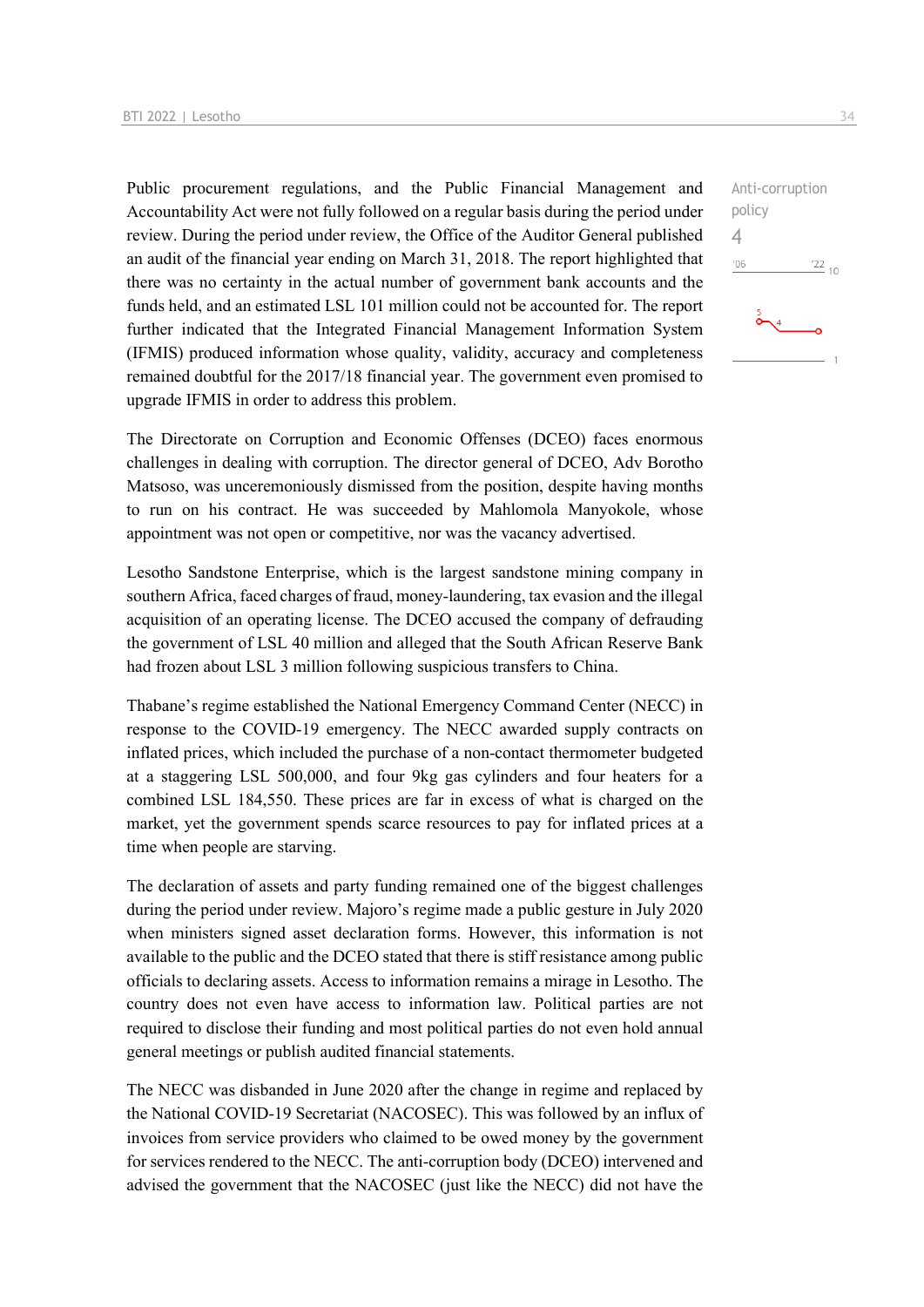power to handle public finances, as they were established through regulations not an act of parliament. The legal opinion of the DCEO made a minor difference in that the CEO of NACOSEC was designated to serve as CEO of the Disaster Management Authority (DMA).

### **16 | Consensus-Building**

The period under review saw major political actors agreeing to reform democratic institutions for the long-term development of Lesotho. The establishment of the National Reforms Authority (NRA) to oversee the largest national reform program since independence marks the dawn of a new beginning in Lesotho. The NRA is mandated to implement reforms, as agreed during the second National Dialogue Plenary, which was held in November 2019. Reforms to the parliament, judiciary, security forces, constitution, media and public service are some of the deliverables of the NRA.

The government of Lesotho faced the biggest test of its commitment to the market economy during the period under review. Thabane's regime, which began in June 2017 and collapsed in May 2020, oversaw one of the darkest periods for the dismantling market economy in Lesotho. Major economic players were at loggerheads over whether to award government tenders to Chinese owned companies without following competitive processes. The government meddled in the enforcement of contracts between wool and mohair farmers, and a Chinese-owned company also created discomfort between major political players. The major political actors agreed during the national reform process that there is a need to reform the economy of Lesotho. Key deliverables of the economic reforms include the establishment of a Competition Authority, Planning Commission and State-Owned Enterprises Authority as well as the enactment of a comprehensive public procurement law.

The establishment of the National Reforms Authority (NRA), which consists of various stakeholders and is directly accountable to parliament, has provided an opportunity for the country to implement reforms with little influence for antidemocratic actors. The NRA is an autonomous body established through an act of parliament to oversee the national reforms program. The body is mandated to develop reforms to improve the judiciary, security forces, economy, media, public service, parliament and constitution.

The biggest success of the reform process was that an autonomous body was established to implement the reforms. The alternative would have involved leaving bureaucrats and the ruling coalition responsible for implementing the reforms, which would have compromised the reforms given the influence of anti-democratic actors if the status quo had been maintained. The national dialogue, which approved the establishment of NRA, was a multi-stakeholder platform with representatives from



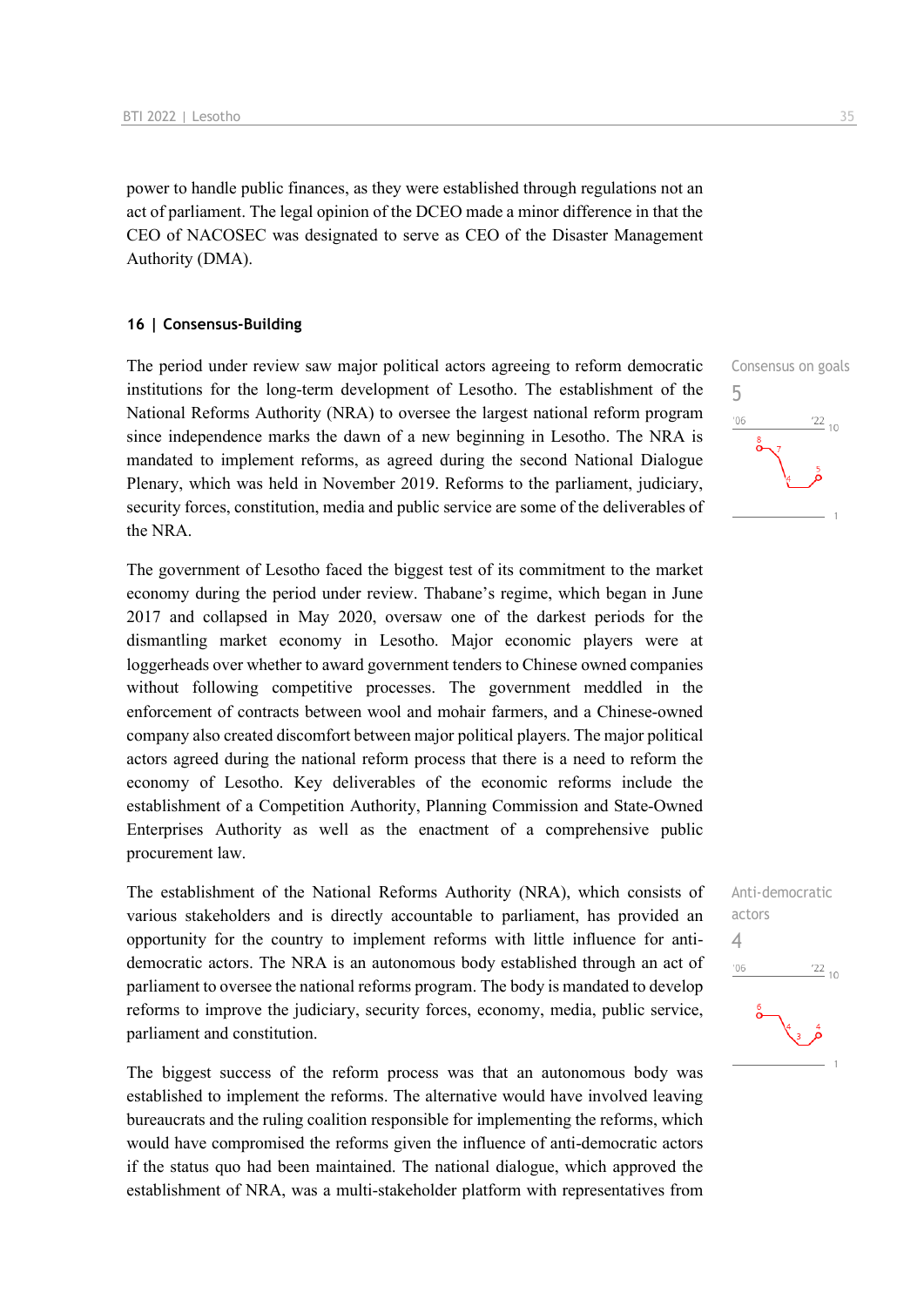all spheres of public life. It is, however, too early to say if the NRA has the necessary capacity to reduce the influence of anti-democratic actors or whether the establishment of the NRA will prove a rather cosmetic change.

Political leaders in Lesotho thrive in a polarized society. The uncertainty surrounding coalition governments since 2012 has increased the urge to ensure that they deploy their followers in strategic positions within the shortest period of time. This has increased conflict between supporters of ruling political parties and non-supporters, as state resources are used for the benefit of members of ruling political parties. The situation has further worsened during the period under review, with state resources even used to advance the interests of certain slates within political parties.

The political leadership has no interest in preventing cleavage-based conflicts from escalating. The only hope for Lesotho is for the ongoing national reforms to deliver strong institutions that are able to withstand populism, nepotism, and other tendencies intended to divide the nation and weaken democratic institutions.

The government of Lesotho increased civil society participation after years of being accused of side-lining them on national matters. The government ended up including civil society organizations in the leaders' forum, which was the body that oversaw preparations for the national reforms. Civil society representatives were even included in the National Reforms Authority (NRA), which is the body tasked with the implementation of the reforms. Nearly a third of representatives are from civil society organizations.

The government reversed some of its hard stances on civil society participation including on issues concerning the establishment of a human rights commission. Civil society organizations had accused the government of establishing a toothless body with the prime minister given unlimited power over the commission. The initial position of the government was that it was for the government to decide on how to structure state institutions. However, the period under review saw the government and civil society work together to promote the establishment of an autonomous human rights body.

The constitution guarantees freedom of association. The generally fragmented nature of party politics superimposed upon a weak and under-resourced parliament, however, makes the prospect of meaningful public participation in policymaking at the national level remote. As such, weak parliamentary oversight, and shortcomings related to the transparency and accountability of the executive makes it difficult for interest groups to engage with the state on relevant information and facts.



Civil society participation 4 $'06$  $\frac{22}{10}$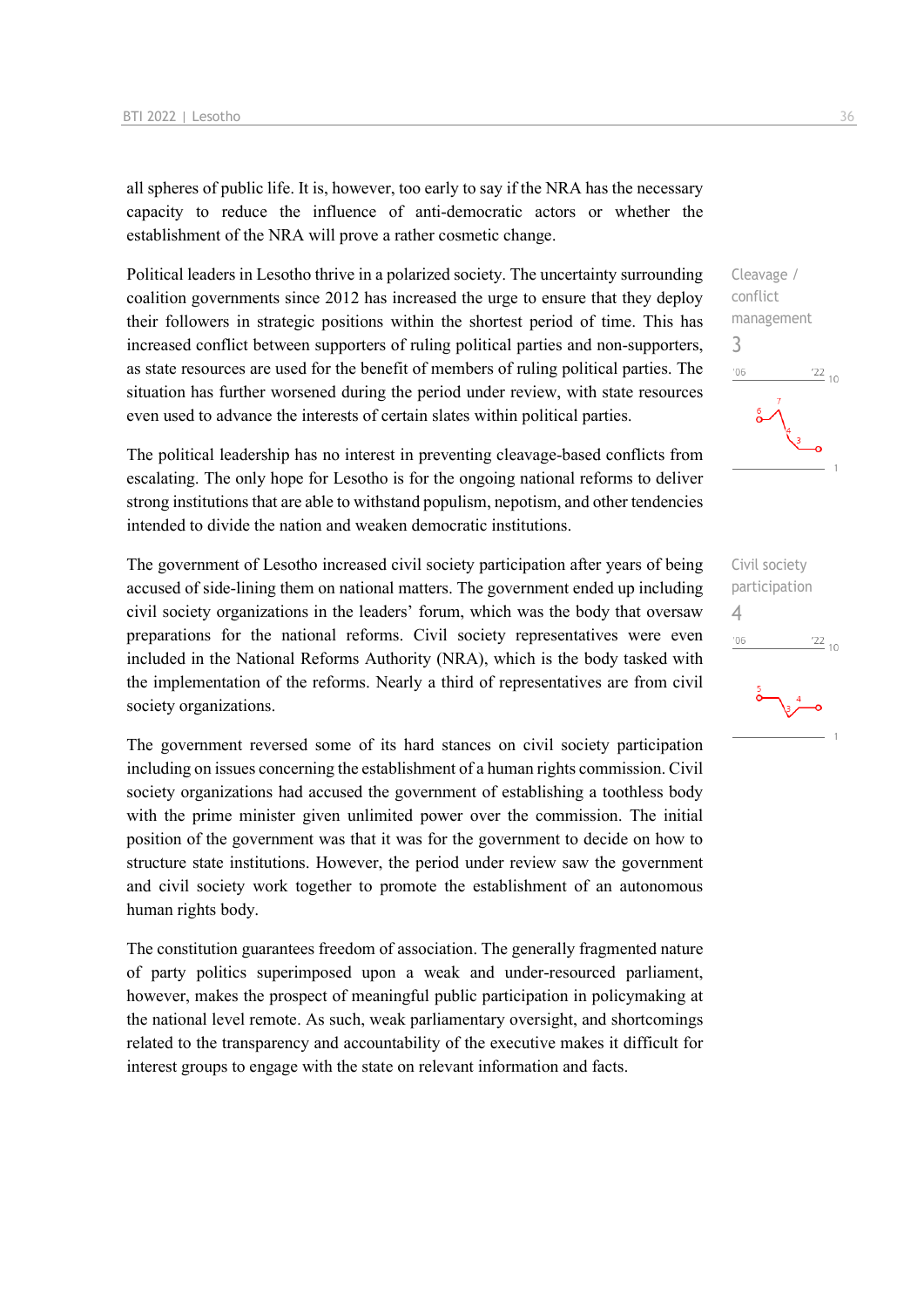Lesotho has not been in active civil war since the country returned to democratic governance in 1993. However, the conflict led to the first state of emergency in 1970, which ended in 1986 when the first prime minister of Lesotho, Leabua Jonathan, was overthrown in a military coup. There were many atrocities committed by the military regime between 1986 and 1993 when it handed over power back to civilian rule. There had been no formal closure of that dark chapter in the history of Lesotho when power was transferred back to civilian. Soldiers maintain their sense of entitlement to intervene during misunderstandings and conflict among civilian. There were attempts to overthrow civilian governments, which were successfully challenged by local and international players.

The most recent involvement of soldiers in civilian rule was in 2014 when the soldiers interpreted that Prime Minister Thomas Thabane had lost parliamentary seats and therefore had no authority. This was after Thabane's regime appeared to have lost a key partner in the form of the Lesotho Congress for Democracy, which was led by his deputy, Mothetjoa Metsing. The commander of the army refused to step down when he was fired by Thabane on August 29, 2014. Thabane then fled for the neighboring Republic of South Africa on August 30, 2014, in what he called an attempt to overthrow his government.

Thomas Thabane lost a vote of no confidence in May 2020. However, unlike Mosisili, Thabane could not call a snap election as the parliament had amended the constitution to remove the option for calling elections upon losing a motion of no confidence in parliament. He was succeeded by Moeketsi Majoro who formed Lesotho's fourth successive coalition government since 2012.

Lesotho's political leadership has failed to place court processes and the victims of injustices at the center of the reconciliation process. The aim has been to punish the perpetrators, but little or nothing has been done to address the victims. This is demonstrated by the case of a former commander of the army, who is still awaiting trial. Other political parties are advocating for a truth and reconciliation process, but the government does not buy the idea.

### **17 | International Cooperation**

The government of Lesotho through a consultative national reform process has been able to attract enormous support from international partners. The Southern African Development Community (SADC) worked with all stakeholders in Lesotho to address recurring conflicts caused by weak institutions, inadequate laws and political interference within security forces, among other things. The period under review saw all development partners in Lesotho commit resources to the implementation of the national reforms. The National Dialogue Report outlines clear deliverables for the reform process and enables both Lesotho and its development partners to identify areas of intervention. There is a three-year plan coordinated by UNDP, which is meant to facilitate the support of development partners through to 2023.

Effective use of support 6 $'06$  $\frac{22}{10}$  $\frac{7}{96}$ 

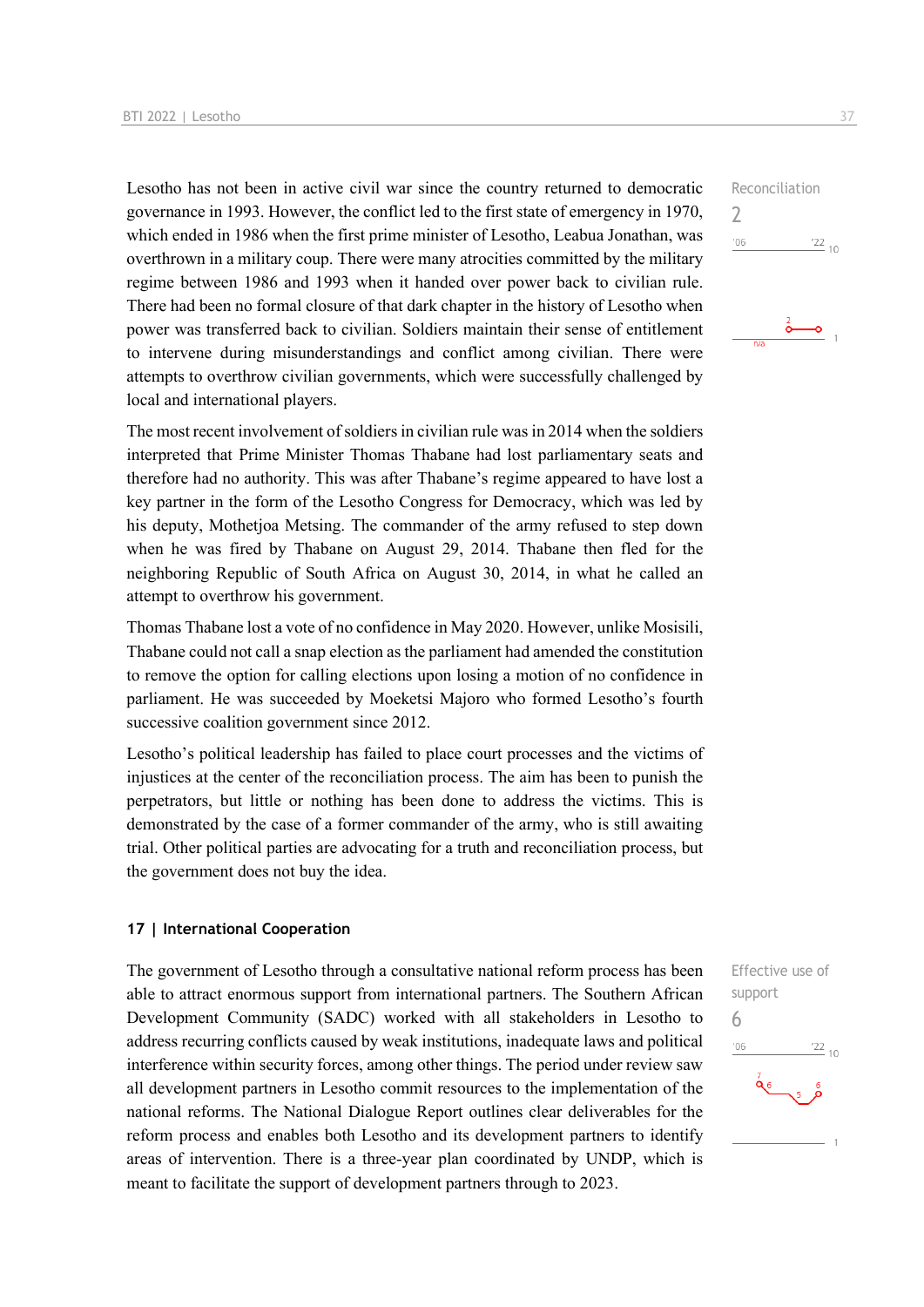The international community has demonstrated willingness to support Lesotho during the period under review. Development partners committed to supporting the implementation of the second National Strategic Development Plan. Furthermore, the Millennium Challenge Corporation of the U.S. government has also considered Lesotho eligible for funding of the second compact of the Millennium Challenge Account. The international community has demonstrated unwavering support to the government of Lesotho in addressing the security challenges through offering training to the armed forces and providing financial support for the implementation of the constitutional and institutional reform program. The government also enjoys massive support from the Japanese government for its education programs, the European Union and United Nations for its social safety nets, and the U.S. government for HIV/AIDS programs.

Programs have been implemented in an environment in which governments have not lasted longer than two years. Changes in leadership restricted development efforts, curtailed momentum and created an unpredictable environment.

Lesotho is a full member of a number of international organizations, including the World Trade Organization (WTO), the International Labor Organization (ILO), the World Health Organization (WHO), among many others. This makes the country a well-trusted member of the international community. During the period under review, Lesotho ratified the Treaty on the Prohibition of Nuclear Weapons on June 6, 2020, and the Kigali Amendment to the Montreal Protocol on October 7, 2019. However, compliance is undermined by a lack of domestic instruments (ratification). In some instances, local laws do not talk to the provisions of the agreements.

The government of Lesotho shocked the international community when it made a public statement on October 4, 2019, in which it changed its position on the question of Western Sahara (Sahrawi Arab Democratic Republic). The most shocking thing about the pronouncement was that it was issued on the commemoration day of Lesotho's independence from British colonial rule. This was followed by a press conference on December 11, 2020, involving the then minister of foreign affairs and international relations, Lesego Makgothi, and his Moroccan counterpart. In the press conference, Makgothi stated that Lesotho was withdrawing its support for Western Sahara and would maintain a neutral stance. However, the change of government in May 2020 was followed by clarification on where Lesotho stood on the matter. The new minister of foreign affairs and international relations, 'Matšepo Ramakoae, stated that there was no cabinet decision to change Lesotho's foreign policy position on Western Sahara. The government stated that the police were investigating allegations of bribery involving Makgothi, which had led to the purported change of position.

COVID-19 exposed the country's preparedness to deal with a pandemic. The country did not have accredited laboratories to conduct coronavirus tests and had to send samples to a World Health Organization accredited laboratory in neighboring South

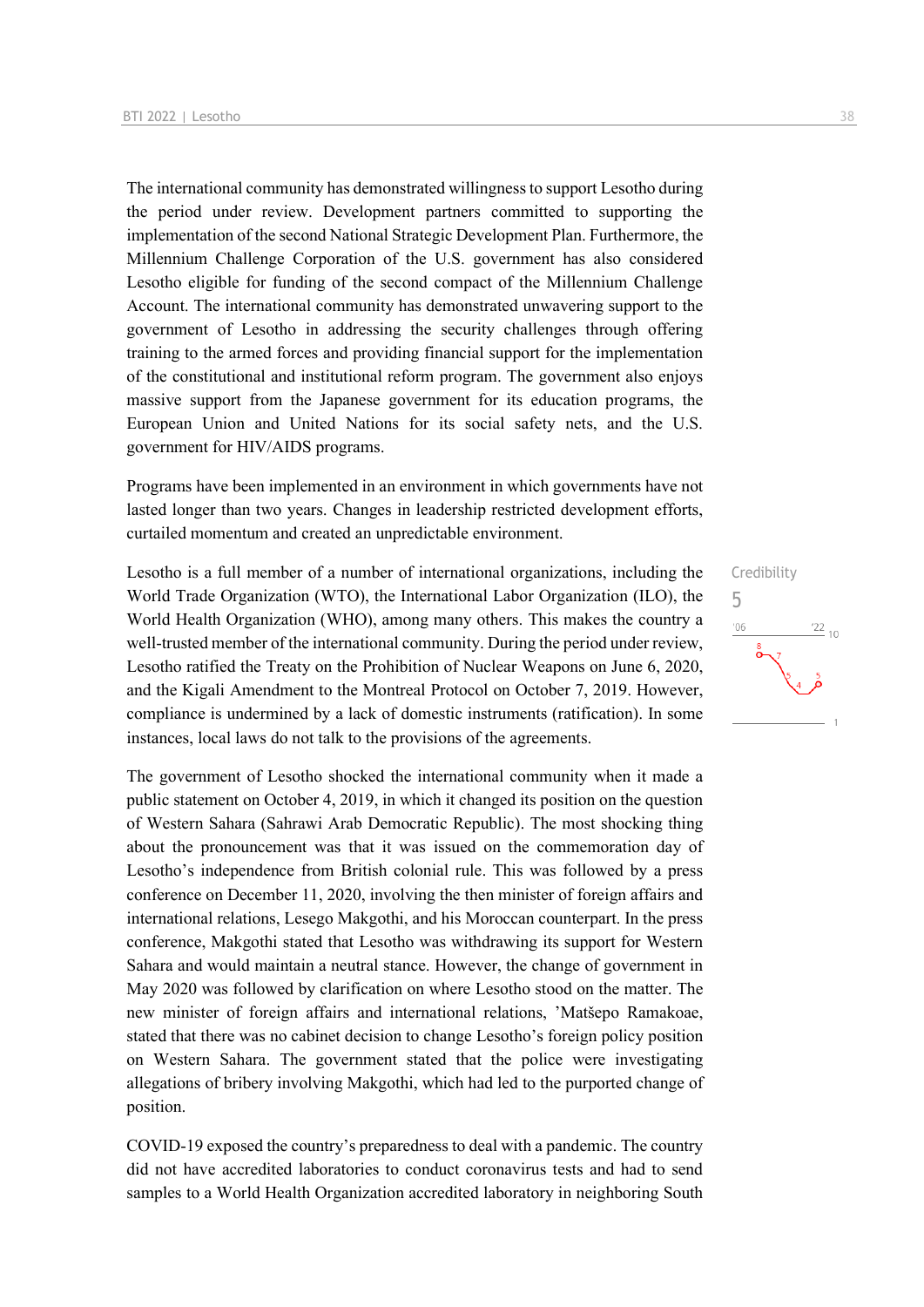Africa. Initially, this raised concern from many players, as it coincided with the country reporting zero infections. However, the country had to invest in establishing a WHO-accredited lab, after samples took longer than 72 hours to process in South Africa. This meant that potential carriers of the virus were moving around freely while waiting for their results, which was a huge risk.

However, on the handling of cases, the government complied with WHO guidelines, which assisted in bringing down the number of cases compared to other countries. As a result, Lesotho is seen as a trusted player in the international space.

Lesotho has been cooperating with its only neighbor in order to address immigration challenges that are caused mainly by the fact that Basotho cross to South Africa to look for employment. These irregular movements of Basotho have been a cause for concern for the government of South Africa for a very long time. The COVID-19 pandemic created serious challenges for the citizens of both Lesotho and South Africa. The two governments had to make special arrangements to enable the flow of goods and services between their borders even during hard lockdowns.

Lesotho is also active in regional cooperation and continues to work with other southern African countries. Lesotho is a member of the Southern African Customs Union which enables the country to have access to over 60 million consumers. It is also a member of the Southern African Development Community (SADC) which is a market of over 240 million people. The country has also benefited from an SADC intervention, with the SADC sending soldiers to stabilize the situation in Lesotho after the killing of an army commander. During the period under review, Lesotho has made some enormous strides in cooperation with neighboring South Africa, with the two countries signing an agreement on the movement of businesspersons to facilitate faster border operation. Furthermore, the SADC has actively engaged in the implementation of the national reforms process, which started after the 2017 general elections.

Lesotho is a founding member state of the oldest customs union in the world. The Southern African Customs Union (SACU) plays a crucial role in Lesotho and the neighboring countries of Botswana, Eswatini, Namibia and South Africa. The SACU revenue sharing formula plays a huge role in funding government expenditure in countries like Lesotho. SACU member states have a common external tariff regime, which requires them to negotiate trade agreements as a bloc. Lesotho ratified the African Continental Free Trade Agreement (AfCTFA) in 2020. However, the agreement will only come into force when Botswana has ratified its agreement to join the SACU member states.

Regional cooperation 6 $^{\prime}06$  $\frac{22}{10}$